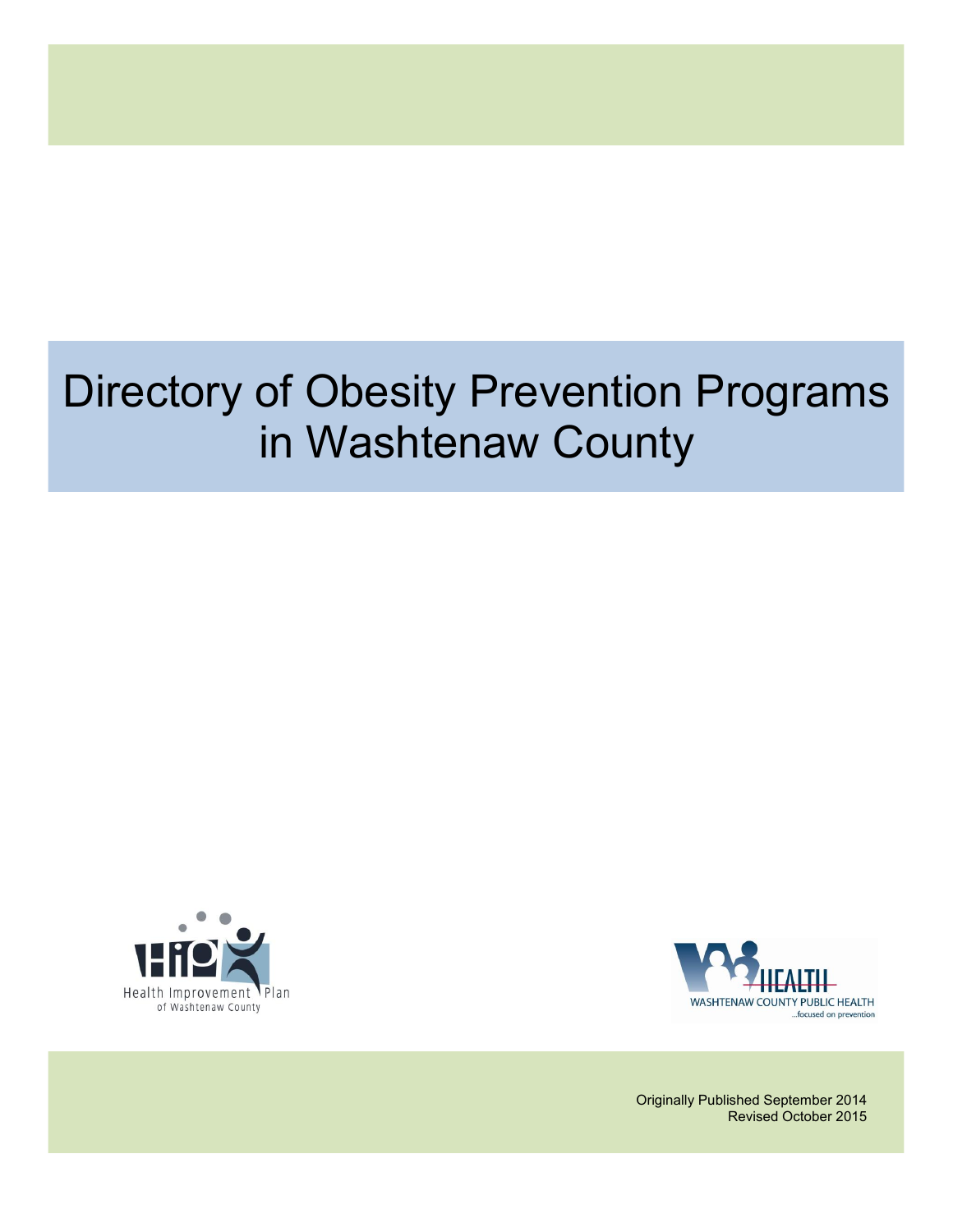### **Background**

In Washtenaw County, 59% of adults<sup>1</sup> and 26% of youth<sup>2</sup> are overweight or obese. While Washtenaw County residents on average have the lowest weight in Michigan<sup>3</sup>, within our county, place, race, and poverty combine to result in the following high risk groups:<sup>4</sup> Adults at higher risk include residents of Ypsilanti, African Americans, and low-income residents.<sup>5</sup> Youth at higher risk include children living in poverty (on Medicaid), African-American females, living in Milan, Whittaker and Willis.<sup>6</sup>

In 2013, the Health Improvement Plan of Washtenaw County developed a 2013-2018 Community Health Improvement Plan (CHIP) to address obesity. You may access the plan at: [http://hip.ewashtenaw.org](http://hip.ewashtenaw.org/)

#### **About This Guide**

The following information was collected and used in 2013 by the Health Improvement Plan of Washtenaw County (HIP) partners during the development of the 2013-2018 Community Health Improvement Plan (CHIP). The aim was to create a clearinghouse of obesity prevention programs to help facilitate collaboration, identify gaps, and assist with needs assessment and program planning. Programs presented in this directory include those: focused on obesity prevention (or impact a root cause of obesity), open to the public, and free or scholarships available.

The program indices on pages 3-9 are designed to make finding a program easy. You may search for a program by lead organization, age of population served, or geographic area served. Click on the title of the program to jump to that program within the guide.

#### **For More Information**

Please visit [http://hip.ewashtenaw.org](http://hip.ewashtenaw.org/) for more information on the Health Improvement Plan (HIP) of Washtenaw County and the following:

- 2013-2018 Community Health Assessment and Community Health Improvement Plan
- County and sub-county data on adult and childhood overweight/obesity
- Presentations and reports
- Resources on evidence-based strategies

For additional information, please contact: Lily Guzmán, MPH, MSW Senior Management Analyst Health Improvement Plan Coordinator Washtenaw County Public Health [guzmanL@ewashtenaw.org](mailto:guzmanL@ewashtenaw.org) 734-544-2983

<sup>&</sup>lt;sup>1</sup> HIP 2010 Survey [http://hip.ewashtenaw.org](http://hip.ewashtenaw.org/)<br>
<sup>2</sup> Childhood Obesity in Washtenaw County: Poverty, Place, and Race by Laura Bauman http://hip.ewashtenaw.org<br>
<sup>3</sup> Citizen's Research Council of Michigan, Addressing Michigan'

HIP 2010 Survey and Childhood Obesity in Washtenaw County: Poverty, Place, and Race by Laura Bauman [http://hip.ewashtenaw.org](http://hip.ewashtenaw.org/)<br>
HIP 2010 Survey http://hip.ewashtenaw.org

<sup>&</sup>lt;sup>6</sup> Childhood Obesity in Washtenaw County: Poverty, Place, and Race by Laura Bauman [http://hip.ewashtenaw.org](http://hip.ewashtenaw.org/)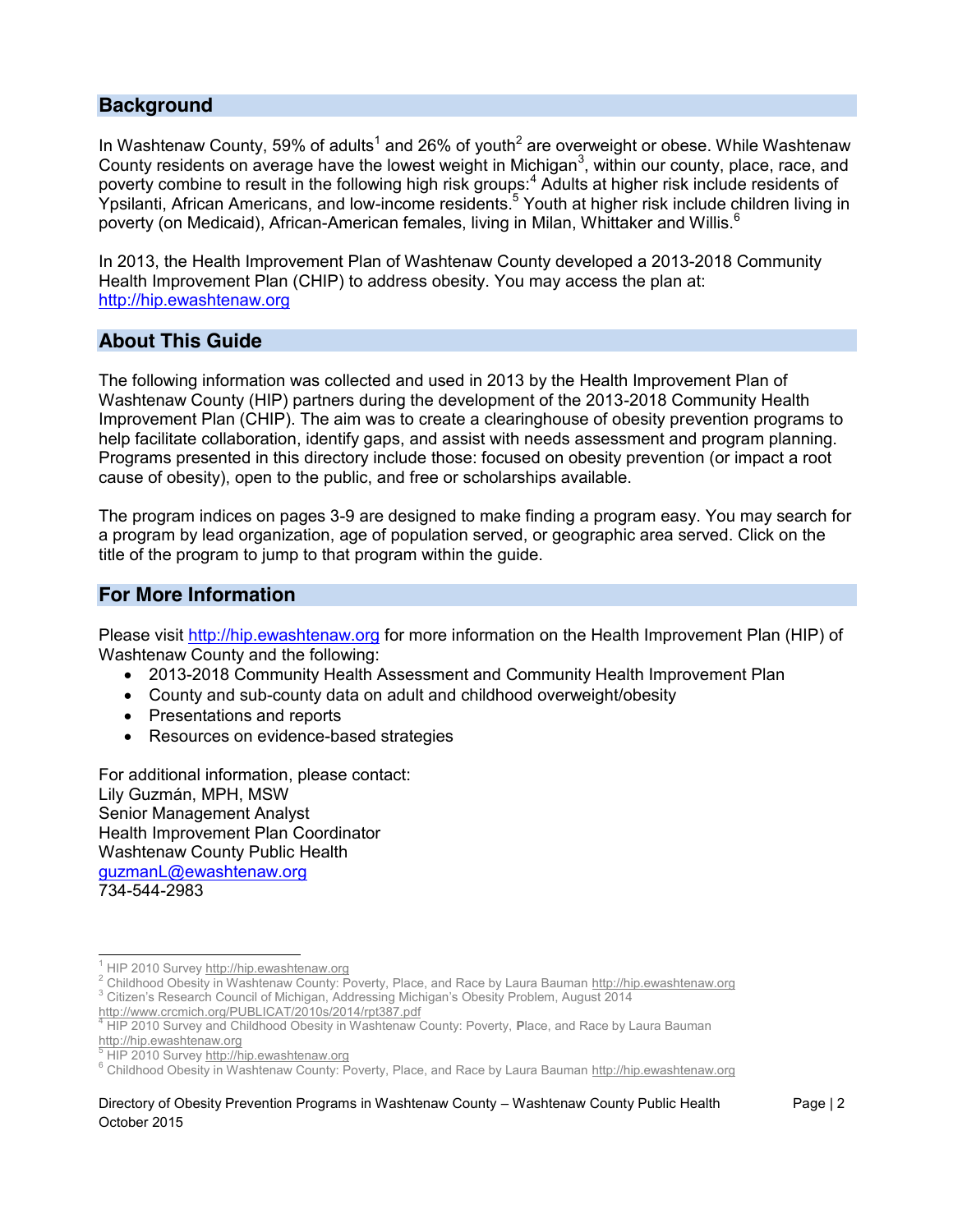# **Program Index by Organization**

| <b>Ann Arbor Public Schools (AAPS)</b>                                                                        |           |
|---------------------------------------------------------------------------------------------------------------|-----------|
|                                                                                                               |           |
| <b>Ann Arbor YMCA</b>                                                                                         |           |
|                                                                                                               |           |
|                                                                                                               |           |
|                                                                                                               |           |
| <b>Chelsea-Area Wellness Foundation</b>                                                                       |           |
|                                                                                                               |           |
| <b>Clean Energy Coalition</b>                                                                                 |           |
|                                                                                                               |           |
| <b>The Corner Health Center</b>                                                                               |           |
|                                                                                                               |           |
| <b>Fair Food Network</b>                                                                                      |           |
|                                                                                                               |           |
| <b>Food Gatherers</b>                                                                                         |           |
|                                                                                                               |           |
|                                                                                                               |           |
|                                                                                                               |           |
| <b>Growing Hope</b>                                                                                           |           |
|                                                                                                               |           |
|                                                                                                               |           |
|                                                                                                               |           |
|                                                                                                               |           |
|                                                                                                               |           |
| <b>Michigan State University (MSU) Extension</b>                                                              |           |
|                                                                                                               |           |
| <b>National Kidney Foundation of Michigan</b>                                                                 |           |
|                                                                                                               |           |
|                                                                                                               |           |
|                                                                                                               |           |
| Nutrition Education and Physical Activity Professional Development Speakers Series for Daycare Providers 30   |           |
|                                                                                                               |           |
| <b>St. Joseph Mercy Health System</b>                                                                         |           |
|                                                                                                               |           |
|                                                                                                               |           |
|                                                                                                               |           |
|                                                                                                               |           |
| Directory of Obesity Prevention Programs in Washtenaw County - Washtenaw County Public Health<br>October 2015 | Page $ 3$ |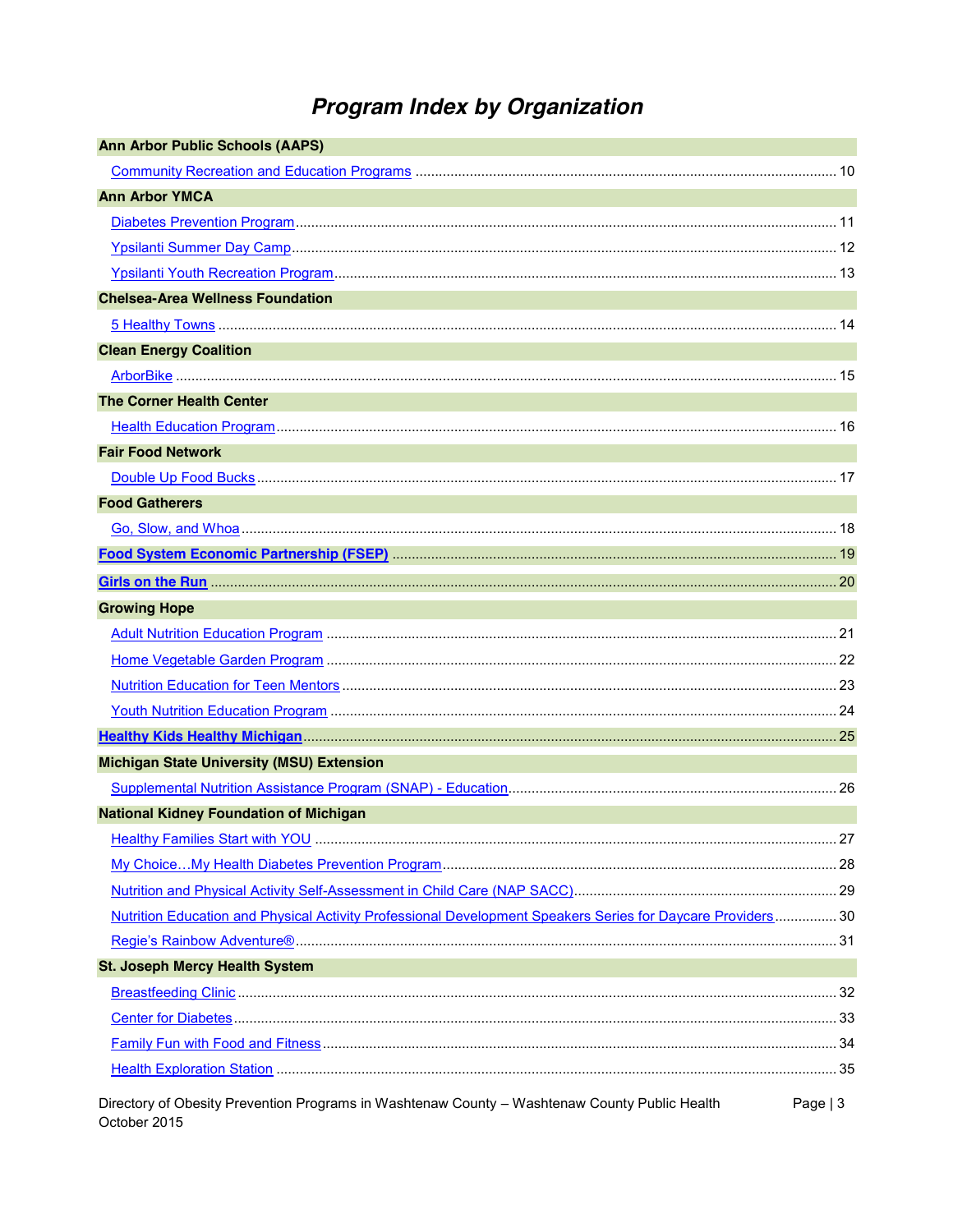| <b>St. Louis Center</b>                                                                      |  |
|----------------------------------------------------------------------------------------------|--|
|                                                                                              |  |
| <b>University of Michigan Health System (UMHS)</b><br><b>CONTRACTOR</b>                      |  |
|                                                                                              |  |
|                                                                                              |  |
|                                                                                              |  |
|                                                                                              |  |
|                                                                                              |  |
|                                                                                              |  |
|                                                                                              |  |
|                                                                                              |  |
|                                                                                              |  |
|                                                                                              |  |
|                                                                                              |  |
|                                                                                              |  |
|                                                                                              |  |
|                                                                                              |  |
| <b>Washtenaw County Board of Commissioners</b>                                               |  |
|                                                                                              |  |
|                                                                                              |  |
| <b>Washtenaw County Parks and Recreation</b>                                                 |  |
|                                                                                              |  |
| <b>Washtenaw County Public Health</b>                                                        |  |
|                                                                                              |  |
|                                                                                              |  |
|                                                                                              |  |
|                                                                                              |  |
| Washtenaw Intermediate School District (WISD) & Livingston Educational Service Agency (LESA) |  |
|                                                                                              |  |
|                                                                                              |  |
|                                                                                              |  |
| <b>Ypsilanti Community Schools (YCS)</b>                                                     |  |
|                                                                                              |  |
|                                                                                              |  |

# **Program Index by Age**

Directory of Obesity Prevention Programs in Washtenaw County - Washtenaw County Public Health Page | 4 October 2015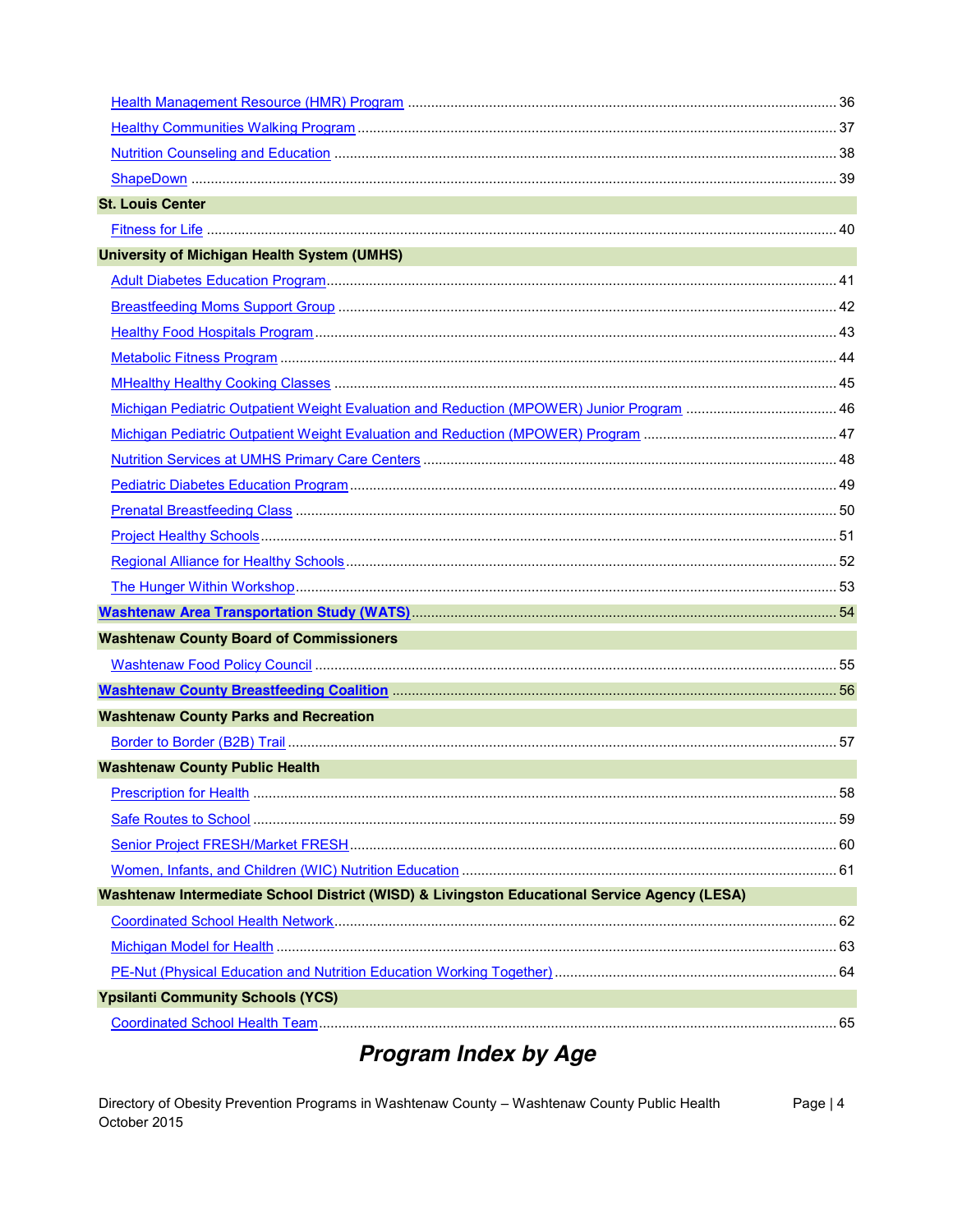| <b>All Ages</b>                                                                                   |  |
|---------------------------------------------------------------------------------------------------|--|
|                                                                                                   |  |
|                                                                                                   |  |
|                                                                                                   |  |
|                                                                                                   |  |
|                                                                                                   |  |
|                                                                                                   |  |
|                                                                                                   |  |
|                                                                                                   |  |
|                                                                                                   |  |
| Michigan State University (MSU) Extension Supplemental Nutrition Assistance (SNAP) - Education 26 |  |
|                                                                                                   |  |
|                                                                                                   |  |
|                                                                                                   |  |
|                                                                                                   |  |
|                                                                                                   |  |
|                                                                                                   |  |
|                                                                                                   |  |
|                                                                                                   |  |
|                                                                                                   |  |

### **Infants**

### **Children**

Directory of Obesity Prevention Programs in Washtenaw County - Washtenaw County Public Health<br>October 2015 Page  $| 5$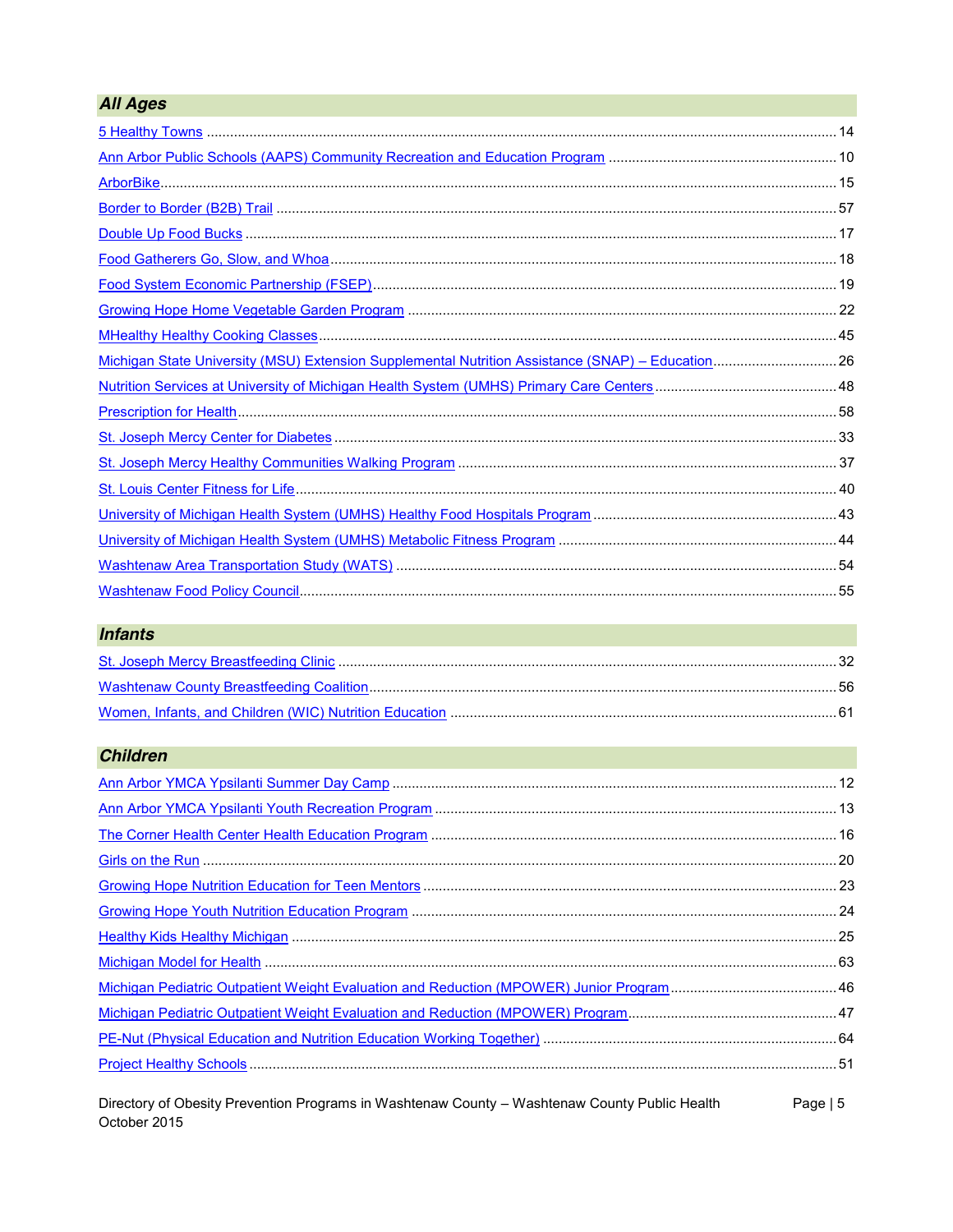| Washtenaw Intermediate School District (WISD) & Livingston Educational Service Agency (LESA) Coordinated School |  |
|-----------------------------------------------------------------------------------------------------------------|--|
|                                                                                                                 |  |
|                                                                                                                 |  |

### *Adults*

| Nutrition Education and Physical Activity Professional Development Speakers Series for Daycare Providers  30 |  |
|--------------------------------------------------------------------------------------------------------------|--|
|                                                                                                              |  |
|                                                                                                              |  |
|                                                                                                              |  |
|                                                                                                              |  |
|                                                                                                              |  |
|                                                                                                              |  |
|                                                                                                              |  |
|                                                                                                              |  |
|                                                                                                              |  |
|                                                                                                              |  |
|                                                                                                              |  |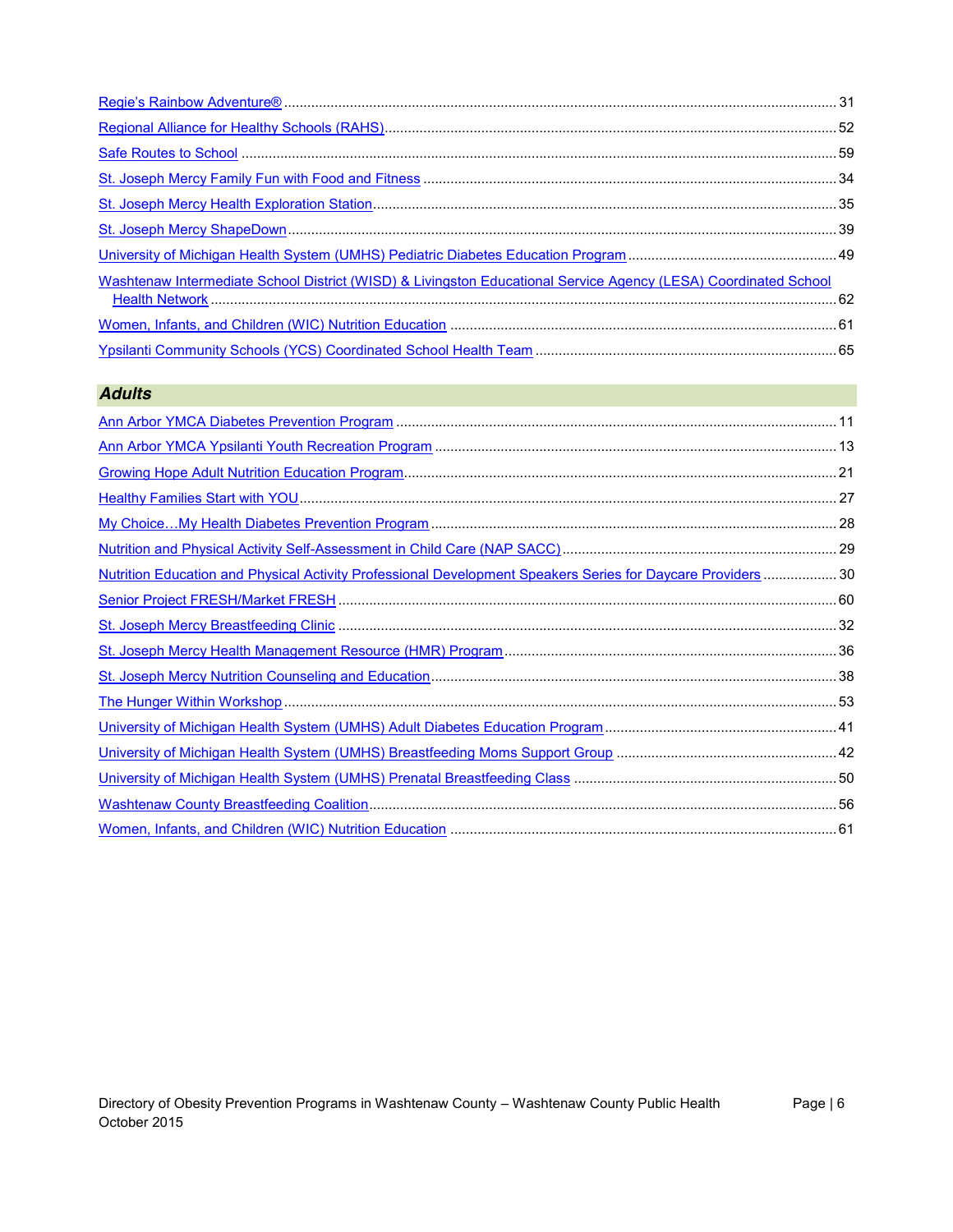## *Program Index by Geographic Area*

| <b>Countywide Programs</b>                                                                                    |           |
|---------------------------------------------------------------------------------------------------------------|-----------|
|                                                                                                               |           |
|                                                                                                               |           |
|                                                                                                               |           |
|                                                                                                               |           |
|                                                                                                               |           |
|                                                                                                               |           |
|                                                                                                               |           |
|                                                                                                               |           |
|                                                                                                               |           |
|                                                                                                               |           |
|                                                                                                               |           |
| Michigan State University (MSU) Extension Supplemental Nutrition Assistance (SNAP) - Education 26             |           |
|                                                                                                               |           |
|                                                                                                               |           |
| Nutrition Education and Physical Activity Professional Development Speakers Series for Daycare Providers  30  |           |
|                                                                                                               |           |
|                                                                                                               |           |
|                                                                                                               |           |
|                                                                                                               |           |
|                                                                                                               |           |
|                                                                                                               |           |
|                                                                                                               |           |
|                                                                                                               |           |
|                                                                                                               |           |
|                                                                                                               |           |
|                                                                                                               |           |
|                                                                                                               |           |
|                                                                                                               |           |
|                                                                                                               |           |
|                                                                                                               |           |
|                                                                                                               |           |
|                                                                                                               |           |
|                                                                                                               |           |
|                                                                                                               |           |
|                                                                                                               |           |
|                                                                                                               |           |
| Directory of Obesity Prevention Programs in Washtenaw County - Washtenaw County Public Health<br>October 2015 | Page $ 7$ |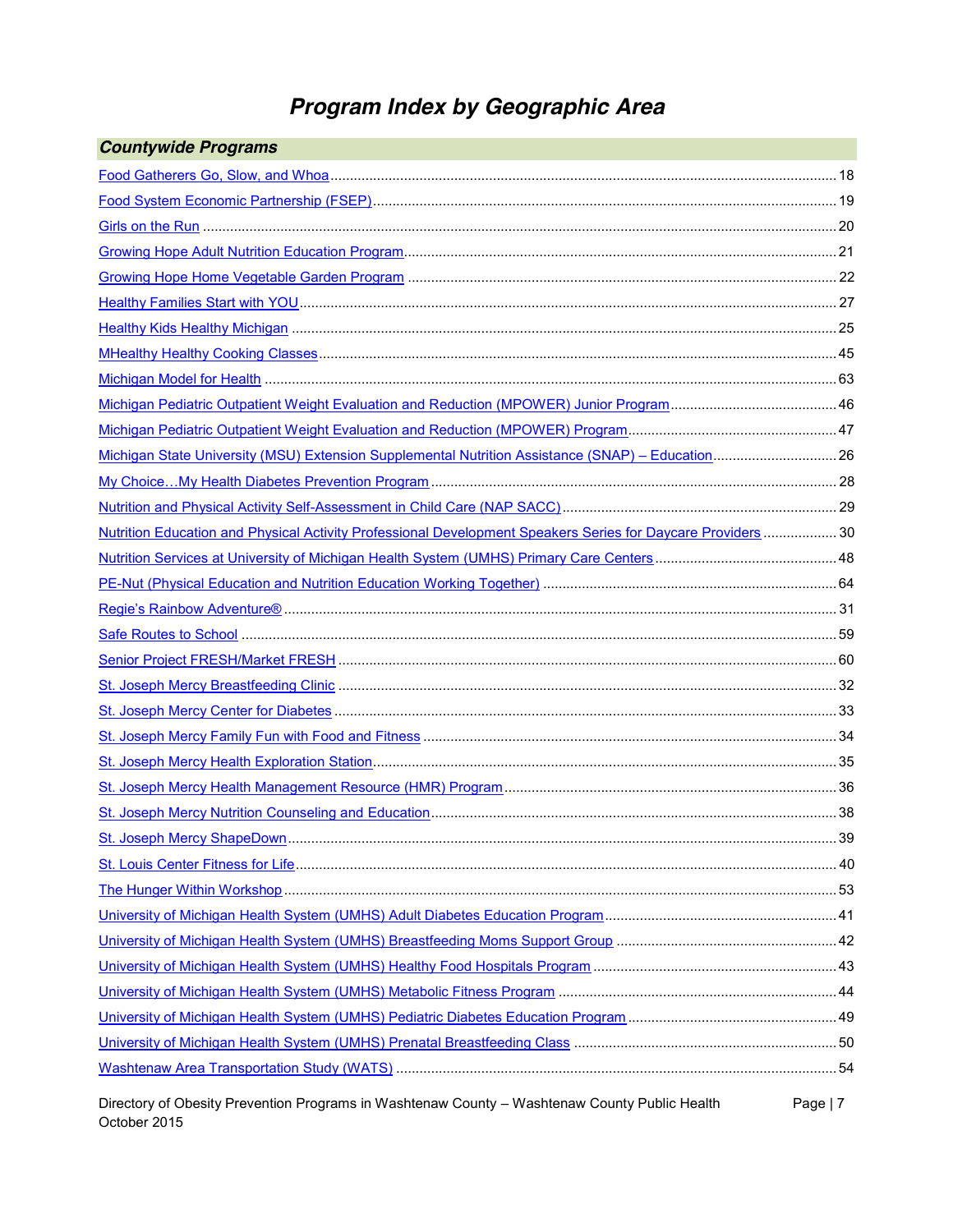| Washtenaw Intermediate School District (WISD) & Livingston Educational Service Agency (LESA) Coordinated School |  |
|-----------------------------------------------------------------------------------------------------------------|--|
|                                                                                                                 |  |
|                                                                                                                 |  |

### **Community Specific Programs**

### **Ann Arbor**

### **Chelsea**

| <b>Prescription for Health.</b> |  |
|---------------------------------|--|

### **Dexter**

| <b>Border to Border (B2F</b> |  |
|------------------------------|--|
|                              |  |

| <b>Western Washtenaw County</b> |  |
|---------------------------------|--|
|                                 |  |
|                                 |  |

### **Willow Run**

### Ypsilanti

Directory of Obesity Prevention Programs in Washtenaw County - Washtenaw County Public Health Page | 8 October 2015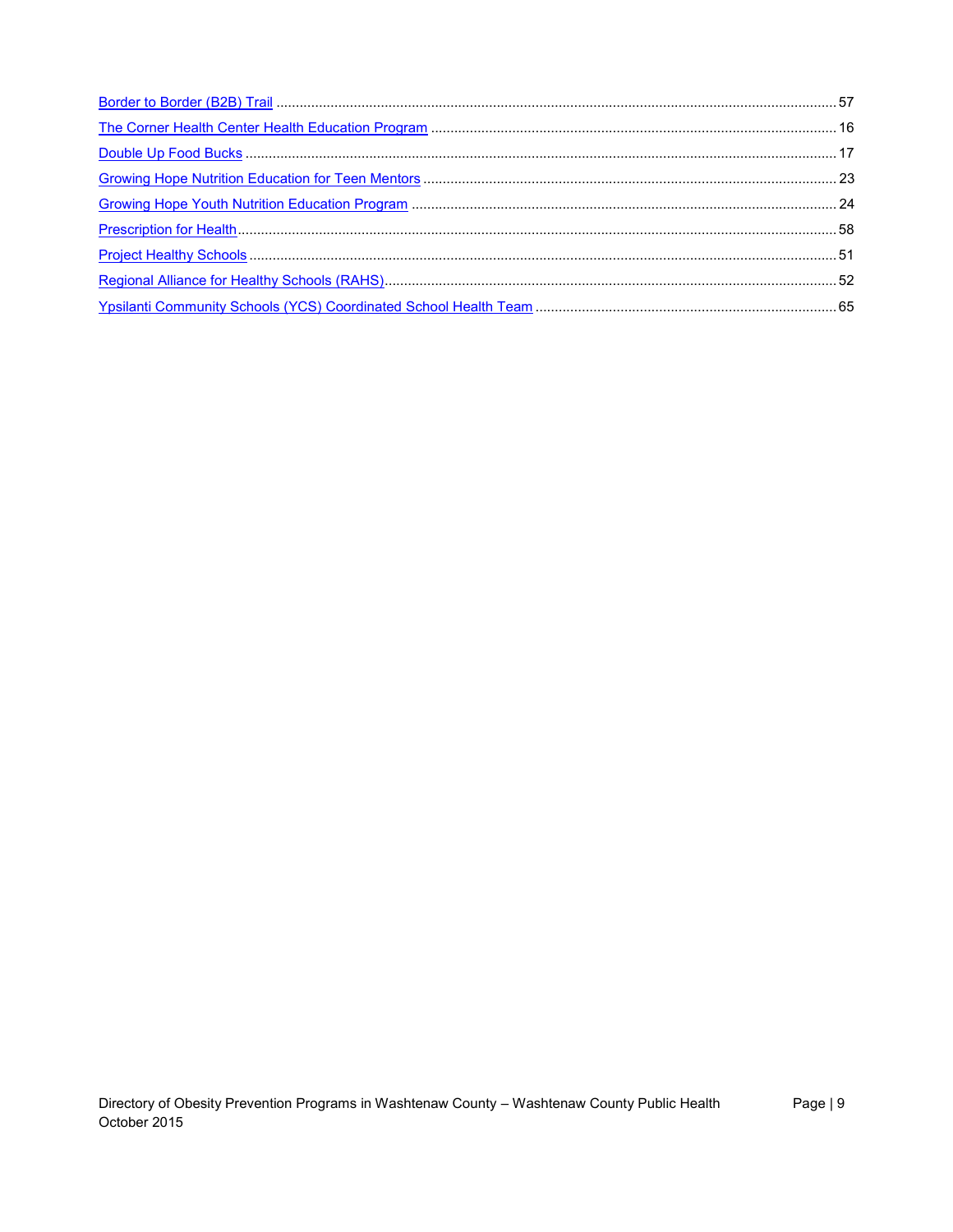### *Ann Arbor Public Schools Community Recreation and Education Programs*

**Organization:** Ann Arbor Public Schools (AAPS) Community Education and Recreation

**Contact:** Jenna Bacolor, Executive Director Community Education and Recreation **Contact Number:** (734) 994-2234 **Email:** bacolor@aaps.k12.mi.us **Website:** http://www.aareced.com

#### *Description of Program:*

Community Education and Recreation, otherwise known as "Rec & Ed," offers a wide variety of affordable, high quality programming to youth and adults in the Ann Arbor area. Rec & Ed's School-Age Child Care Program, after school instructional sports programs, recreational sports leagues, and many summer camps. Each year, around 18,000 local youth register for these opportunities. For adults, Rec & Ed offers a wide variety of low cost fitness classes, which do not require a membership. Adults also participate in year-round sports leagues for volleyball, pickleball, basketball and baseball/softball.

#### *Population Served:*

All ages

#### *Geographic Area Served:*

Ann Arbor and surrounding areas

#### *Funding:*

Programs are funded by participant fees and sponsorships.

#### *Participant Cost:*

- Fee varies by class or program.
- Scholarships are available.

#### *Levels of Intervention:*

Strengthening individual knowledge and skill, promoting community education

#### *Root Causes of Obesity Impacted by Program:*

Physical inactivity, dietary behavior, food environment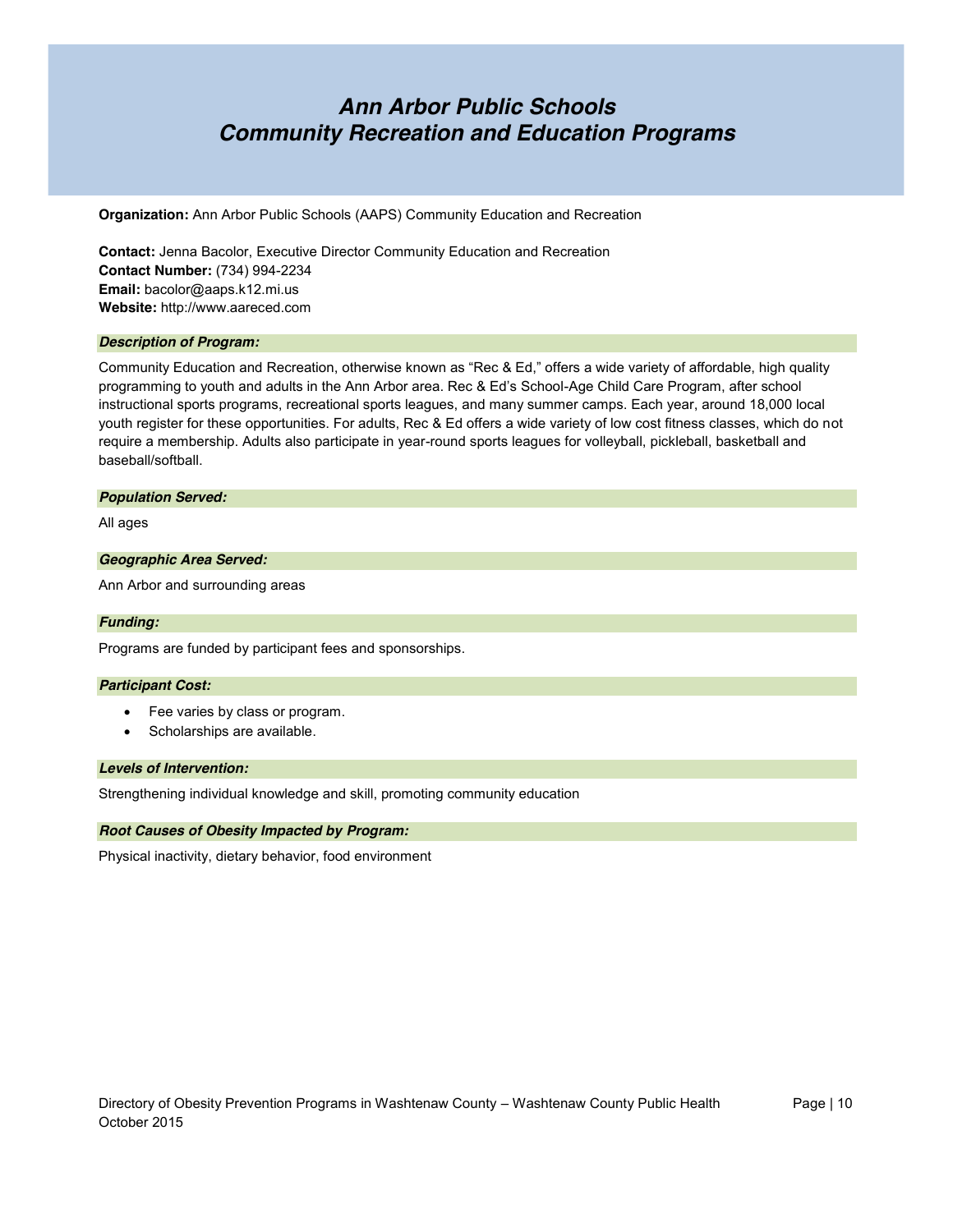### *Ann Arbor YMCA Diabetes Prevention Program*

#### **Organization:** Ann Arbor YMCA

**Location:** Ann Arbor YMCA, 400 W. Washington St, Ann Arbor, MI 48103

**Contact:** Diane Carr, Vice President of Program and Community Development **Contact Number:** (734) 661-8056 **Email:** dcarr@annarborymca.org **Website:** http://www.annarborymca.org

#### *Description of Program:*

The YMCA Diabetes Prevention Program is an evidence based program that helps those at high risk of developing type 2 diabetes adopt and maintain healthy lifestyles to reduce their chances of developing the disease. Based on research funded by the National Institutes of Health and the Centers for Disease Control, the program has been shown to reduce the risk of developing type II diabetes by 58%. This is a classroom-based lifestyle-change year long program consisting of 19 sessions in the first 6 months and six sessions in the second six months.

#### *Population Served:*

Adults who are overweight and at risk of developing diabetes or diagnosed with pre-diabetes

#### *Geographic Area Served:*

Ann Arbor, Ypsilanti, and Willow Run

#### *Funding:*

This program is funded by YMCA of the USA and the Centers for Disease Control and Prevention. This program is a covered benefit by some employers.

#### *Participant Cost:*

- This program has a fee for participation.
- Individuals should check with their employer about the availability of this program as a covered benefit, or contact the Diabetes Prevention and Control Alliance to confirm eligibility at 1-800-237-4942.
- Scholarships are available.

#### *Levels of Intervention:*

Strengthening individual knowledge and skill, promoting community education, educating providers, fostering coalitions and networks, changing organizational practices, influencing policy and legislation

#### *Root Causes of Obesity Impacted by Program:*

Physical inactivity, dietary behavior, psycho-social (e.g. self-esteem, depression, social problems, etc.), access to community based chronic disease prevention programs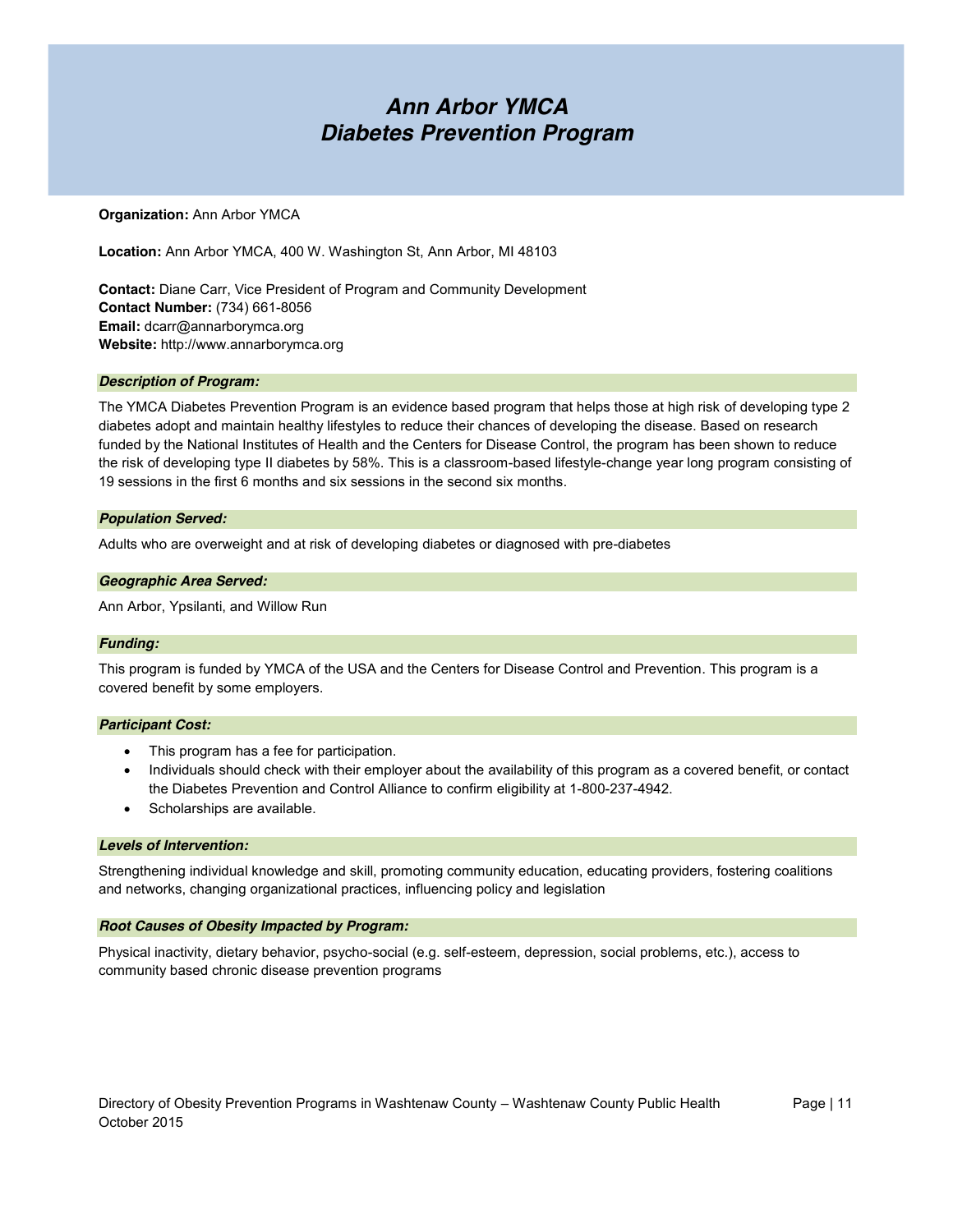### *Ann Arbor YMCA Ypsilanti Summer Day Camp*

#### **Organization:** Ann Arbor YMCA

**Location:** Estabrook Elementary, 1555 W. Cross St, Ypsilanti**,** MI 48178

**Contact:** Diane Carr, Vice President of Program and Community Development **Contact Number:** (734) 661-8056 **Email:** dcarr@annarborymca.org **Website:** http://www.annarborymca.org

#### *Description of Program:*

The Ann Arbor YMCA provides ten weeks of full day summer camp at Estabrook Elementary in Ypsilanti.

#### *Population Served:*

5-11 year olds

#### *Geographic Area Served:*

Ypsilanti and Willow Run

#### *Funding:*

This program is currently funded by the Ann Arbor YMCA and the Michigan Department of Community Health (MDCH). Funding from MDCH is dependent on grants which run on a yearly grant cycle.

#### *Participant Cost:*

- This program has a fee for participation.
- Scholarships are available.

#### *Levels of Intervention:*

Strengthening individual knowledge and skill, promoting community education, fostering coalitions and networks

#### *Root Causes of Obesity Impacted by Program:*

Physical inactivity, community design and built environment, dietary behavior, food environment, psycho-social (e.g. selfesteem, depression, social problems etc.), access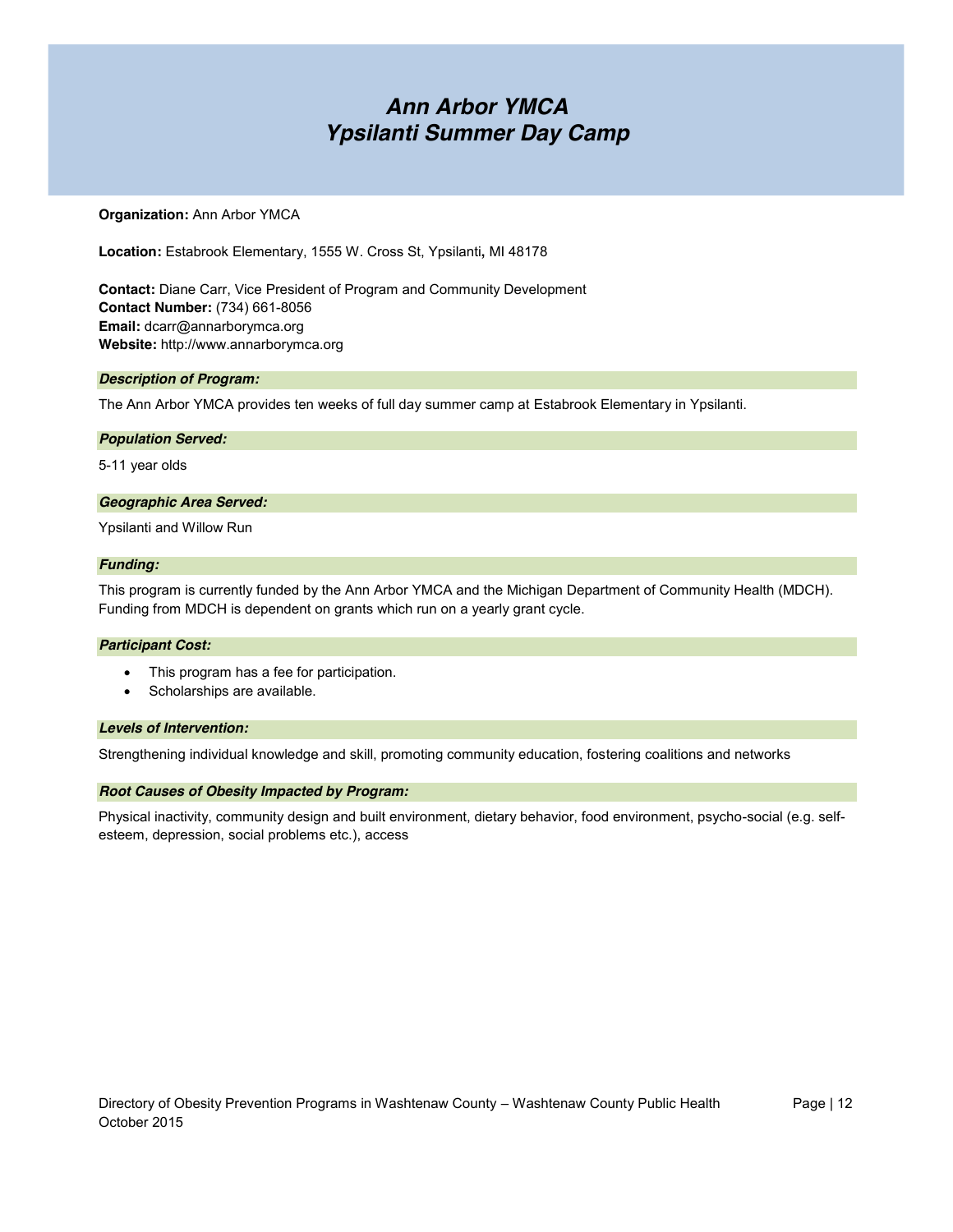### *Ann Arbor YMCA Ypsilanti Youth Recreation Program*

#### **Organization:** Ann Arbor YMCA

**Locations:** Adams STEM Academy, Erickson Elementary, Estabrook Elementary, Holmes Elementary, New Beginnings Academy, and East Arbor Charter Academy

**Contact:** Diane Carr, Vice President of Program and Community Development **Contact Number:** (734) 661-8056 **Email:** dcarr@annarborymca.org **Website:** http://www.annarborymca.org

#### *Description of Program:*

The Y provides afterschool and/or weekend youth recreational programming for many of the elementary schools in Ypsilanti. The Y also provides adult exercise classes at some Ypsilanti Schools during the afterschool hours.

#### *Population Served:*

Kindergarten through 8<sup>th</sup> grade youth and adults

#### *Geographic Area Served:*

Ann Arbor, Ypsilanti, and Willow Run

#### *Funding:*

This program currently receives some funding from the Michigan Health Endowment Fund through the Michigan State Alliance of YMCAs and the Michigan Department of Health and Human Services.

#### *Participant Cost:*

- This program has a fee for participation.
- Scholarships are available.

#### *Levels of Intervention:*

Strengthening individual knowledge and skill, promoting community education, fostering coalitions and networks

#### *Root Causes of Obesity Impacted by Program:*

Physical inactivity, community design and built environment, psycho-social (e.g. self-esteem, depression, social problems, etc.), access to safe places to play and exercise within the neighborhood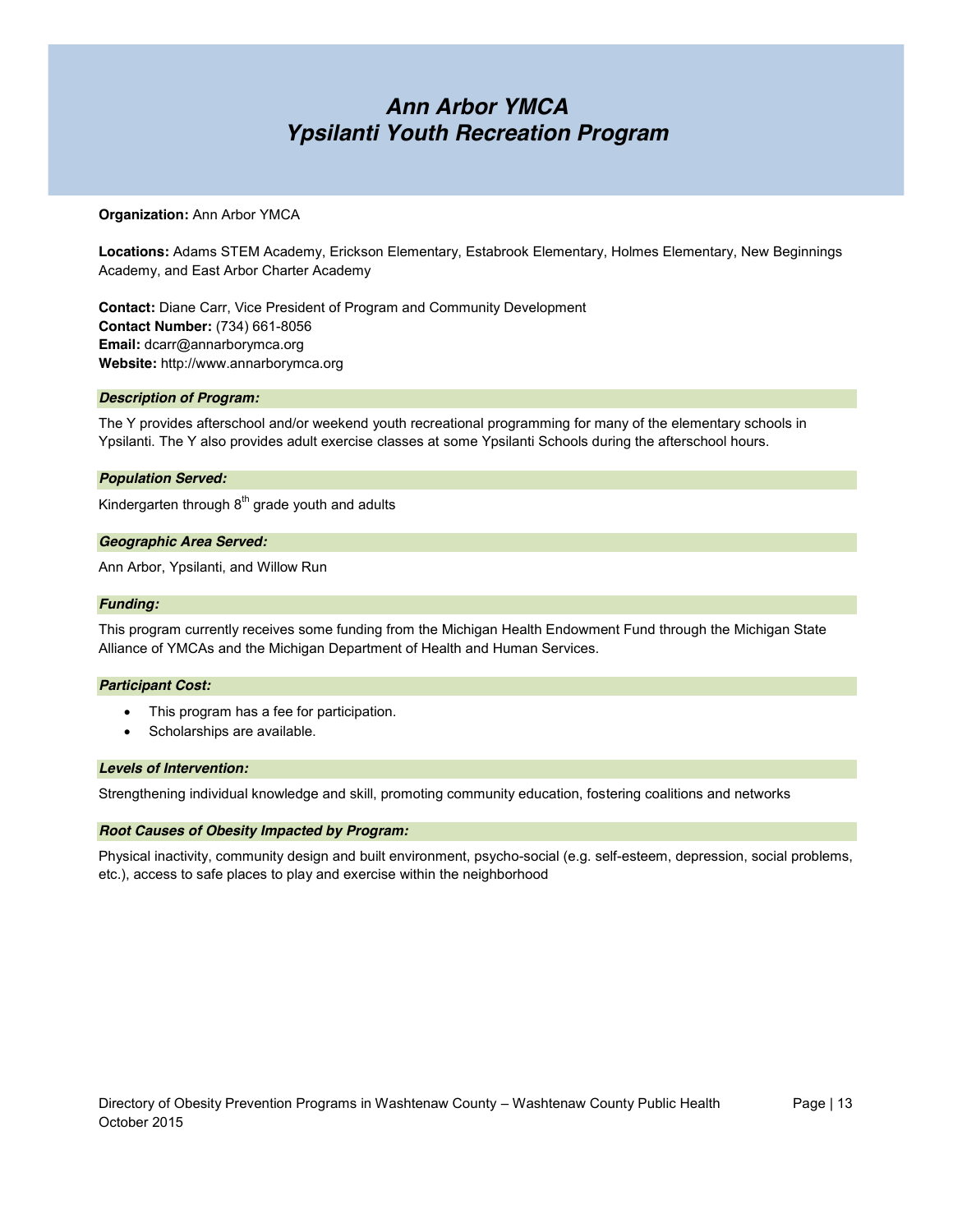### *5 Healthy Towns*

**Organization:** Chelsea-Area Wellness Foundation

**Contact:** Matt Pegouskie, Community Investment Manager **Contact Number:** (734) 433-4599 **Email:** matt@5healthytowns.org **Website:** http://www.5healthytowns.org

#### *Description of Program:*

The Wellness Coalitions are responsible for developing comprehensive wellness plans as part of the 5 Healthy Towns initiative (5H). These plans incorporate best practice interventions with new strategies to impact community wellness. Examples of Manchester's comprehensive wellness plan include Safe Routes to School, NFL Fuel Up to Play 60, the 5 A Day Toolkits, and 5H Community Reads. Examples of Chelsea's comprehensive wellness plan include Active Kids Summer Camp, Chelsea Farmers Market, Healthy Grocery Store promotions, SRSLY, and 5H Community Reads. Examples of Dexter's comprehensive wellness plan include Safe Routes to School, SRSLY, Farm to School programs, Outdoor Yoga, and 5H Community Reads.

#### *Population Served:*

All ages

#### *Geographic Area Served:*

Western Washtenaw County (Chelsea, Dexter, Grass Lake, Manchester, and Stockbridge)

#### *Funding:*

Funding is received from the Chelsea-Area Wellness Foundation. Outside funding sources are also utilized for the various interventions.

#### *Participant Cost:*

- Participation fee depends on the intervention.
- Scholarships depend on the intervention.
- There is no fee to participate in the coalitions.

#### *Levels of Intervention:*

Strengthening individual knowledge and skill, promoting community education, educating providers, fostering coalitions and networks, changing organizational practices, influencing policy and legislation

#### *Root Causes of Obesity Impacted by Program:*

Physical inactivity, community design and built environment, dietary behavior, food environment, psycho-social (e.g. selfesteem, depression, social problems, etc.)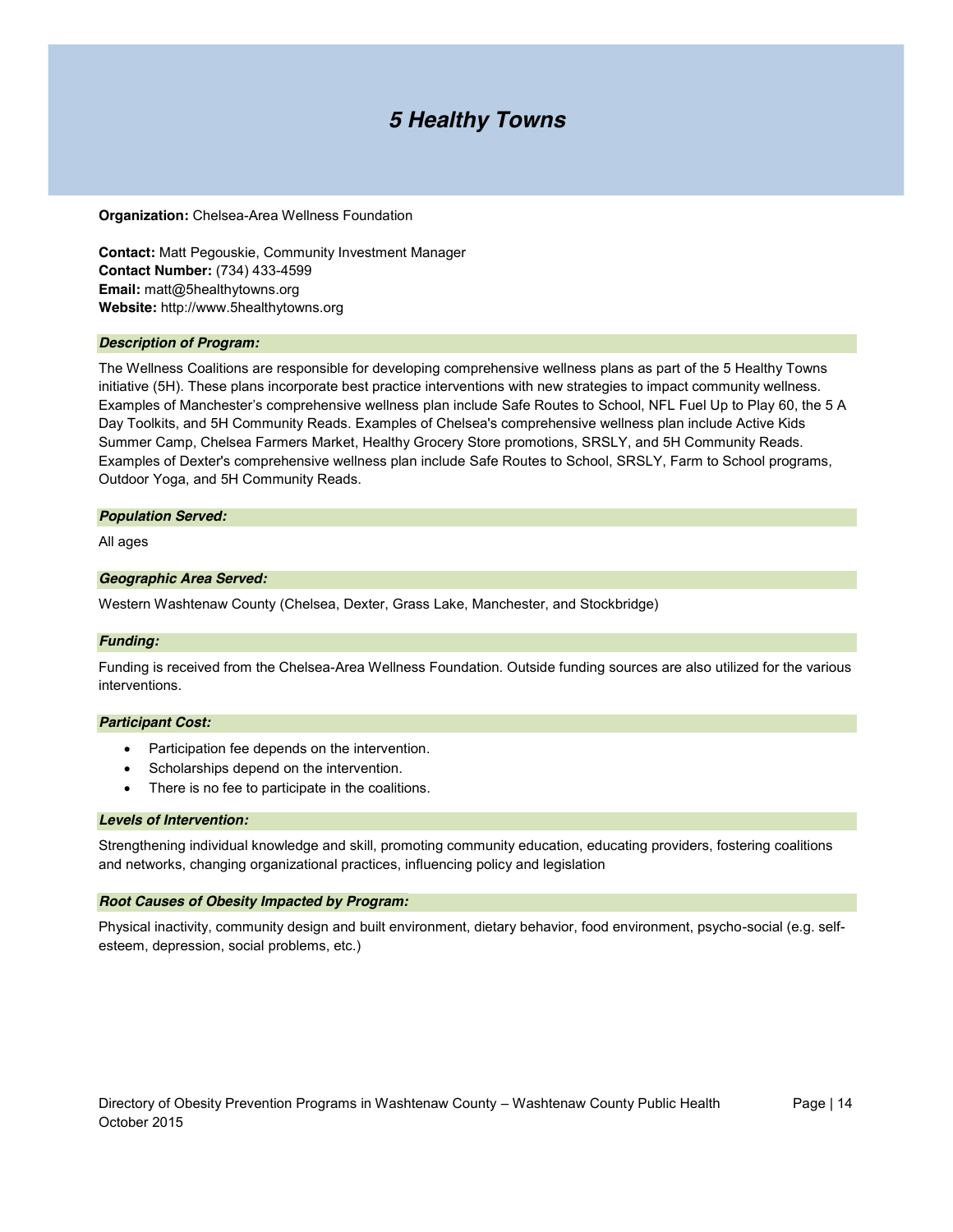### *ArborBike*

#### **Organization:** Clean Energy Coalition

**Contact:** Heather Croteau, ArborBike Operations Manager **Contact Number:** 734-585-5720 x38 **Email:** heatherc@cec-mi.org **Website:** http://www.arborbike.org

#### *Description of Program:*

ArborBike is a new bike share system that launched in September 2014 in Ann Arbor. Stations are located at key destinations throughout downtown Ann Arbor and across the University of Michigan. This network of 14 stations allows you the freedom and fun of accessing downtown and campus quickly while leaving your own bike at home. You can run errands without fighting for parking spots or wondering if you'll have enough time to make that long walk across town. You can visit the Farmer's Market, make a quick trip to the post office, or visit the Museum of Art on your lunch break, all while adding fun and exercise to your day. Plus, your bike share membership keeps track of your progress: miles you travel, calories you burn, and greenhouse gases you keep out of the air.

#### *Population Served:*

Ann Arbor residents, commuters, and visitors

#### *Geographic Area Served:*

Ann Arbor

#### *Funding:*

Clean Energy Coalition, in partnership with AAATA, secured \$600,000 in federal CMAQ funds for capital expenditures in fall 2013, and Ann Arbor City Council authorized \$150,000 for the required 20% local match. This funding was used to procure bicycles and install 14 stations.

The University of Michigan has pledged to provide up to \$200,000 per year for three years to support program operations. The remaining operational funding will be collected from membership and sponsorship revenues.

#### *Participant Cost:*

- $\bullet$  Participants can purchase a 24 hour, 1 month, or 1 year pass which cost \$6, \$10, or \$65, respectively.
- Discounts are available through our employer sponsorship program for companies with at least 15 members.

#### *Levels of Intervention:*

Strengthening individual knowledge and skill, promoting community education, changing organizational practices

#### *Root Causes of Obesity Impacted by Program:*

Physical inactivity, community design and built environment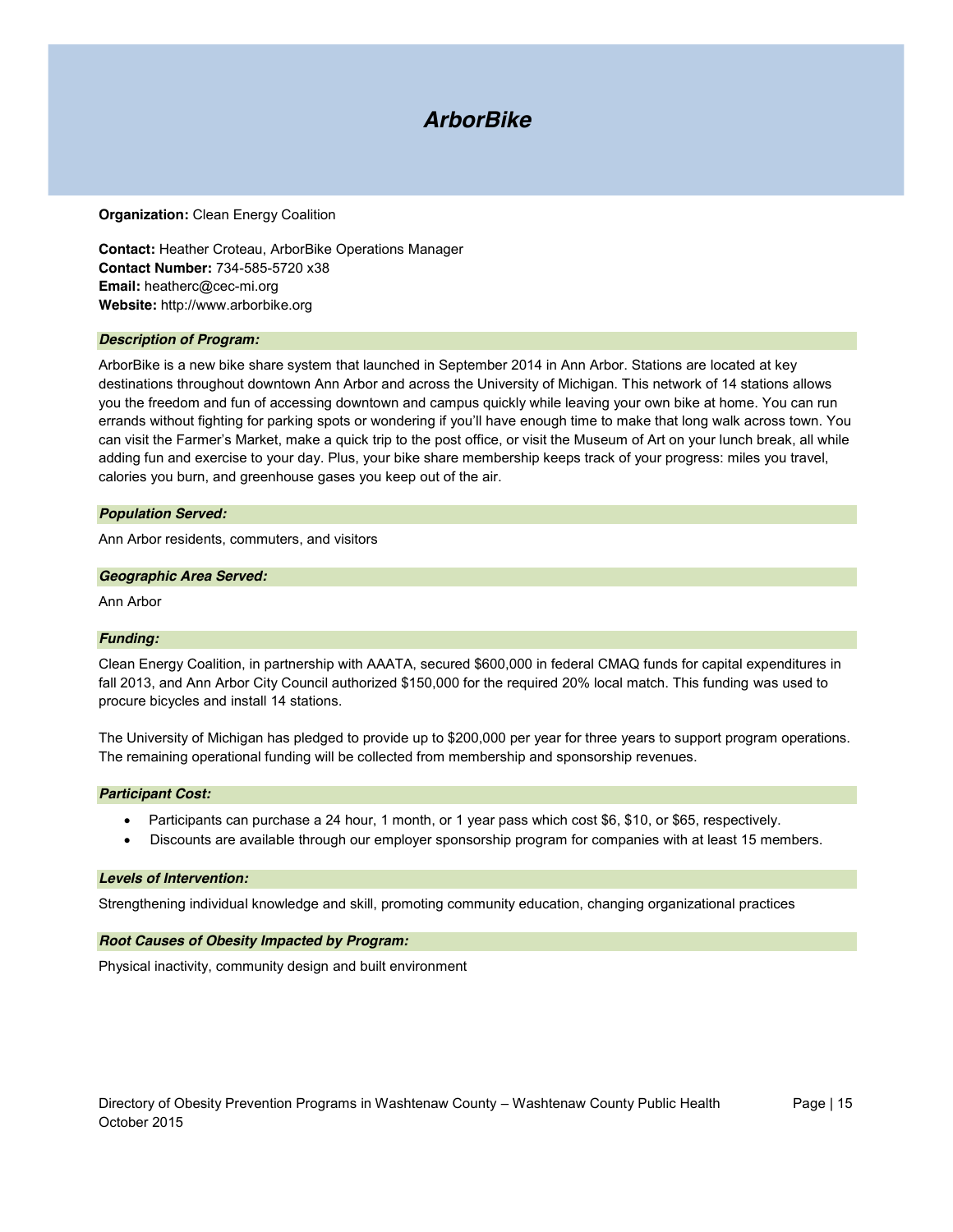### *The Corner Health Center Health Education Program*

**Organization:** The Corner Health Center

**Location:** The Corner Health Center, 47 N. Huron Street, Ypsilanti, MI 48197

**Contact:** Adriana Diaz, Health Coach **Contact Number:** (734) 714-2242 **Email:** adiazmar@cornerhealth.org **Website:** http://www.cornerhealth.org

#### *Description of Program:*

The Health Education program is run by a health coach who does one-on-one counseling targeting nutrition, physical activity, smoking cessation, and stress management for at risk youth. The program uses tactics like Motivational Interviewing in order to help youth become involved in taking control of their own health by adopting realistic and individualized plans to eat healthy foods and stay physically active, quit smoking, or manage their stress. Participants also have access to free programs at the clinic such as exercise classes, nutrition lessons, and group farmers market trips. Additionally, the health coach is able to counsel in the areas of substance abuse and sexual health. The ultimate goal is to improve the health of Washtenaw youth.

#### *Population Served:*

Youth and adolescents

*Geographic Area Served:*

Ann Arbor, Ypsilanti, and Willow Run

#### *Funding:*

This program is funded by a MDCH Health Innovation Grant.

#### *Participant Cost:*

There is no fee to participate in this program.

#### *Levels of Intervention:*

Strengthening individual knowledge and skill, promoting community education, educating providers, fostering coalitions and networks, changing organizational practices

#### *Root Causes of Obesity Impacted by Program:*

Physical inactivity, dietary behavior, psycho-social (e.g. self-esteem, depression, social problems, etc.)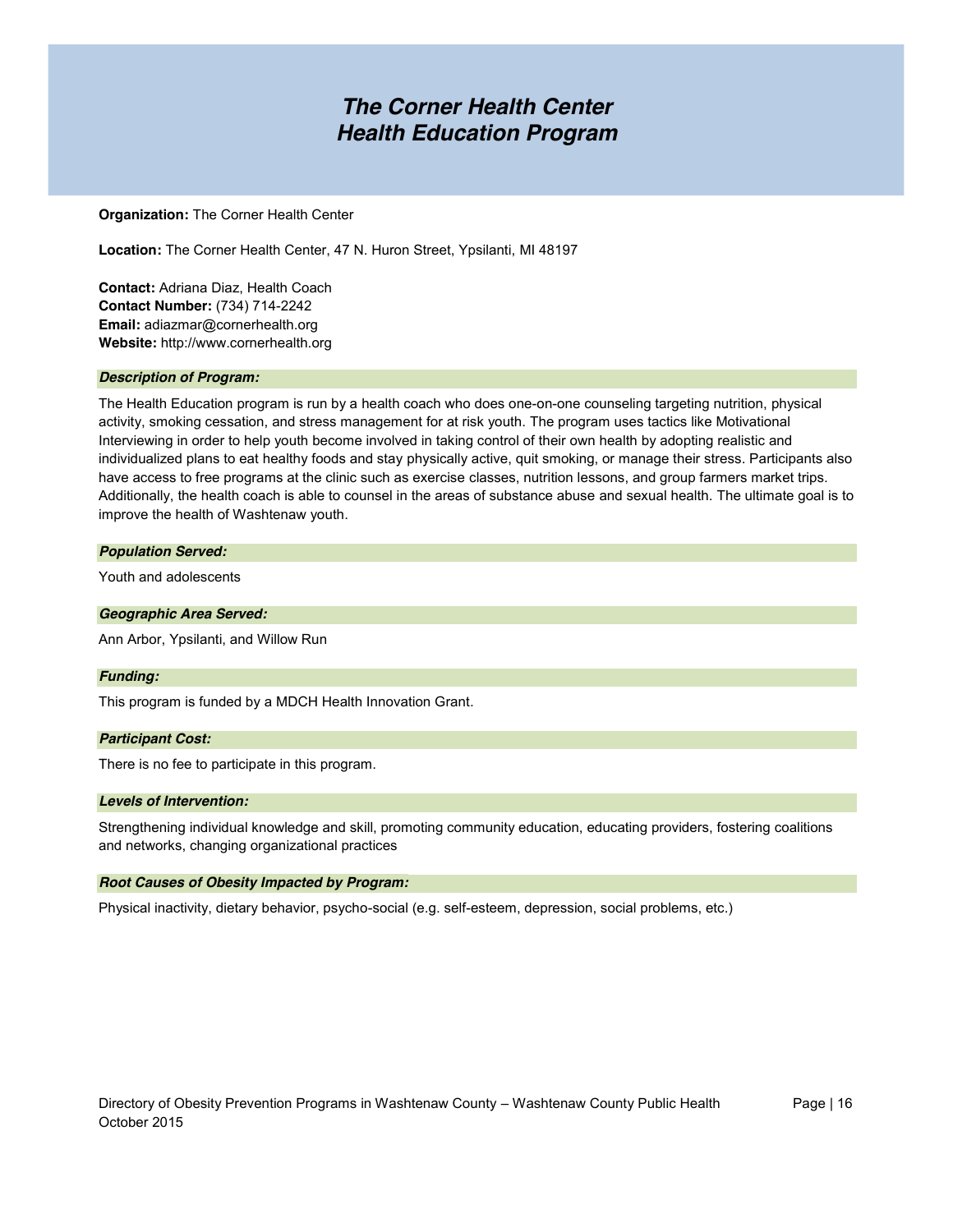### *Double Up Food Bucks*

#### **Organization:** Fair Food Network

**Contact Number:** (866) 586-2796 **Email:** info@doubleupfoodbucks.org **Website:** http://www.doubleupfoodbucks.org

#### *Description of Program:*

Fair Food Network's Double Up Food Bucks (DUFB) program doubles the value of federal nutrition assistance spent at participating markets and grocery stores, helping people bring home more locally grown fruits and vegetables. The wins are three-fold: low-income consumers eat more healthy food, local farmers gain new customers and make more money, and more food dollars stay in the local economy.

#### *Population Served:*

Supplemental Nutrition Assistance Program (SNAP) recipients

#### *Geographic Area Served:*

Participating farmers markets and grocery stores across the state of Michigan. See the website and/or call for locations.

#### *Funding:*

Fair Food Network is the recipient of a four-year Food Insecurity Nutrition Incentive (FINI) grant from the United States Department of Agriculture (USDA) to expand the Double Up Food Bucks program in Michigan. Fair Food Network received the second largest grant in the United States in this first round (\$5.1 million), and with matching funds from many Michigan foundation supporters, will be able to expand and innovate the Double Up Food Bucks program over the coming 4 years in Michigan. Complete list of funders available at www.doubleupfoodbucks.org.

#### *Participant Cost:*

There is no fee to participate in this program

#### *Levels of Intervention:*

Strengthening individual knowledge and skill, fostering coalitions and networks, influencing policy and legislation

#### *Root Causes of Obesity Impacted by Program:*

Dietary behavior, food environment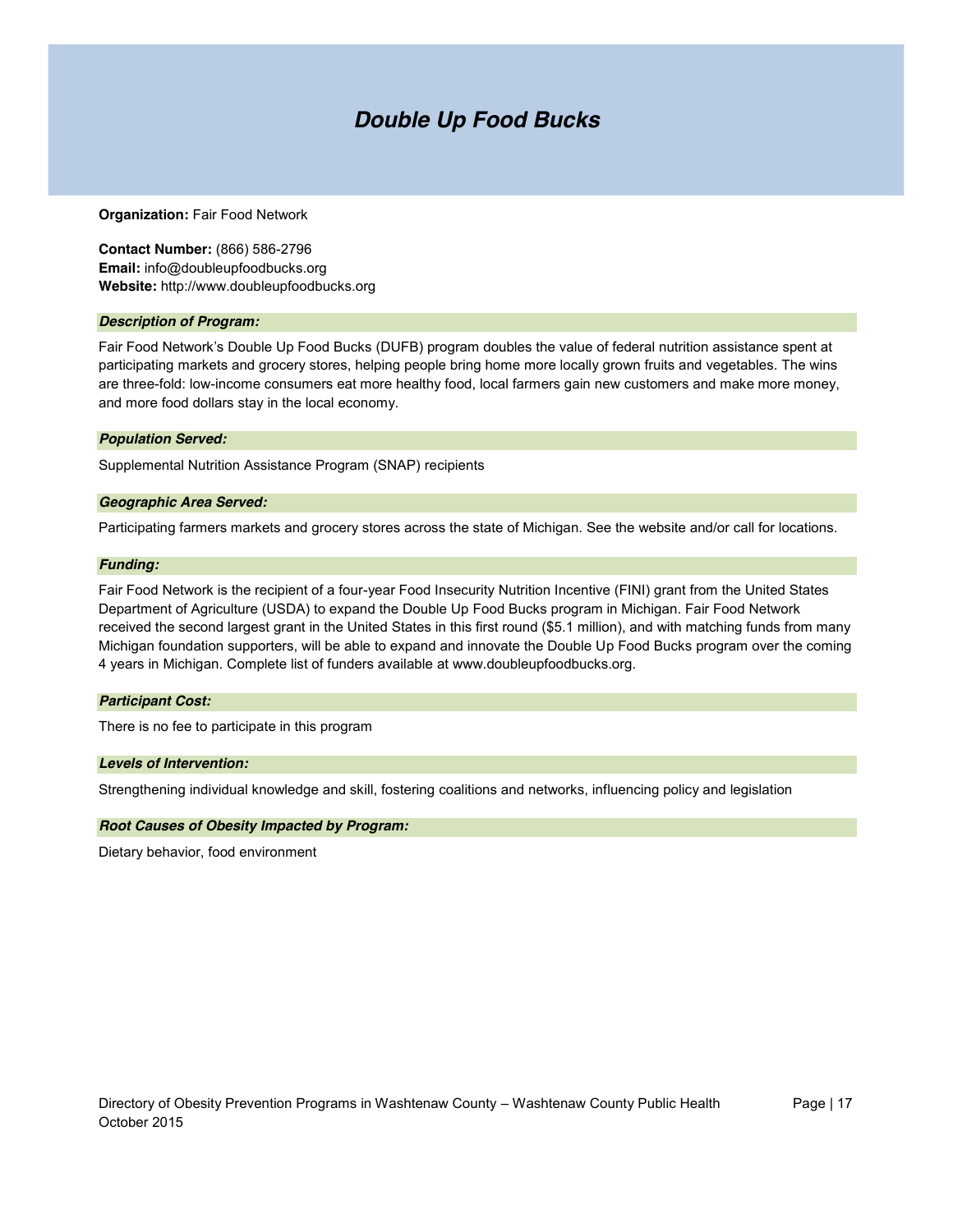### *Food Gatherers Go, Slow, and Whoa*

#### **Organization:** Food Gatherers

**Contact:** Markell Miller, Manager of Community Food Programs **Contact Number:** (734) 761-2796 **Contact Email:** markell@foodgatherers.org **Website:** http://www.foodgatherers.org

#### *Description of Program:*

Go, Slow, and Whoa is a simple way to recognize foods that are the smartest choices. Go foods should be eaten most often, slow foods should be eaten less often, and whoa foods should be eaten the least often. At Food Gatherers, Go, Slow, and Whoa is used in the food inventory system to highlight foods that fall into each category by color coding them. This labeling makes Food Gatherers aware of the nutritional quality of foods we make available to our partners, and helps partner programs, who order food from us, select healthier items for their clients. In addition, some agencies have adopted this subtle nutrition education technique by labeling their pantry shelves with the color coded Go, Slow, and Whoa system.

#### *Population Served:*

Clients of 150 partner programs' food pantries, kitchens, shelters and food distributions. Clients are in need of food resources and are primarily low income individuals and families, many of whom are facing food insecurity.

#### *Geographic Area Served:*

Washtenaw County; including Ann Arbor, Ypsilanti, Dexter, Chelsea, Manchester, Saline, Milan, Whitmore Lake, and townships

#### *Funding:*

This program is generously funded through the financial support of individual and corporate donors.

#### *Participant Cost:*

There is no fee for partner programs to be members of the Food Bank. Partner programs receive some food at no cost, and can order many products at wholesale price. There is no fee for clients to receive free food resources from partner programs.

#### *Levels of Intervention:*

Strengthening individual knowledge and skill, promoting community education, educating providers

#### *Root Causes of Obesity Impacted by Program:*

Dietary behavior, food environment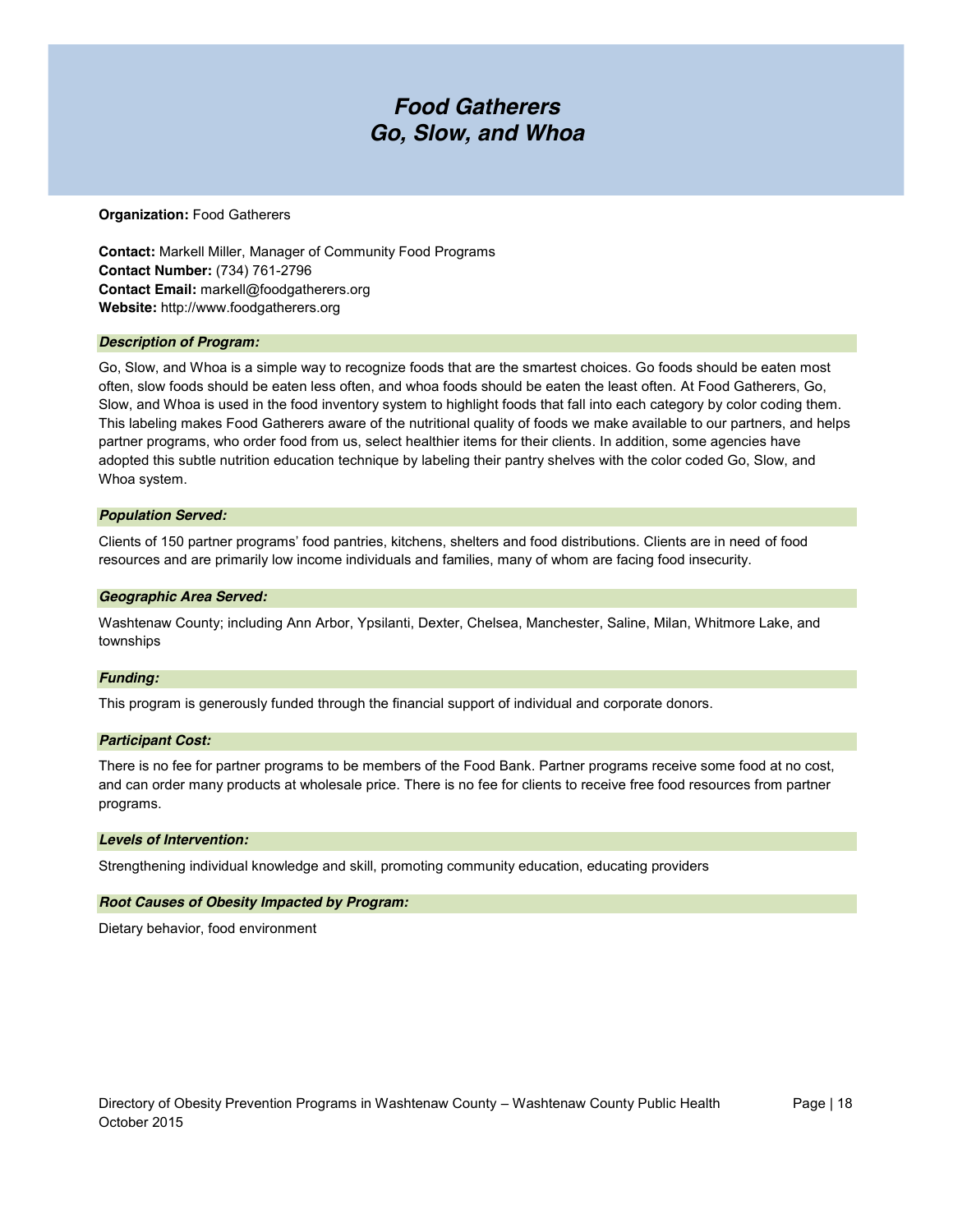### *Food System Economic Partnership (FSEP)*

\*not updated for 2015

**Contact:** Rodger Bowser, Board of Directors Chair **Contact Number:** (734) 222-6859 (David Greene) **Email:** rbowser@zingermans.com **Website:** http://www.fsepmichigan.org

#### *Description of Program:*

Working to create a sustainable and just food system that creates economic opportunities across southeastern Michigan.

#### *Population Served:*

Southeastern Michigan residents and visitors

#### *Geographic Area Served:*

Washtenaw, Wayne, Lenawee, Monroe, and Jackson Counties

#### *Funding:*

Past funding has been provided by United States Department of Agriculture (USDA), Washtenaw County, Jackson County, The Americana Foundation, and ConAgra.

#### *Levels of Intervention:*

Strengthening individual knowledge and skill, promoting community education, fostering coalitions and networks, changing organizational practices, influencing policy and legislation

#### *Root Causes of Obesity Impacted by Program:*

Community design and built environment, food environment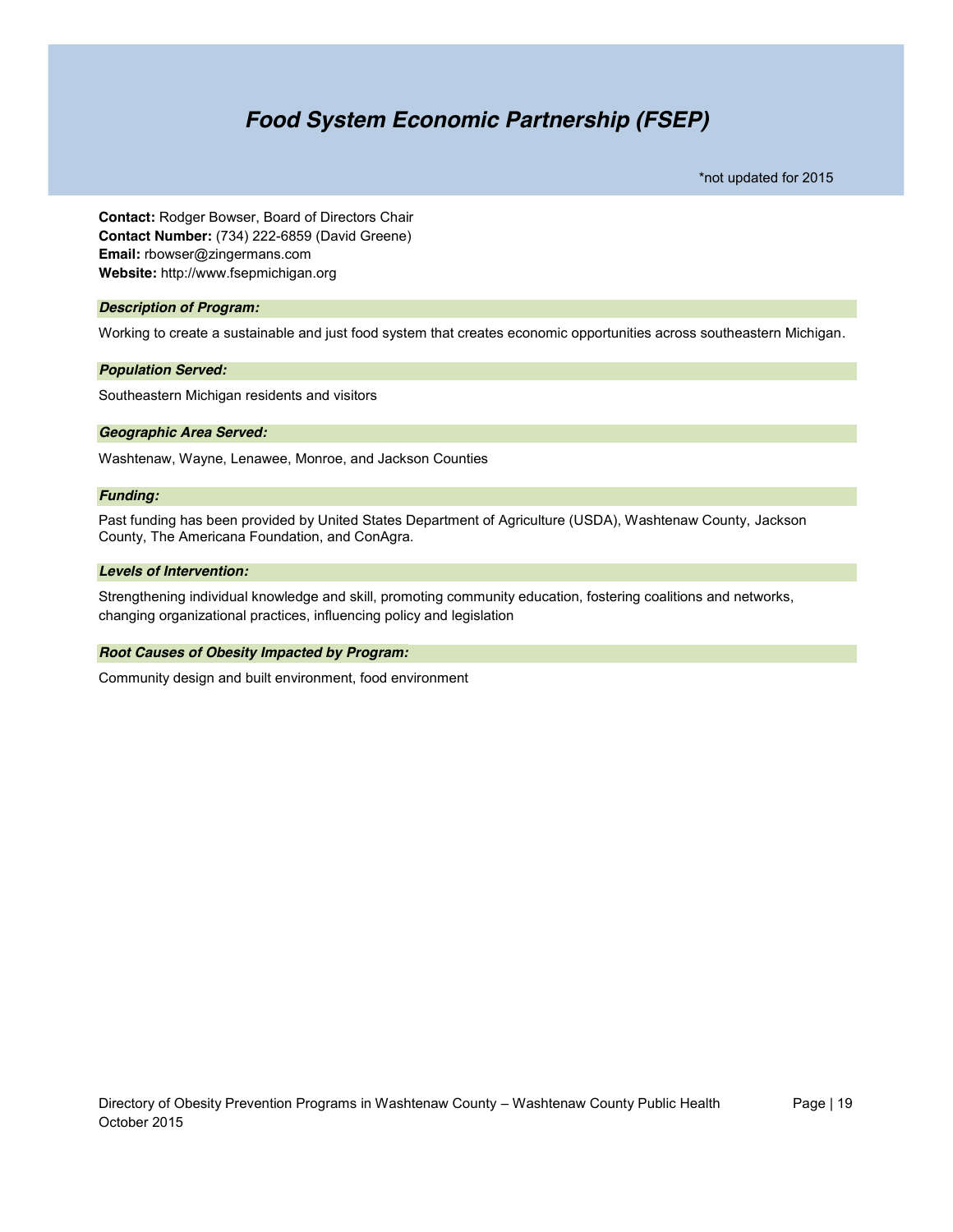### *Girls on the Run*

**Contact:** Danielle Plunkett, Executive Director **Contact Number:** (734) 712-5640 **Email:** info@girlsontherunsemi.org **Website:** http://www.girlsontherunsemi.org

#### *Description of Program:*

Girls on the Run is a physical activity-based positive youth development program (PA-PYD) designed to develop and enhance girls' social, psychological, and physical competencies to successfully navigate life experiences. Meeting twice a week, in small teams of 8-20 girls, we teach life skills through dynamic lessons and running games. Their 24-lesson curriculum is taught by certified Girls on the Run coaches and includes three parts: understanding ourselves, valuing relationships and teamwork, and understanding how we connect with and shape the world at large. The program culminates in a non-competitive 5k event that gives the girls a tangible sense of achievement, as well as a framework for setting and achieving life goals. The result makes the seemingly impossible, possible and teaches girls to boldly pursue their dreams. The participation of coaches, families, friends, and supportive community members in the 5k event expands our effect, creating a broader community that believes in the empowerment of girls, healthy living, and family wellness.

#### *Population Served:*

Girls in third through eighth grade

#### *Geographic Area Served:*

All of Washtenaw County, Jackson County, Lenawee County, Livingston County, and Monroe County

#### *Funding:*

Approximately 37% of our participants request and receive scholarships each year. Program expansion and scholarships are made possible through fundraising events and the generous support of local foundations, businesses and individuals.

#### *Participant Cost:*

- This program has a fee for participation.
- Scholarships are available.

#### *Levels of Intervention:*

Strengthening individual knowledge and skill, promoting community education

#### *Root Causes of Obesity Impacted by Program:*

Physical inactivity, dietary behavior, psycho-social (e.g. self-esteem, depression, social problems, etc.)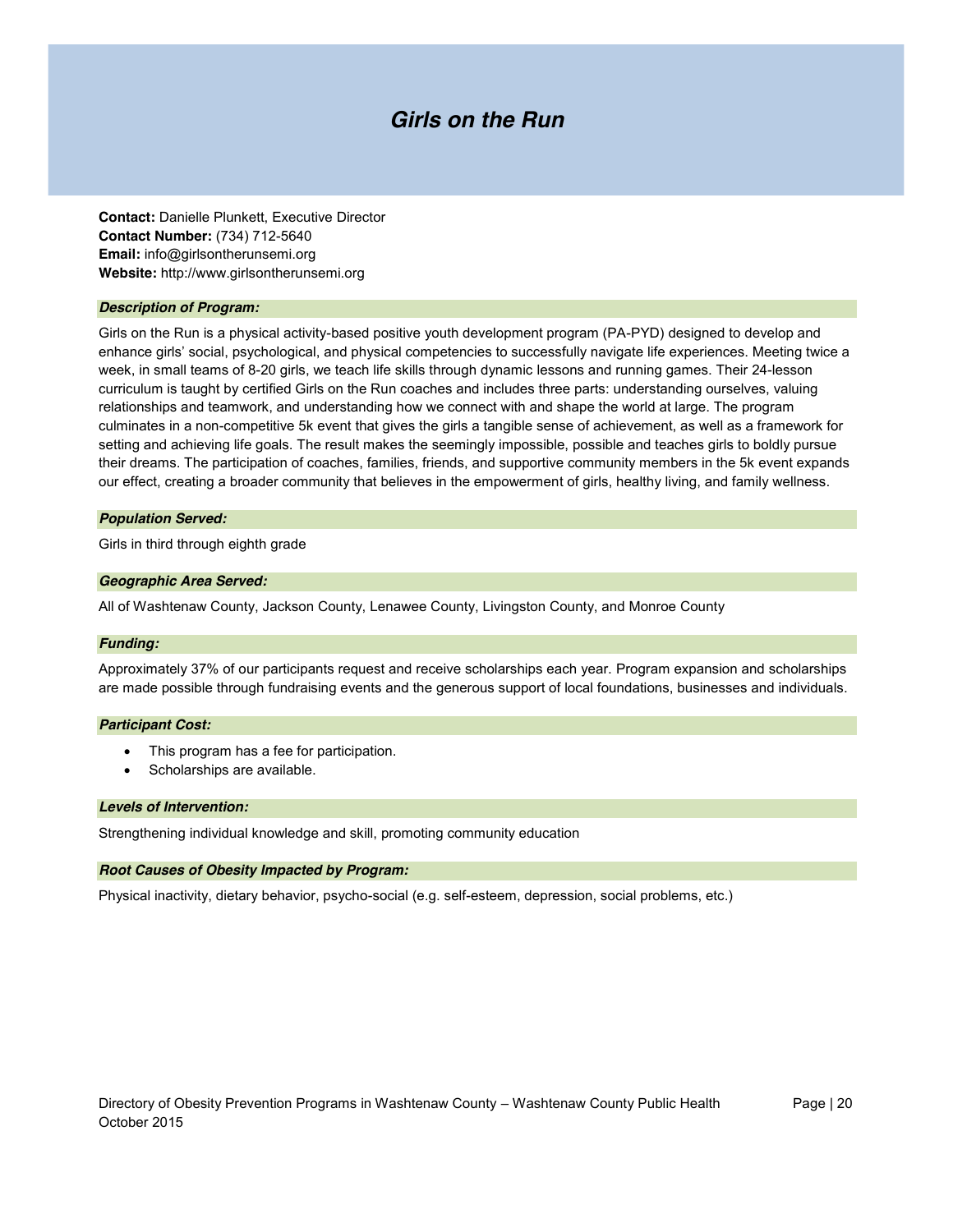### *Growing Hope Adult Nutrition Education Program*

#### **Organization:** Growing Hope

**Contact:** Erica Bloom, Program Director **Contact Number:** (734) 786-8401 **Email:** erica@growinghope.net

#### *Description of Program:*

Growing Hope's Adult Nutrition Education program targets SNAP eligible individuals through workshops and at our sampling booth at our Ypsilanti Farmers Market and Mobile Farm Stand. The workshops include nutrition information, a healthy cooking demonstration, and sampling around a featured topic and recipe. Classes are offered at various locations, such as the Growing Hope Center, Chidester Place, and Towne Centre. The sampling booth features seasonal recipes that correspond to the produce sold at the market that day.

#### *Population Served:*

SNAP eligible adults

#### *Geographic Area Served:*

All of Washtenaw County

#### *Funding:*

Funding is received through the Michigan Nutrition Network

#### *Participant Cost:*

There is no fee to participate in this program

#### *Levels of Intervention:*

Strengthening individual knowledge and skill, promoting community education

#### *Root Causes of Obesity Impacted by Program:*

Dietary behavior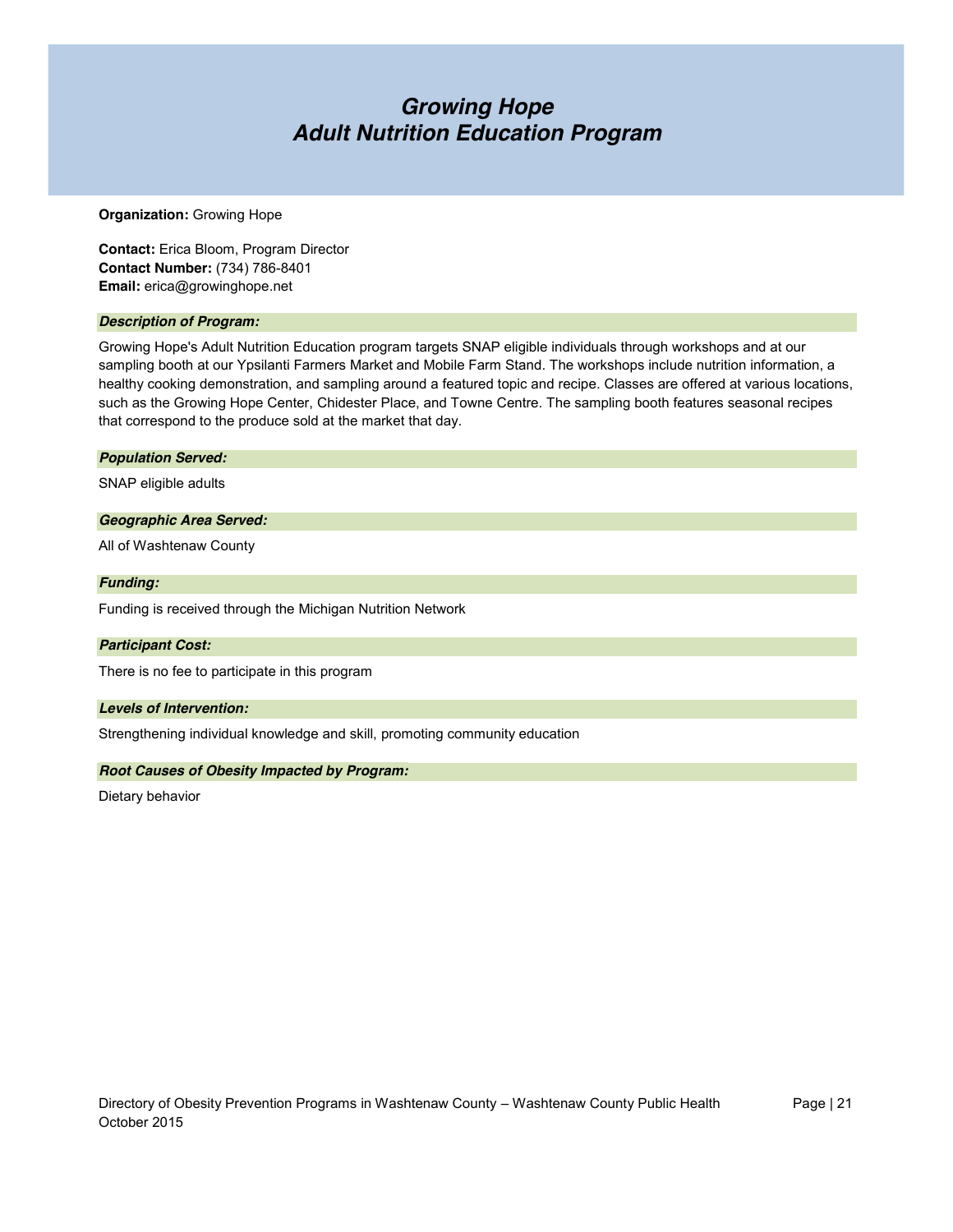### *Growing Hope Home Vegetable Garden Program*

#### **Organization:** Growing Hope

**Contact:** Erica Bloom, Program Director **Contact Number:** (734) 786-8401 **Email:** erica@growinghope.net **Website:** http://www.growinghope.net/programs/gardening/raisedbeds

#### *Description of Program:*

The Home Vegetable Garden Program provides qualifying low-income individuals and families with resources to get three 4x4 foot raised vegetable gardens growing. Participants also receive a one year membership in Growing Gardens, Growing Hope's garden resource program, two coupons to attend Growing Hope gardening and nutrition workshops for free, and additional support throughout the season.

Participants are asked to weigh and keep track of how much is grown in the garden space, attend an orientation session, complete a short survey in the spring and fall, assist in the installation of the garden at their household and engage in a mid-season site visit.

#### *Population Served:*

Individuals and families living with low or no income.

#### *Geographic Area Served:*

All of Washtenaw County

#### *Funding:*

Grants and individual contributions.

#### *Participant Cost:*

There is no fee to participate in this program.

#### *Levels of Intervention:*

Strengthening individual knowledge and skills, promoting community education, fostering coalitions and networks

#### *Root Causes of Obesity Impacted by Program:*

Poverty, dietary behavior, and limited access to healthy food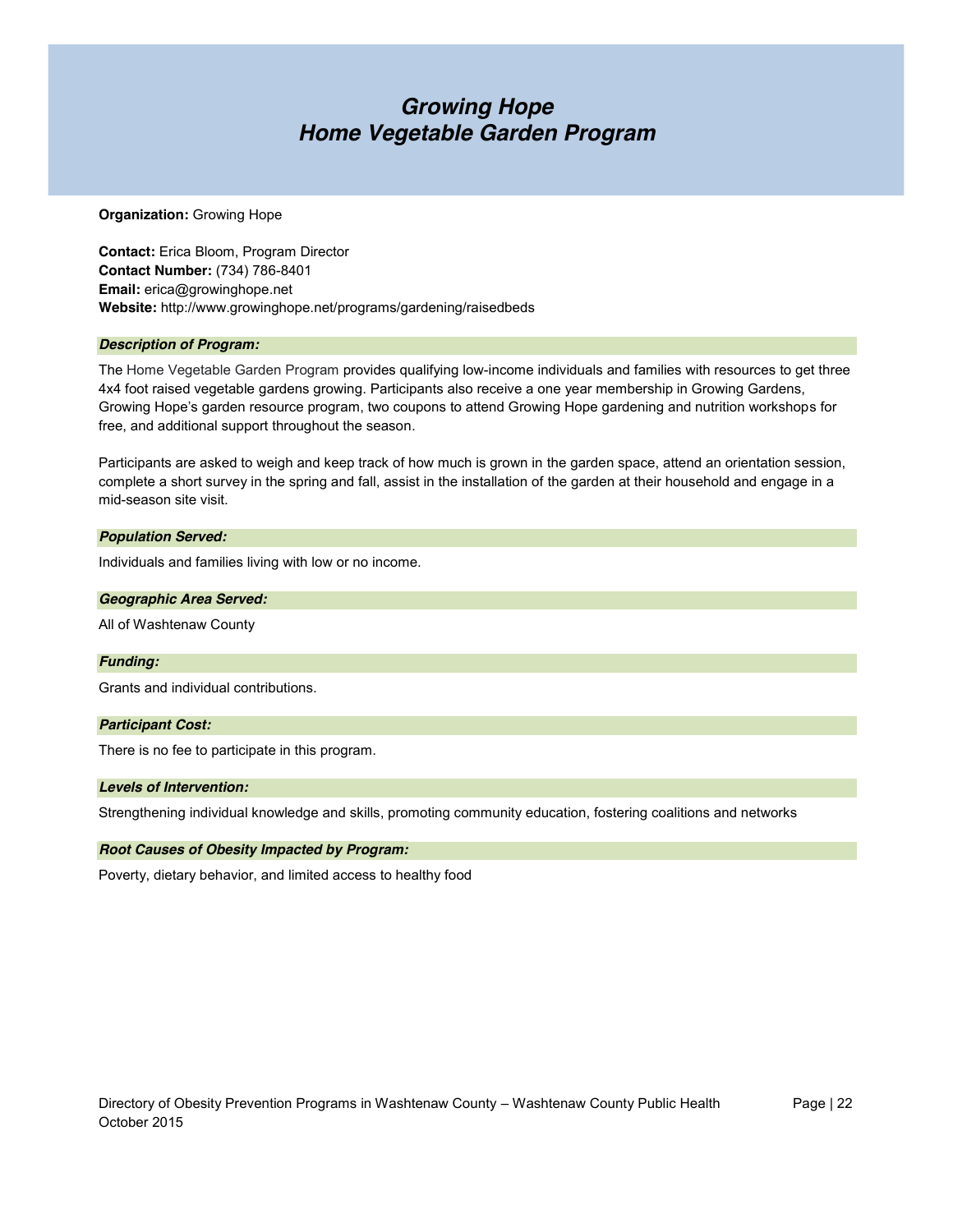### *Growing Hope Nutrition Education for Teen Mentors*

#### **Organization:** Growing Hope

**Contact:** Erica Bloom, Program Director **Contact Number:** (734) 786-8401 **Email:** erica@growinghope.net

#### *Description of Program:*

Growing Hope runs a teen mentor program every summer to train teens how to become nutrition educators. Teens participate in "Veggucation" sessions once a week to learn healthy eating and cooking concepts and how to facilitate Growing Hope's youth cooking and gardening summer camps. The teens also assist in sampling healthy seasonal recipes at Growing Hope's farmers markets and mobile farm stands.

#### *Population Served:*

Teens ages 14-18

#### *Geographic Area Served:*

Ypsilanti and Ypsilanti Township

#### *Funding:*

Michigan Nutrition Network and Ann Arbor Community Foundation

#### *Participant Cost:*

There is no fee to participate in this program.

#### *Levels of Intervention:*

Strengthening individual knowledge and skills, promoting community education

#### *Root Causes of Obesity Impacted by Program:*

Poverty, dietary behavior, food environment, knowledge of healthy food and its benefits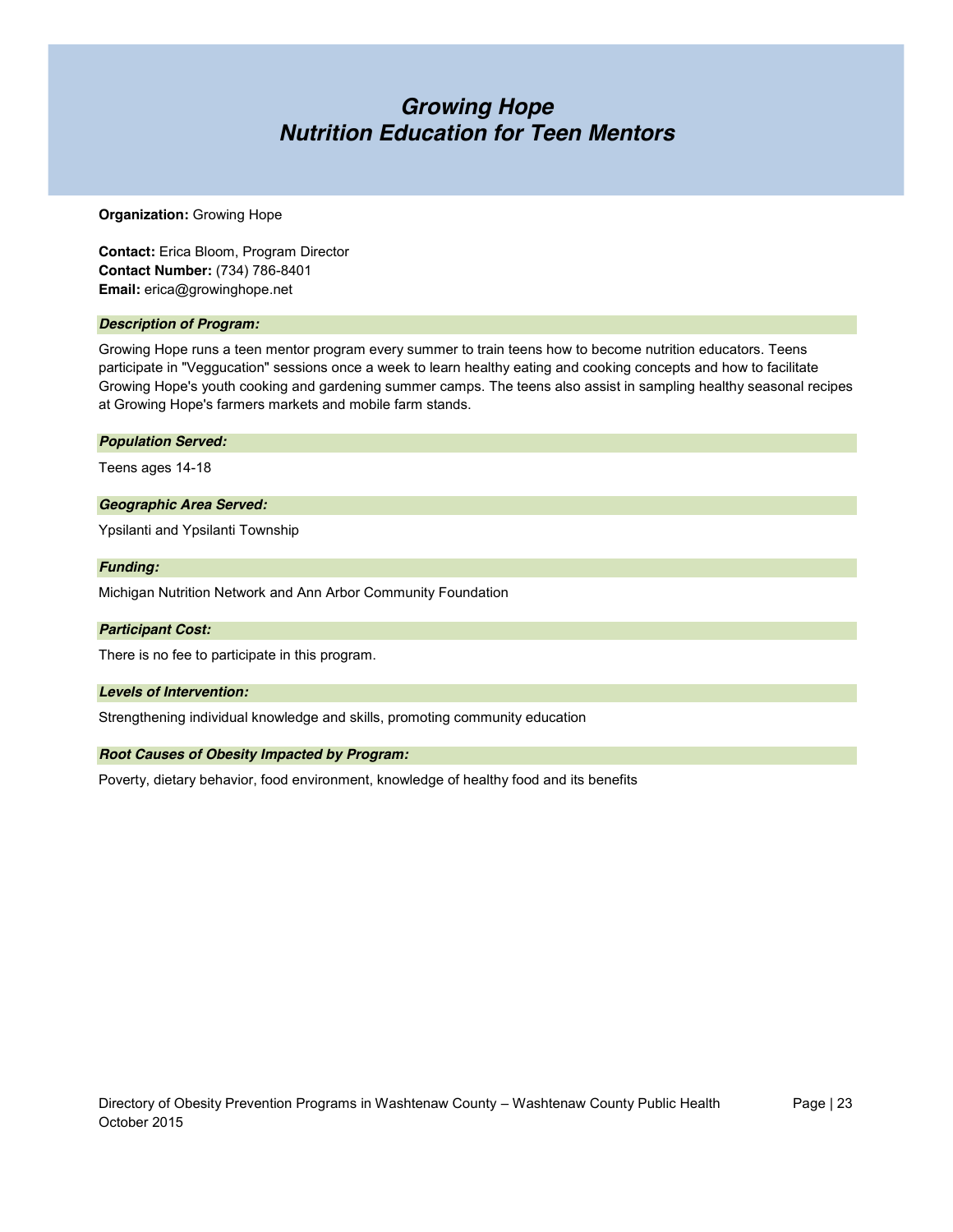### *Growing Hope Youth Nutrition Education Program*

#### **Organization:** Growing Hope

**Contact:** Erica Bloom, Program Director **Contact Number:** (734) 786-8401 **Email:** erica@growinghope.net **Website:** http://www.growinghope.net/programs/youth/afterschool

#### *Description of Program:*

Growing Hope runs a nutrition-based cooking and gardening program during the school year and in summer camps. Students learn the importance of healthy eating, how to grow and identify fresh food, and the joys cooking and gardening. The program is offered at Parkridge Community Center, Ypsilanti Community Schools, the downtown Ypsilanti Library, Washtenaw Intermediate School District Head Start, and Paradise Manor, a public housing complex.

#### *Population Served:*

Students and youth

#### *Geographic Area Served:*

Ypsilanti

#### *Funding:*

The program is partially supported through funds from the Michigan Nutrition Network (MNN).

#### *Participant Cost:*

There is no fee to participate in this program.

#### *Levels of Intervention:*

Strengthening individual knowledge and skills, promoting community education

#### *Root Causes of Obesity Impacted by Program:*

Poverty, dietary behavior, food environment, knowledge of healthy food and its benefits, limited to no access to healthy food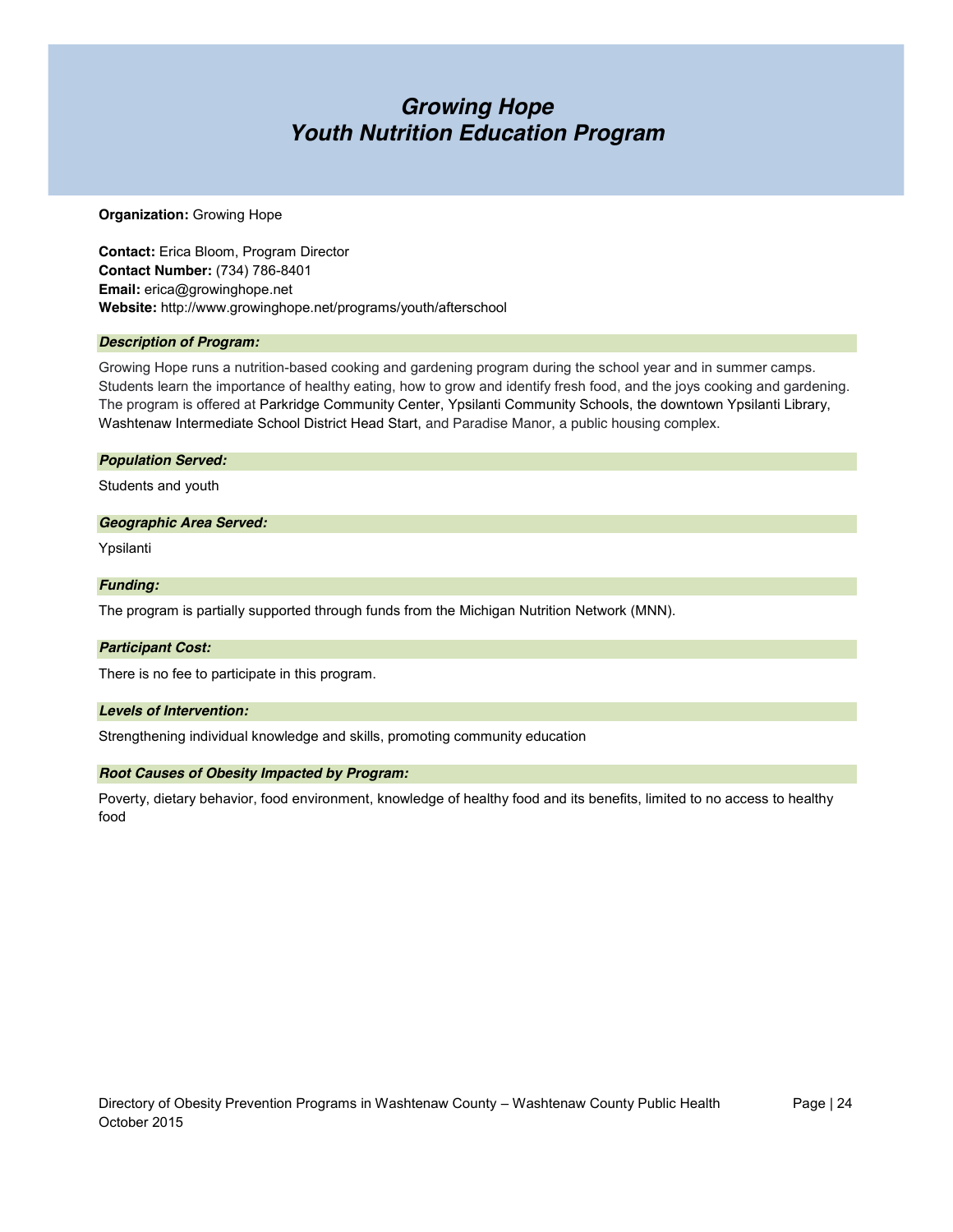### *Healthy Kids Healthy Michigan*

**Contact:** Fran Talsma, Vice Chair **Contact Number:** (734) 646-3412 **Email:** ftalsma@michiganymca.org **Website:** http://www.healthykidshealthymich.com

#### *Description of Program:*

Healthy Kids Healthy Michigan (HKHM) is coalition dedicated to reducing childhood obesity in Michigan through strategic policy initiatives while working with state government leaders. HKHM is comprised of executive-level decision makers from more than 200 organizations statewide dedicated to addressing childhood obesity and improving the health of Michigan's youngest residents. These organizations represent government, public and private sectors, school districts, health care and non-profit organizations. More information can be found at healthykidshealthymichigan.com.

#### *Population Served:*

Michigan children

#### *Geographic Area Served:*

All of Michigan

#### *Funding:*

Funding is provided by annual dues and in-kind administrative support from Steering Committee member organizations.

#### *Levels of Intervention:*

Promoting community education, educating providers, fostering coalitions and networks, changing organizational practices, influencing policy and legislation

#### *Root Causes of Obesity Impacted by Program:*

Physical inactivity, community design and built environment, food environment, breastfeeding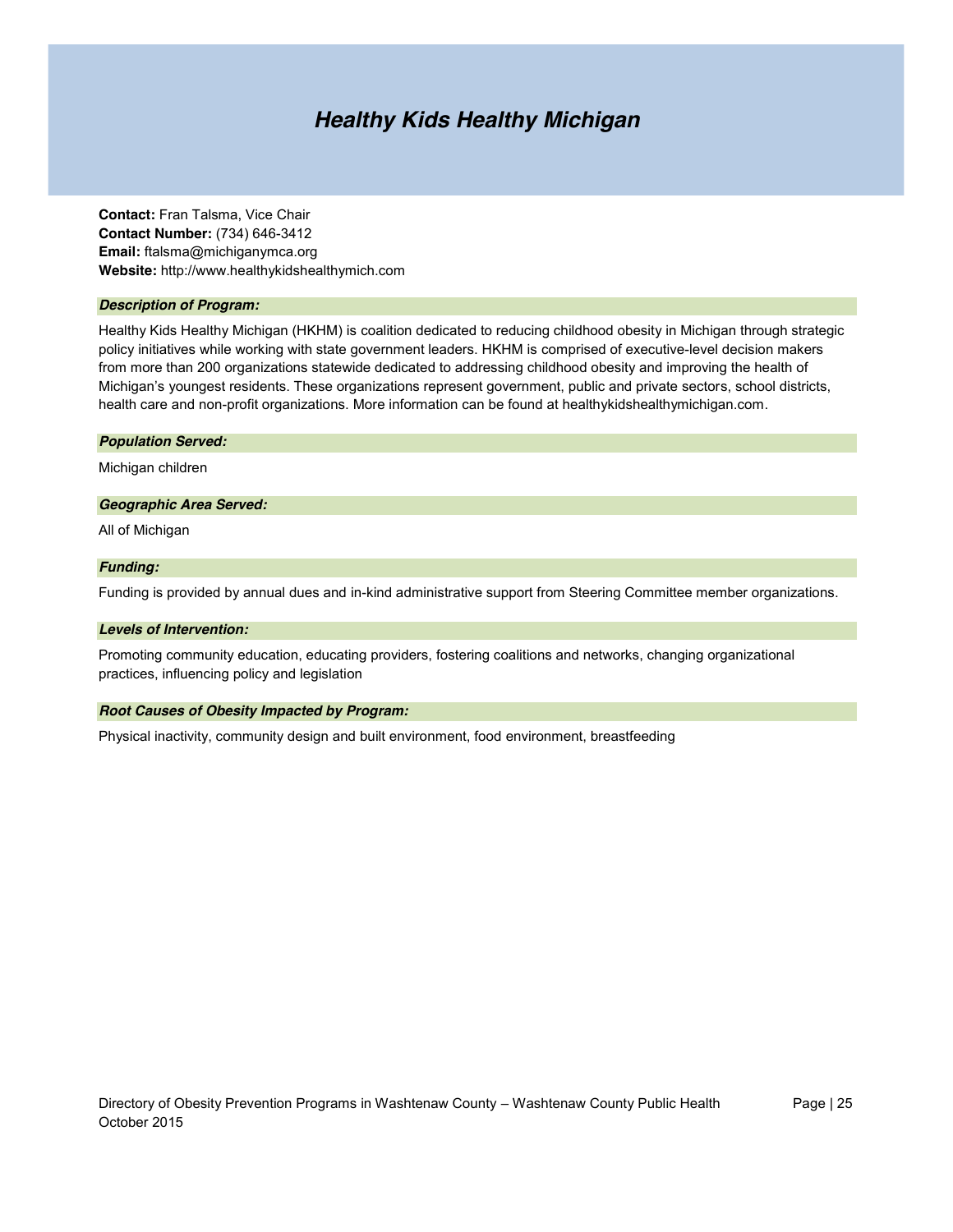### *MSU Extension Supplemental Nutrition Assistance Program (SNAP) - Education*

**Organization:** Michigan State University (MSU) Extension

**Contact:** Mary Donaldson, Program Instructor **Contact Number:** (734) 222-3956 **Email:** morrism4@anr.msu.edu **Website:** http://www.msue.msu.edu

#### *Description of Program:*

Washtenaw County MSU Extension provides SNAP-Ed, a nutrition education program, using an outcomes based curriculum to reduce hunger and food insecurity and promote healthy eating habits. The goal of the SNAP-Ed program is to increase the likelihood that those eligible for SNAP benefits will establish healthy eating habits and increase their time spent involved in physical activity, while staying within their limited food budget. SNAP-Ed curriculum include: Cooking Matters, Cooking Matters for Teens, Eat Healthy Be Active, Eat Smart Live Strong, Healthy Harvest, and Show Me Nutrition.

#### *Population Served:*

Low income individuals; at least 50% of participants must be eligible for SNAP benefits

#### *Geographic Area Served:*

All of Washtenaw County

#### *Funding:*

This program is funded by the United States Department of Agriculture (USDA): SNAP-Ed.

#### *Participant Cost:*

There is no fee to participate in this program.

#### *Levels of Intervention:*

Strengthening individual knowledge and skill

#### *Root Causes of Obesity Impacted by Program:*

Dietary behavior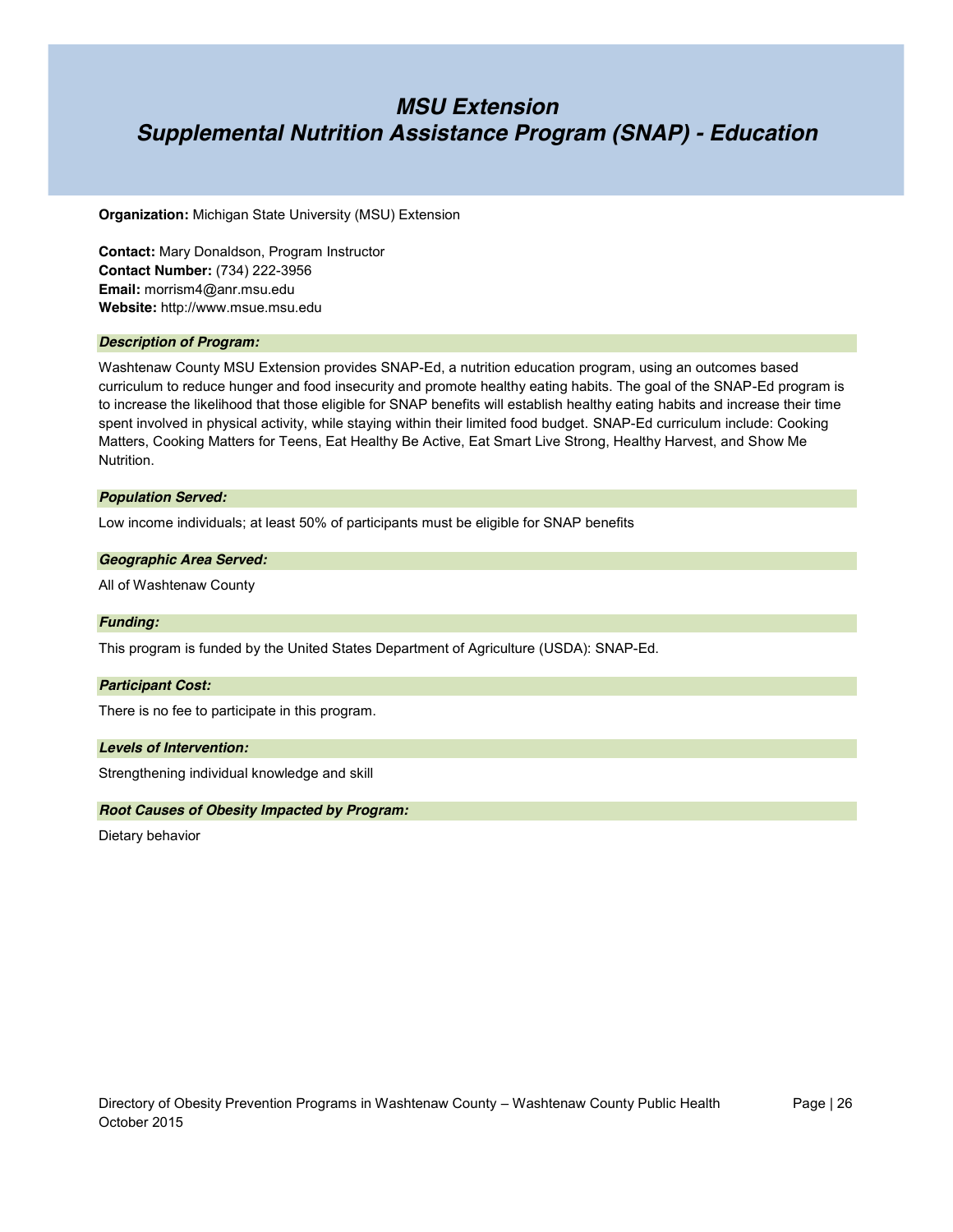### *Healthy Families Start with YOU*

**Organization:** National Kidney Foundation of Michigan

**Contact:** Crystal D'Agostino, MSW **Contact Number:** (734) 222-9800 X246 **Email:** cdagostino@nkfm.org **Website:** http://www.nkfm.org/kids

#### *Description of Program:*

In *Healthy Families Start with YOU*, early childhood professionals are trained to conduct a series of two health chats with participating parents or guardians. The participants provide information about the dietary and physical activity practices within their households and are asked to set a health behavior change goal. Parents receive support and health-related incentives and literature. In addition, the National Kidney Foundation of Michigan offers educational classes about healthy eating and physical activity to assist parents in achieving their goals.

#### *Population Served:*

Low income parents or caregivers

#### *Geographic Area Served:*

All of Washtenaw County

#### *Funding:*

Michigan Nutrition Network at the Michigan Fitness Foundation

#### *Participant Cost:*

There is no fee for SNAP eligible populations.

#### *Levels of Intervention:*

Strengthening individual knowledge and skills

#### *Root Causes of Obesity Impacted by Program:*

Physical inactivity, dietary behavior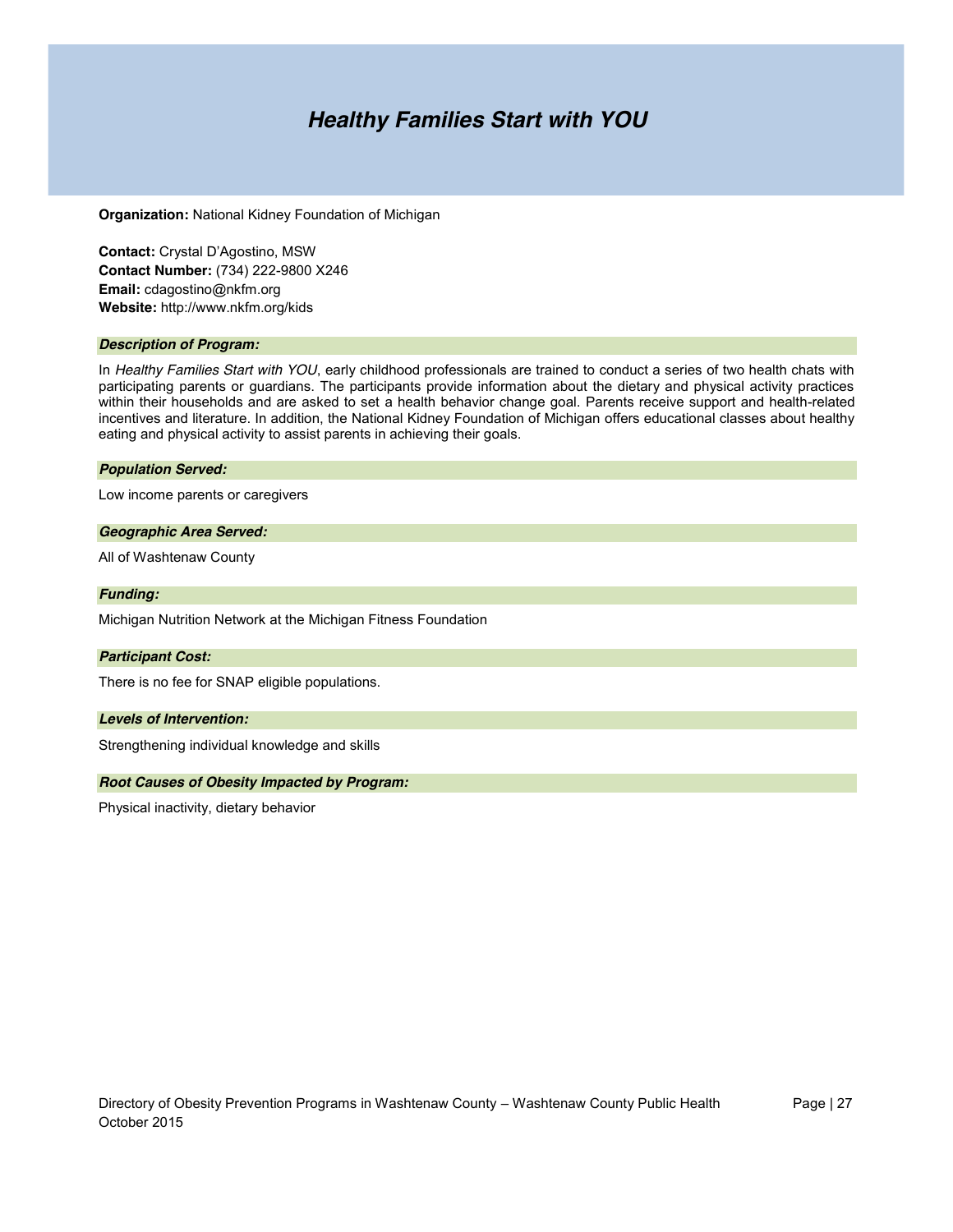### *My Choice…My Health Diabetes Prevention Program*

**Organization:** National Kidney Foundation of Michigan

**Contact:** Leigh Vogelsong, Senior Program Coordinator **Contact Number:** 734-222-9800 **Email:** lvogelsong@nkfm.org **Website:** http://www.nkfm.org/dpp

#### *Description of Program:*

My Choice…My Health Diabetes Prevention Program is an evidence-based lifestyle change program for adults. Through 16 weekly sessions and 6-8 monthly sessions, participants learn to make lifestyle changes to reduce their risk for type 2 diabetes. The program is led by a trained lifestyle coach. The coach works with participants to achieve a weight loss of 5- 7% of starting body weight; adopt healthy eating habits; be more physically active; learn to recognize and overcome barriers to healthy eating and physical activity; and improve chronic disease risk factors.

#### *Population Served:*

Adults over age 18 who are overweight or obese and at risk of developing diabetes or diagnosed with prediabetes.

#### *Geographic Area Served:*

All of Washtenaw County

#### *Funding:*

This program is funded through various organizations and a self-pay option is also available.

#### *Participant Cost:*

The cost varies. Scholarships are available.

#### *Levels of Intervention:*

Strengthening individual knowledge and skills, promoting community education, educating providers, fostering coalitions and networks, changing organizational practices, influencing policy and legislation.

#### *Root Causes of Obesity Impacted by Program:*

Physical inactivity, dietary behavior, psycho-social, access to community-based disease prevention programs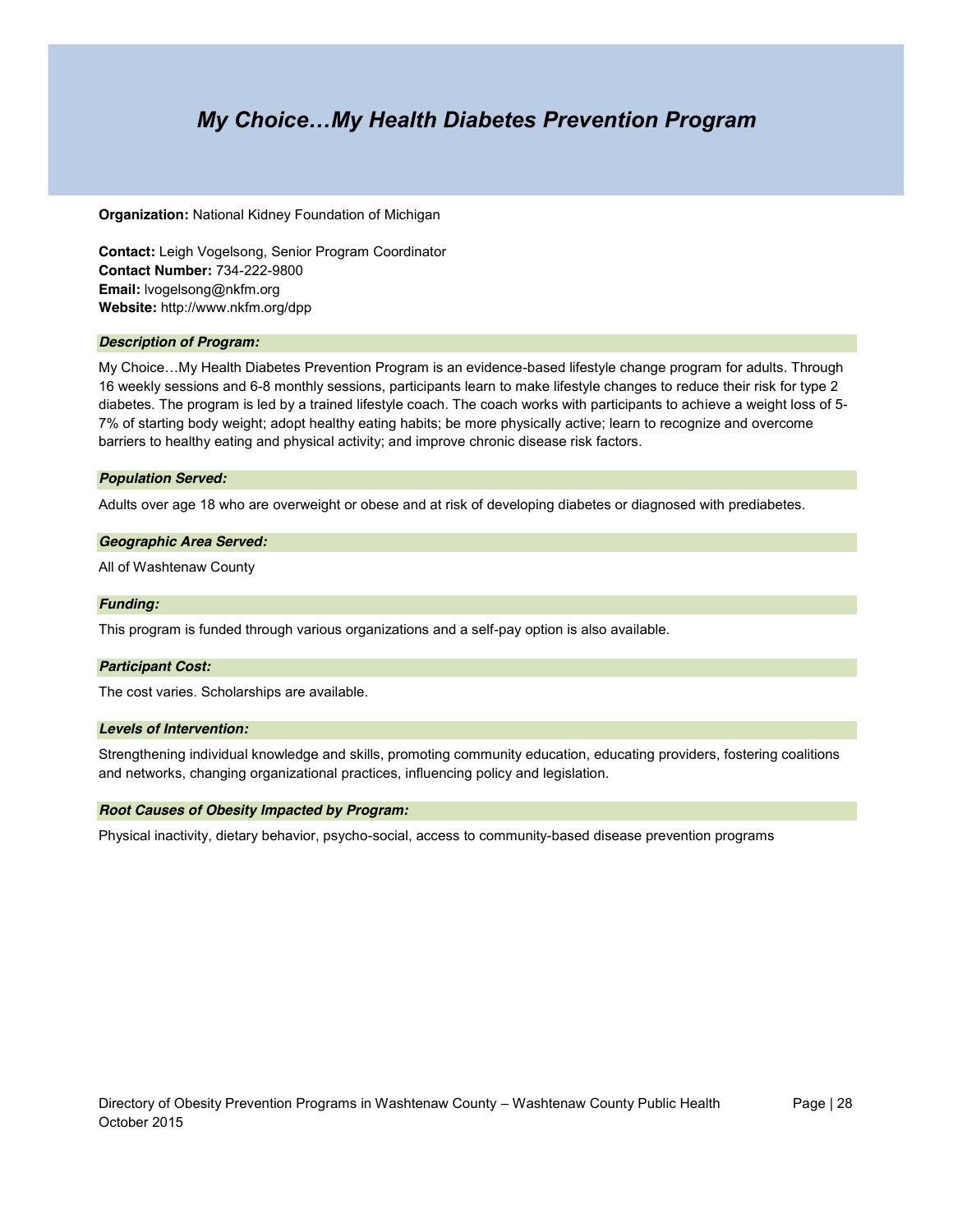### *Nutrition and Physical Activity Self-Assessment in Child Care (NAP SACC)*

**Organization:** National Kidney Foundation of Michigan

**Contact:** Crystal D'Agostino, MSW **Contact Number:** (734) 222-9800 X246 **Email:** cdagostino@nkfm.org **Website:** http://www.nkfm.org/kids

#### *Description of Program:*

*Nutrition and Physical Activity Self-Assessment in Child Care (NAP SACC)* is an intervention for early childhood educational settings that is aimed at improving nutrition and physical activity environments, policies and practices through self-assessment and targeted technical assistance. Site staff complete a self-assessment and, with the assistance of National Kidney Foundation of Michigan (NKFM) staff, complete goal setting and action planning. NKFM also provides workshops on pertinent nutrition and/or physical activity topics to foster confidence in early childcare staff.

#### *Population Served:*

Daycare providers in low income preschools

#### *Geographic Area Served:*

All of Washtenaw County

#### *Funding:*

Michigan Nutrition Network at the Michigan Fitness Foundation

#### *Participant Cost:*

There is no fee for SNAP eligible populations. Others interested that do not meet these guidelines please contact [cdagostino@nkfm.org](mailto:cdagostino@nkfm.org) for cost information.

#### *Levels of Intervention:*

Strengthening individual knowledge and skills, educating providers, changing organizational practices

#### *Root Causes of Obesity Impacted by Program:*

Physical inactivity, dietary behavior, food environment, breastfeeding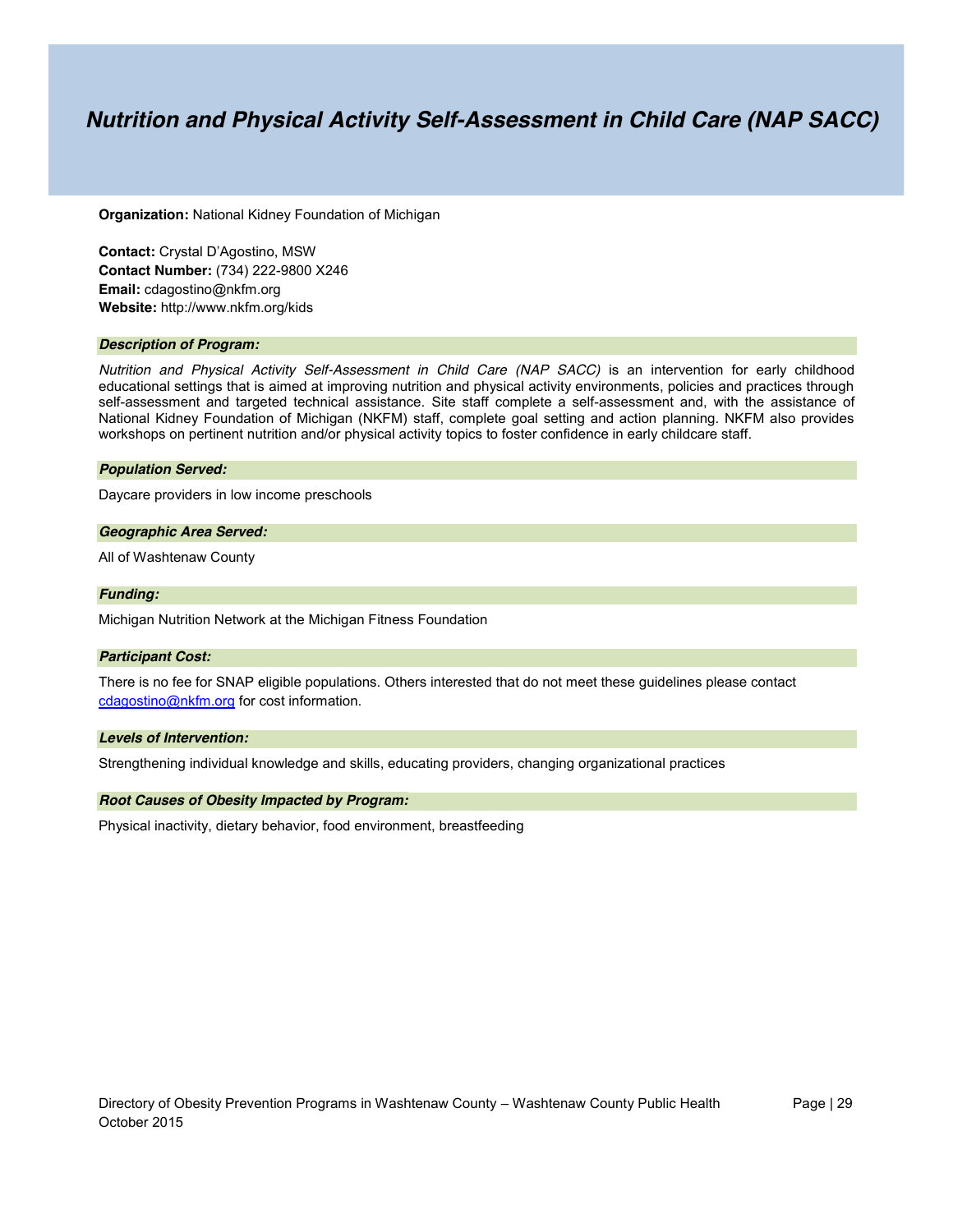### *Nutrition Education and Physical Activity Professional Development Speakers Series for Daycare Providers*

**Organization:** National Kidney Foundation of Michigan

**Contact:** Crystal D'Agostino, MSW **Contact Number:** (734) 222-9800 X246 **Email:** cdagostino@nkfm.org **Website:** http://www.nkfm.org/kids

#### *Description of Program:*

The National Kidney Foundation of Michigan (NKFM) has been providing community-based nutrition education to parents and providers in Michigan since 2006 at a wide variety of conferences. NKFM is applying this experience to a nutrition education professional development speaker series for daycare providers. Daycare providers participating in this program will receive training hours, and will learn creative and practical tips for teaching nutrition and physical activity in the classroom. In addition, the speaker series will be tailored to the needs and interests of the daycare center. A few of the topics providers can choose from include Picky Eaters, Healthy Eating on a Budget, Cooking with children, and more! Have another topic in mind? We are happy to make any arrangements to fit your needs.

#### *Population Served:*

Early childhood educators

#### *Geographic Area Served:*

All of Washtenaw County

*Funding:*

Funded by participant fees

#### *Participant Cost:*

Contac[t cdagostino@nkfm.org](mailto:cdagostino@nkfm.org) for cost information.

#### *Levels of Intervention:*

Strengthening individual knowledge and skills, educating providers, changing organizational practices

#### *Root Causes of Obesity Impacted by Program:*

Physical inactivity and dietary behavior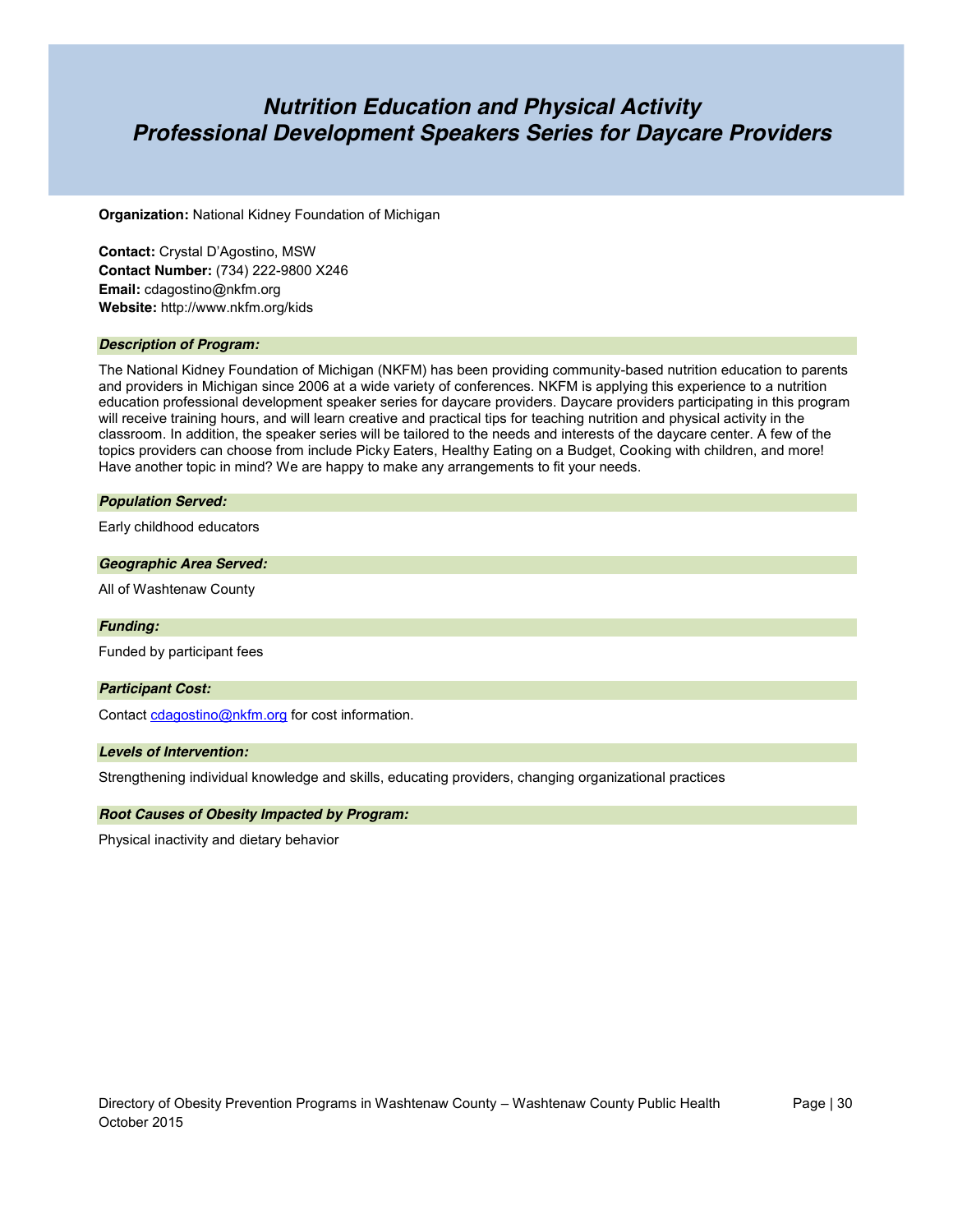### *Regie's Rainbow Adventure®*

**Organization:** National Kidney Foundation of Michigan

**Contact:** Crystal D'Agostino, MSW **Contact Number:** (734) 222-9800 X246 **Email:** cdagostino@nkfm.org **Website:** http://www.nkfm.org/kids

#### *Description of Program:*

*Regie's Rainbow Adventure®* is a nutrition and physical activity-focused curriculum for preschool and early elementaryaged children. The seven-week program chronicles the adventures of Regie, a superhero (who looks like a piece of broccoli), who travels to exotic lands that correspond with the colors of the rainbow. This free curriculum includes a set of books for the classroom, a healthy food sampling component, and supplemental handouts and lessons for teachers and parents.

#### *Population Served:*

Low income preschoolers

#### *Geographic Area Served:*

All of Washtenaw County

#### *Funding:*

Michigan Nutrition Network at the Michigan Fitness Foundation

#### *Participant Cost:*

There is no fee for SNAP eligible populations. Others interested that do not meet these guidelines please contact [cdagostino@nkfm.org](mailto:cdagostino@nkfm.org) for cost information.

#### *Levels of Intervention:*

Strengthening individual knowledge and skills and educating providers

#### *Root Causes of Obesity Impacted by Program:*

Physical inactivity and dietary behavior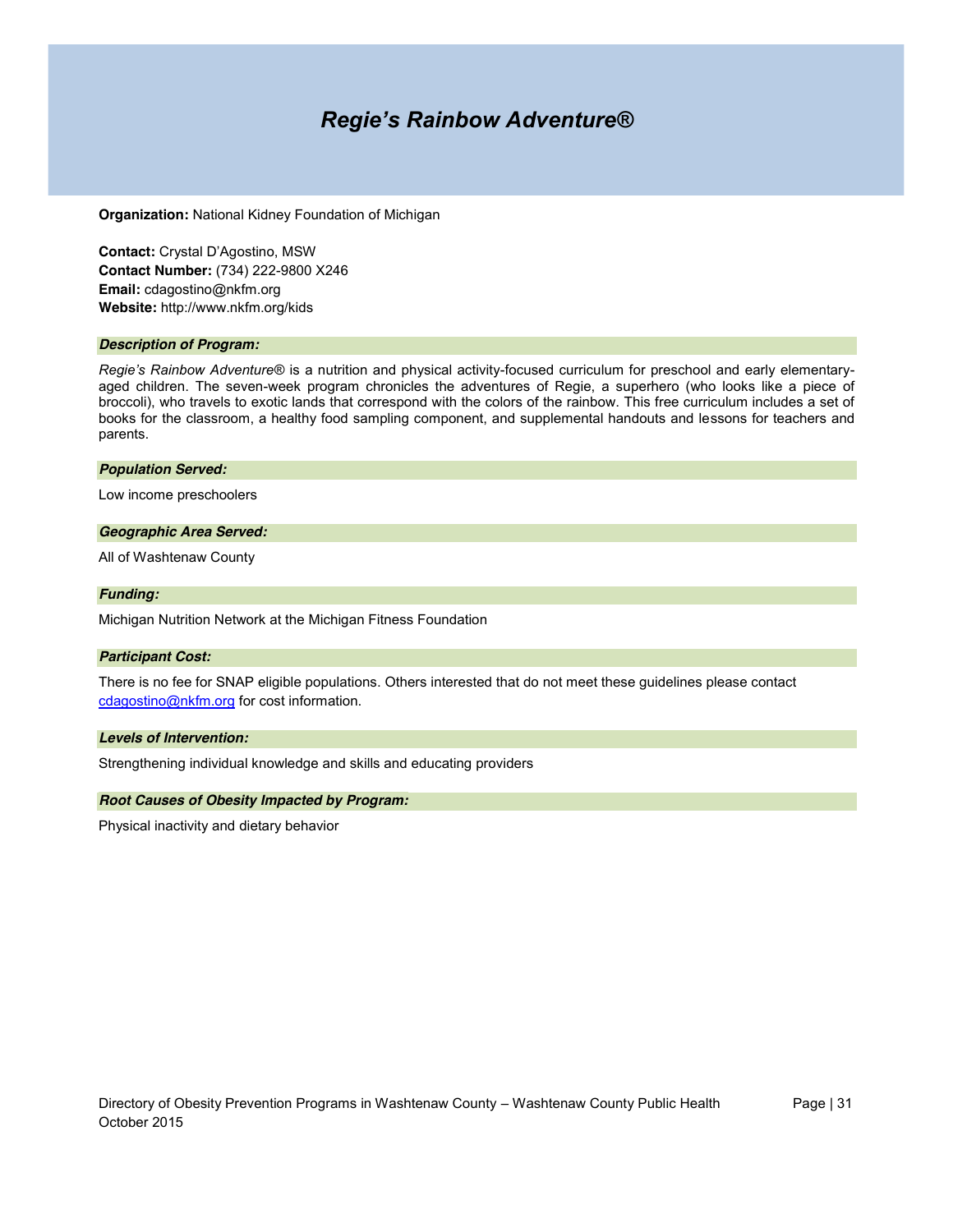### *St. Joseph Mercy Breastfeeding Clinic*

**Organization:** St. Joseph Mercy Health System

**Contact:** Mary Kaunelis, RN-BSN, Patient Education Coordinator for Women and Children's Services **Contact Number:** (734) 712-0343 **Email:** mary.kaunelis@stjoeshealth.org **Website:** http://www.stjoeshealth.org/birthcenter

#### *Description of Program:*

The Saint Joseph Mercy Breastfeeding Clinic is staffed by lactation consultants who are available, by appointment, to help breastfeeding mothers with any concerns about breastfeeding their babies. Because of the many benefits of breastfeeding for infants and mothers, we provide a comprehensive service including:

- Inpatient lactation consults
- Outpatient breastfeeding consultations
- Prenatal breastfeeding classes: two-hour breastfeeding class to be completed before the birth of your baby. This class is designed to offer you encouragement, information, and to help you prepare for the first few weeks of breastfeeding at home. This class is usually offered twice per month and partners are encouraged to attend.
- Breastfeeding Club: Free, drop-in, informal monthly meeting for pregnant or breastfeeding moms and their babies (older siblings welcome too!). Group is facilitated by a board-certified lactation consultant. No registration needed.

Registered Nurse staff and lactation consultants provide support and education while respecting and meeting the needs of each individual family. Our lactation consultants are certified by the International Board of Lactation Consultant Examiners (IBLCE), and are available seven days a week (except holidays).

#### *Population Served:*

Women who are pregnant or breastfeeding and their infants & partners

#### *Geographic Area Served:*

All of Washtenaw County. Participants also come from Wayne, Livingston, and Oakland counties.

#### *Funding:*

Funded by participant fees, insurance reimbursement, and St. Joseph Mercy Health System

#### *Participant Cost:*

- Breastfeeding club is free; there is a fee for all other services.
- Cost may be covered by insurance; however, coverage varies between insurance companies.
- Scholarships are available.

#### *Levels of Intervention:*

Strengthening individual knowledge and skill

#### *Root Causes of Obesity Impacted by Program:*

Breastfeeding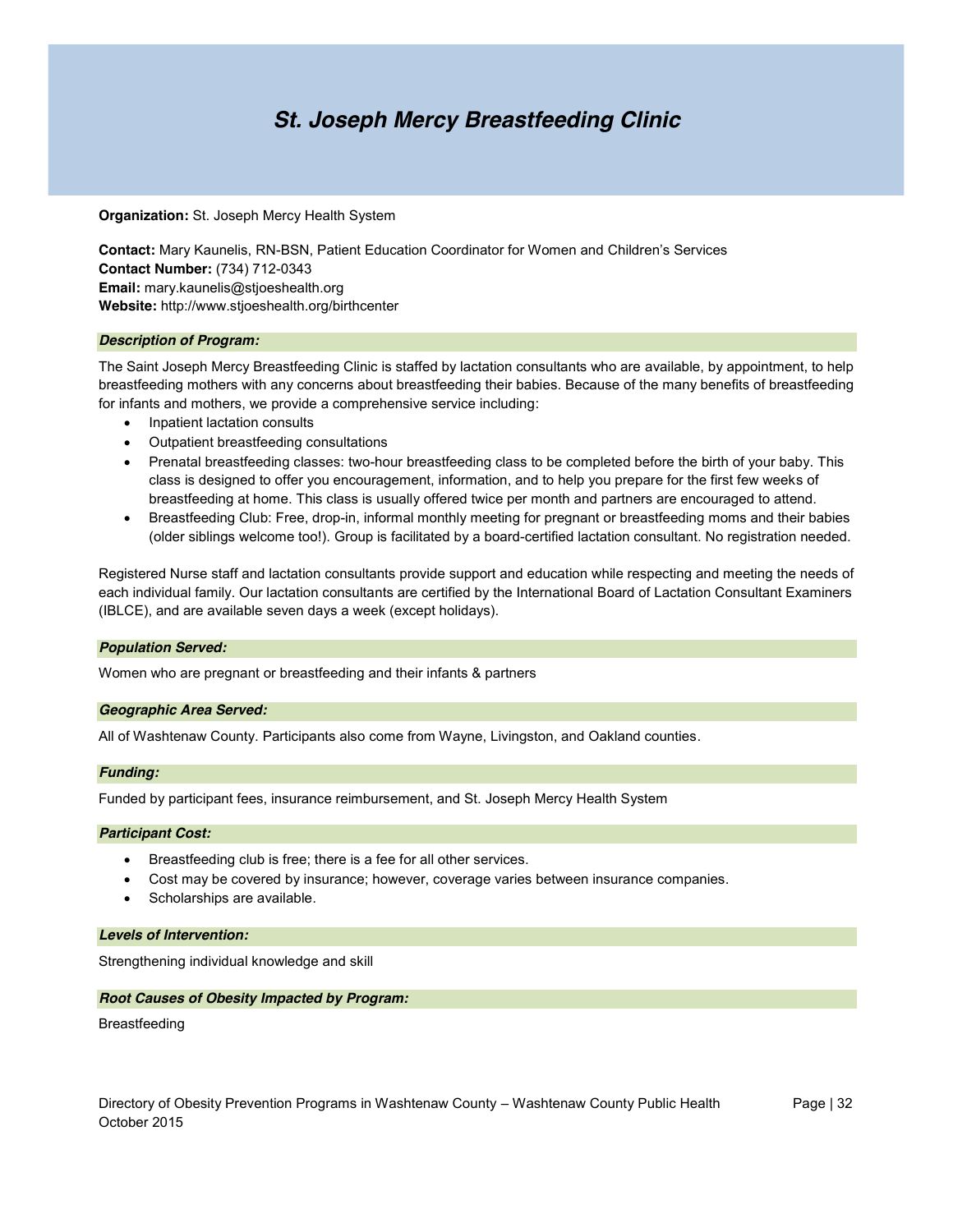### *St. Joseph Mercy Center for Diabetes*

**Organization:** St. Joseph Mercy Health System

**Contact:** Clisty Kinlin, Program Coordinator **Contact Number:** (734) 712-2431 **Email:** clitsy.kinlin@stjoeshealth.org **Website:** http://www.stjoesannarbor.org/diabetes

#### *Description of Program:*

The St. Joseph Mercy Center for Diabetes offers in-depth diabetes education. We help people with diabetes learn how to take care of themselves and reduce their risk of developing complications. We are approved by the American Association of Diabetes Educators and the Michigan Department of Community Health. Our Registered Dietitians and Registered Nurses are Certified Diabetes Educators who specialize in diabetes education. We provide group and one-on-one instruction. Our staff works with each individual and their physician to develop a self-care plan that meets their needs. Family members and other support people are encouraged to attend, to help you maintain healthy diabetes self-care practices.

#### *Population Served:*

Individuals with type 1, type 2, gestational diabetes or pre-diabetes

#### *Geographic Area Served:*

All of Washtenaw County and greater St. Joseph Mercy service area

#### *Participant Cost:*

- This program has a fee for participation.
- Participation fee is often covered by insurance, especially with physician referral.

#### *Levels of Intervention:*

Strengthening individual knowledge and skill, strengthening family knowledge and skills, providing social support

#### *Root Causes of Obesity Impacted by Program:*

Physical inactivity, dietary behavior, psycho-social (e.g. self-esteem, depression, social problems, etc.)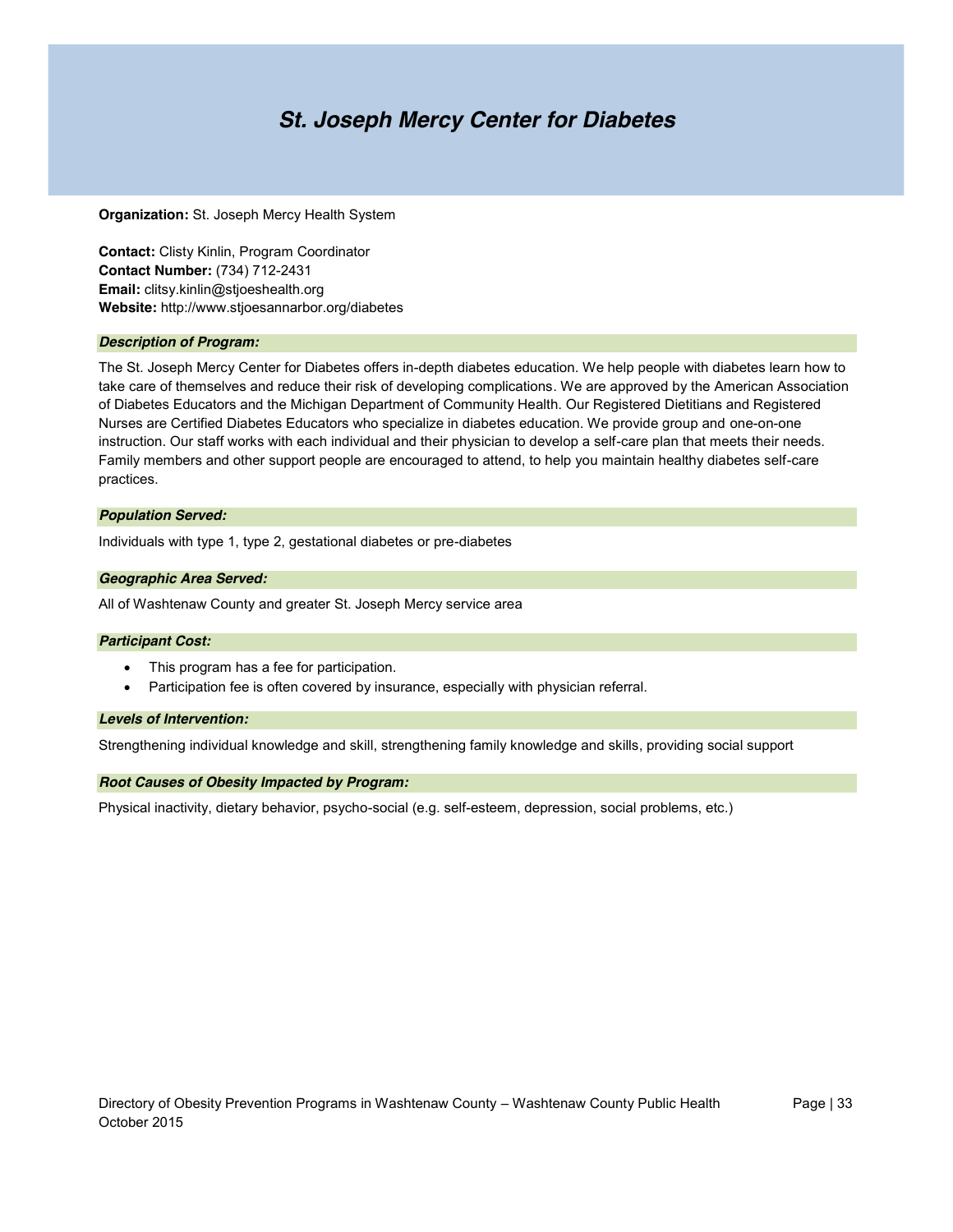### *St. Joseph Mercy Family Fun with Food and Fitness*

**Organization:** St. Joseph Mercy Health System

**Contact:** Beth Darnell, Program Coordinator **Contact Number:** (734) 712-5694 **Email:** beth.darnell@stjoeshealth.org **Website:** http://www.stjoeshealth.org/shapedown

#### *Description of Program:*

Families learn how to balance healthy eating, exercise and quality family time with each other in an interactive workshop. Program includes breakout sessions for parents to learn more about family dynamics, while kids enjoy physical activity. Healthy snacks are prepared by all in our interactive kitchen. This one time workshop can be provided at off-site locations and tailored to meet the needs of your group.

#### *Population Served:*

Children and teens (ages 5-18) & their parents

#### *Geographic Area Served:*

All of Washtenaw County and greater St. Joseph Mercy service area in Southeastern Michigan and Livingston County.

#### *Participant Cost:*

- This program has a fee for participation.
- Scholarships are available.

#### *Levels of Intervention:*

Strengthening individual knowledge and skill, promoting community education

#### *Root Causes of Obesity Impacted by Program:*

Physical inactivity, community design and built environment, dietary behavior, food environment, family dynamics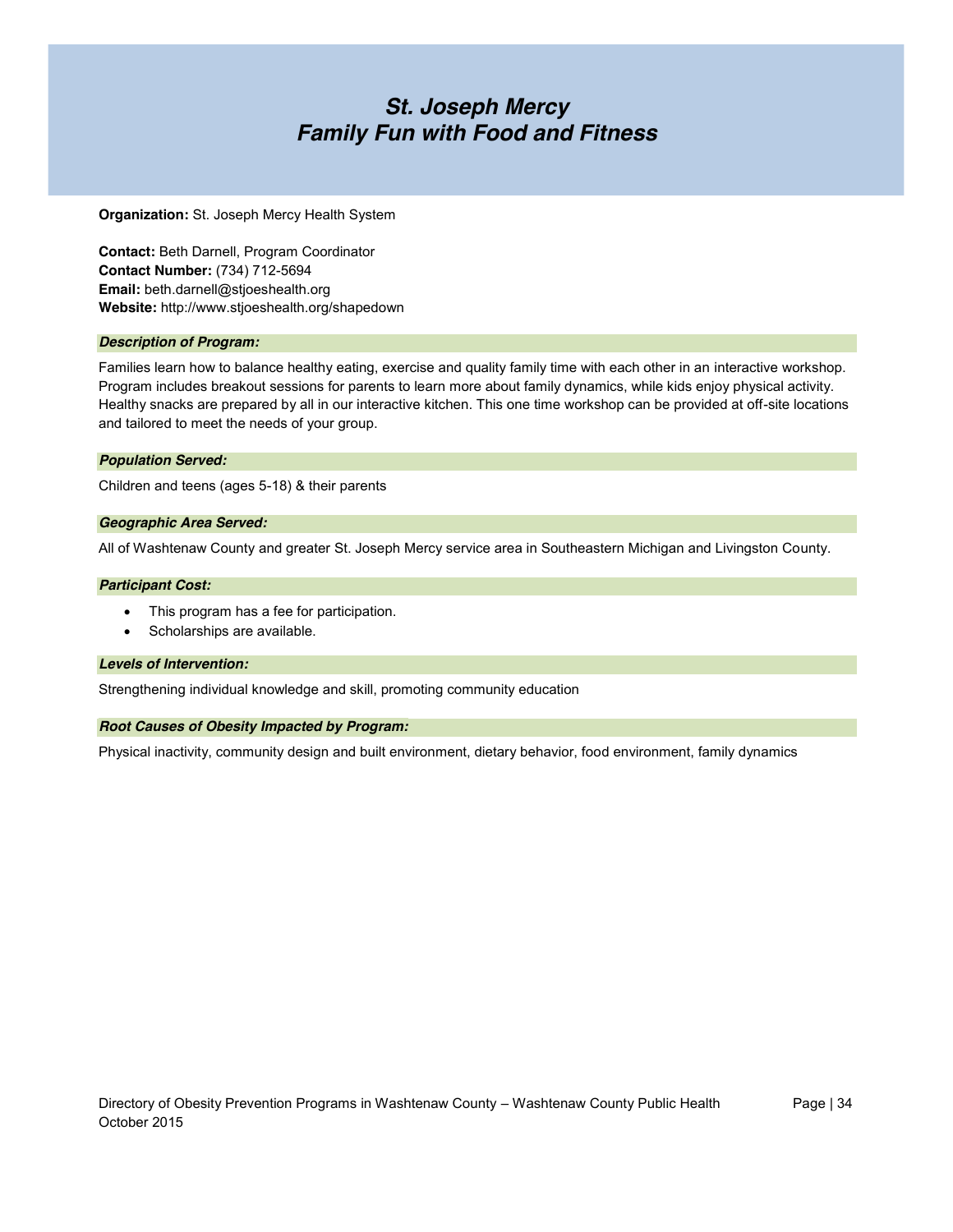### *St. Joseph Mercy Health Exploration Station*

#### **Organization:** St. Joseph Mercy Health System

**Location:** St. Joseph Mercy Canton Health Center, 1600 South Canton Center Road, Canton, MI 48188

**Contact:** Any staff member **Contact Number:** (734) 398-7518 **Email:** healthed@trinity-health.org **Website:** http://www.healthexplorationstation.com

#### *Description of Program:*

The St. Joseph Mercy Health Exploration Station is a field trip destination located in Canton. Programs are done in-house and through outreach efforts to school groups and scout troops throughout SE Michigan. Programs are not obesity specific, but are focused on overall health and healthy decision making. Over 20 programs are offered at all levels preschool through high school.

#### *Population Served:*

Preschool through high school students

#### *Geographic Area Served:*

All of Washtenaw County and greater Southeastern Michigan region

#### *Funding:*

Funding is received from Trinity Health and St. Joseph Mercy Health System with additional grant funding from the Ford Motor Company Fund.

#### *Participant Cost:*

- There is a participation fee of \$4.00 per person.
- Scholarships are available.

#### *Levels of Intervention:*

Strengthening individual knowledge and skill

#### *Root Causes of Obesity Impacted by Program:*

Physical inactivity, dietary behavior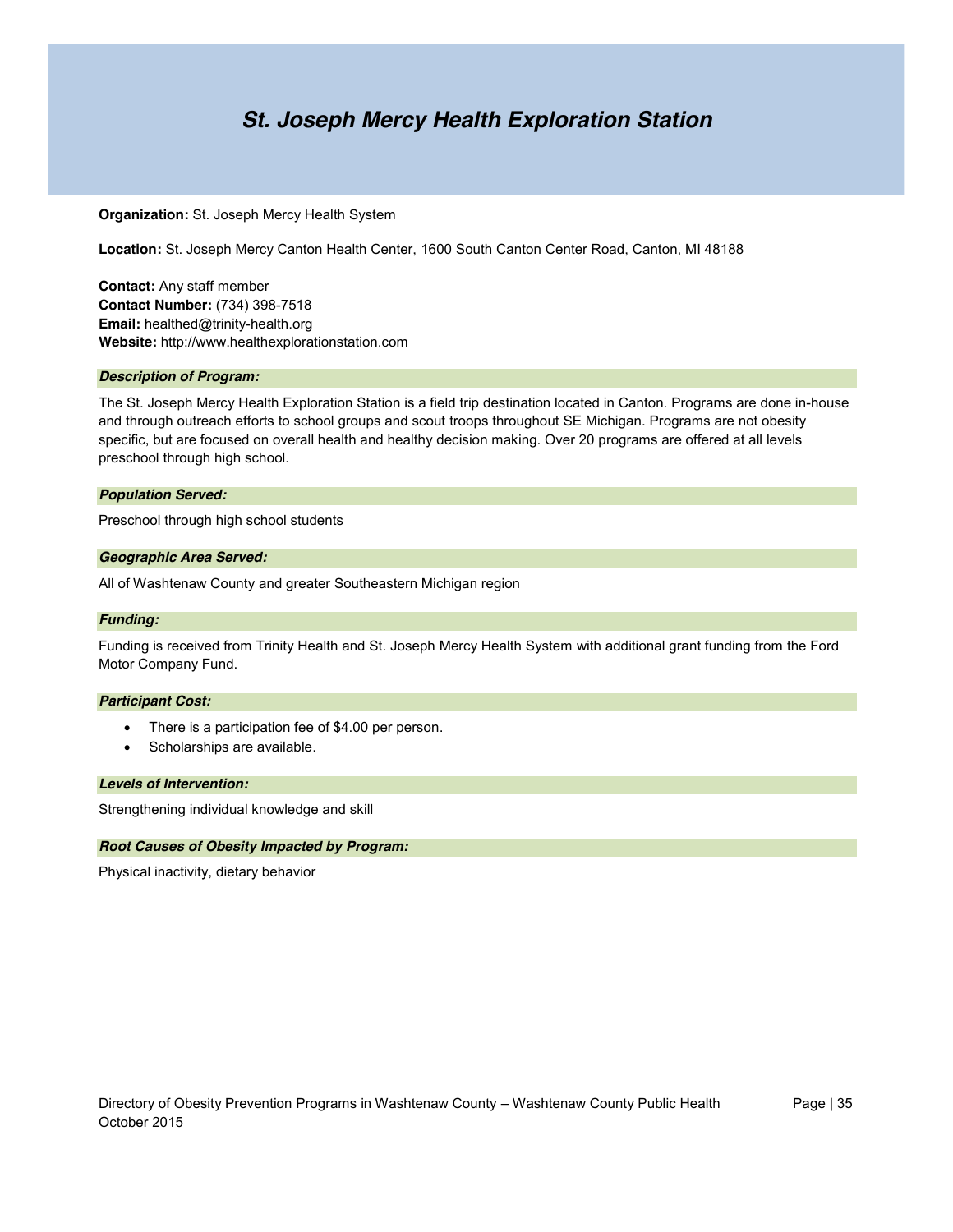### *St. Joseph Mercy Health Management Resource (HMR) Program*

**Organization:** St. Joseph Mercy Health System

**Location:** St. Joseph Mercy Hospital, Ann Arbor

**Contact:** Lori Wolters, Clinical Coordinator **Contact Number:** (734) 712-5540 **Email:** lori.wolters@stjoeshealth.org **Website:** http://www.stjoeshealth.org/hmr

#### *Description of Program:*

The Health Management Resource (HMR) Program provides intensive lifestyle education, personalized attention and follow-up, and an emphasis on long-term weight and health management. Our goal is to provide state-of-the-art, researchbased care to help participants lose weight most effectively and keep it off long term. HMR offers a variety of diet options appropriate for anyone wanting to lose 10-200+. These options range from those that can be done at home to those that require weekly lifestyle classes and/or medical supervision. All HMR diets use meal replacements (weight-loss shakes, entrees, soup, multigrain cereal, and nutrition bars) to maximize weight loss and provide optimal nutrition.

#### *Population Served:*

Overweight or obese adults

#### *Geographic Area Served:*

All of Washtenaw County. The in-clinic program reaches individuals who live within driving distance of St Joe's. The athome program is available for participants from any location within the United States.

#### *Funding:*

This program is funded by participant fees. Outside funding is not provided.

#### *Participant Cost:*

- This program has a fee for participation.
- Scholarships are not available; however, as suitable, arrangements (covering program costs and participant needs) can be made.

#### *Levels of Intervention:*

Strengthening individual knowledge and skill

#### *Root Causes of Obesity Impacted by Program:*

Physical inactivity, dietary behavior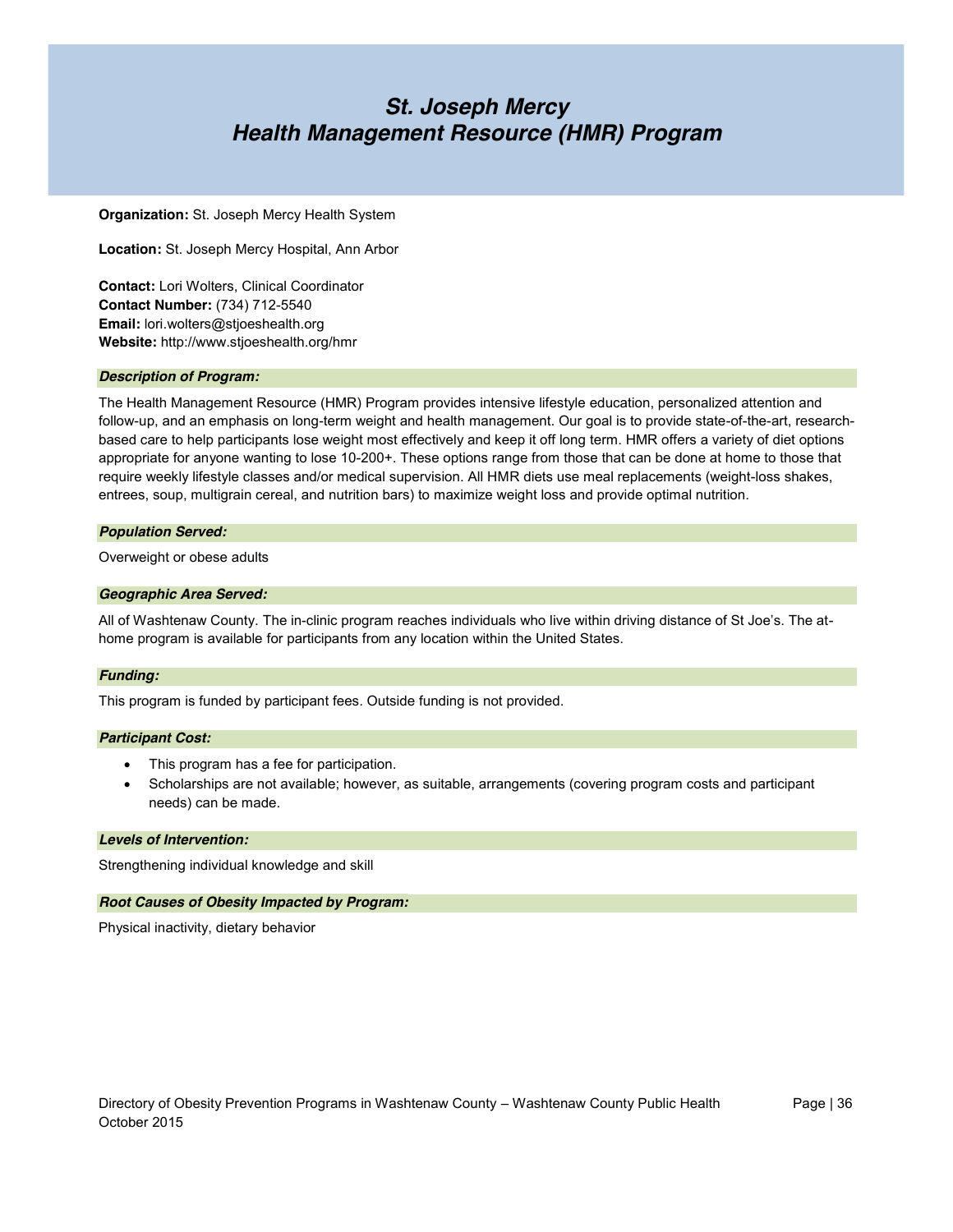### *St. Joseph Mercy Healthy Communities Walking Program*

#### **Organization:** St. Joseph Mercy Chelsea

**Contact:** Karla Bernath, Community Point Person **Contact Number:** (734) 593-6271 **Email:** karla.bernath@stjoeshealth.org **Website:** http://www.stjoeschelsea.org/healthycommunities **Facebook:** https://www.facebook.com/walkingprogram

#### *Description of Program:*

The Healthy Communities Walking Program was formed in 2002 with volunteer representatives from Chelsea, Dexter and Manchester, the Chelsea Wellness Center, public health, and the hospital. In response to local survey data showing that many adults in western Washtenaw County are overweight or obese as a result of being sedentary, they created a free walking program for people who live and work in the hospital's service area. Participants provide basic health information at enrollment, then track their walking over 12 months, receiving incentives and encouragement along the way from the program's Community Point Person. When the program was started in 2003, the steering committee also implemented environmental strategies to promote walkability. They installed bike racks in town, and created walking maps that are available to the community at kiosks, and painted on a mural in Chelsea.

#### *Population Served:*

Sedentary or moderately active residents or employees in the St. Joseph Mercy Chelsea service area

#### *Geographic Area Served:*

Western Washtenaw County (Chelsea, Dexter, Manchester, Grass Lake, and Stockbridge)

#### *Funding:*

St. Joseph Mercy Chelsea is the primary funding source for this program. Short-term grants from the Chelsea-Area Wellness Foundation (CWF) will support program growth in those communities that allocated resources from their comprehensive wellness plans, as part of the CWF 5 Healthy Towns initiative.

#### *Participant Cost:*

There is no fee to participate in this program.

#### *Levels of Intervention:*

Strengthening individual knowledge and skill, fostering coalitions and networks

#### *Root Causes of Obesity Impacted by Program:*

Physical inactivity, community design and built environment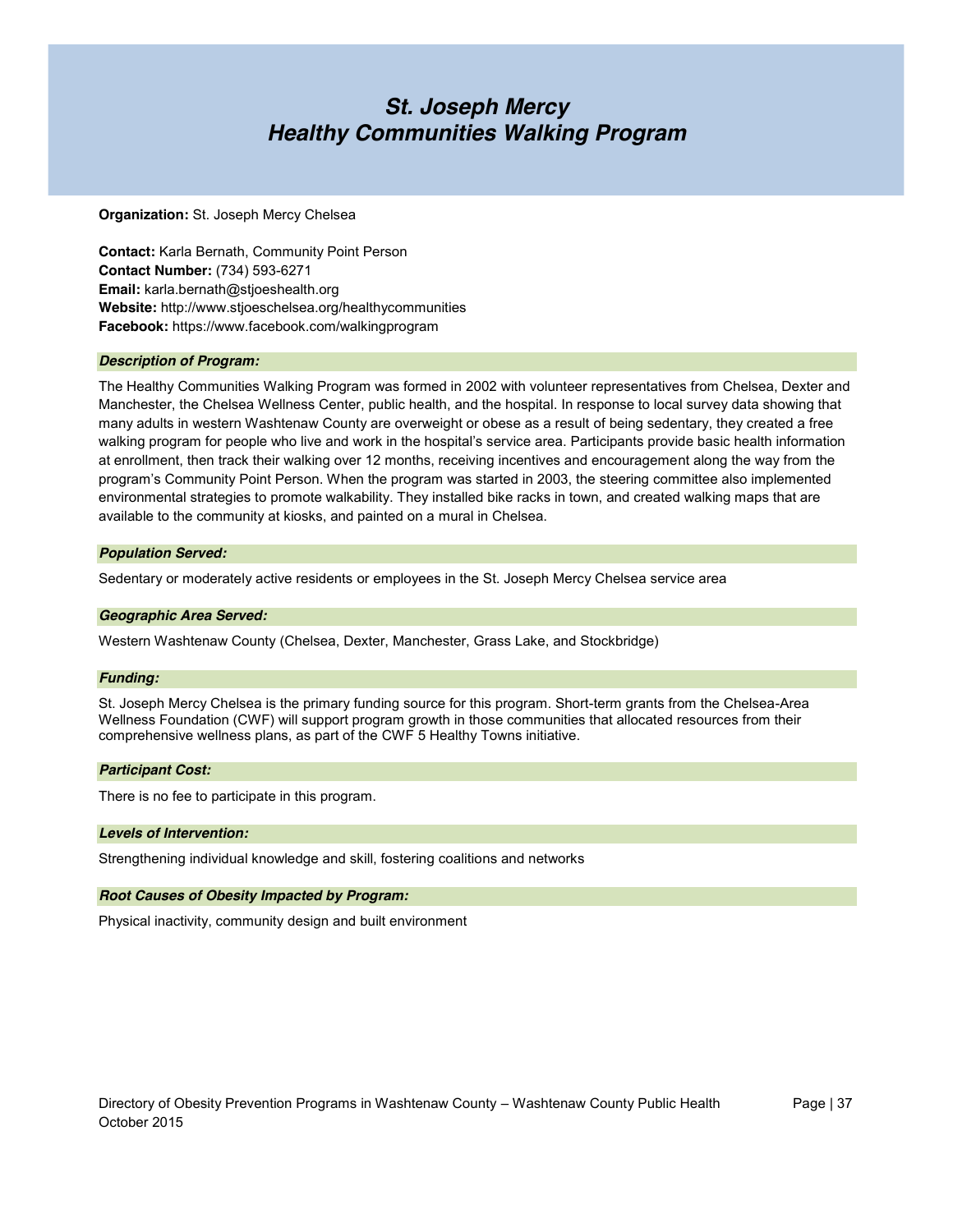### *St. Joseph Mercy Nutrition Counseling and Education*

**Organization:** St. Joseph Mercy Health System

**Contact:** Beth Darnell, Program Coordinator **Contact Number:** (734) 712-5694 **Email:** beth.darnell@stjoeshealth.org **Website:** http://www.stjoesannarbor.org/weightloss

#### *Description of Program:*

Develop healthier eating habits to lower your blood pressure or cholesterol, control your diabetes, lose weight, or manage a health condition affected by nutrition. Meet one-on-one with a registered dietitian to:

- Learn how the foods you eat affect your health
- Learn how to make healthy food choices in a variety of settings
- Change habits gradually for long-term success
- Learn how to eat for special diets, such as gluten-free

Our registered dietitians have expertise in: weight management, heart disease, high cholesterol, high blood pressure, diabetes, gastrointestinal disease, and cancer.

#### *Population Served:*

Adults who are overweight, obese, or have a chronic disease

#### *Geographic Area Served:*

All of Washtenaw County and greater St. Joseph Mercy service area

#### *Participant Cost:*

- This program has a fee for participation.
- Participation fee may be covered by insurance, especially with physician referral.
- Scholarships are available

#### *Levels of Intervention:*

Strengthening individual knowledge and skill

#### *Root Causes of Obesity Impacted by Program:*

Physical inactivity, dietary behavior, food environment, psycho-social (e.g. self-esteem, depression, social problems, etc.)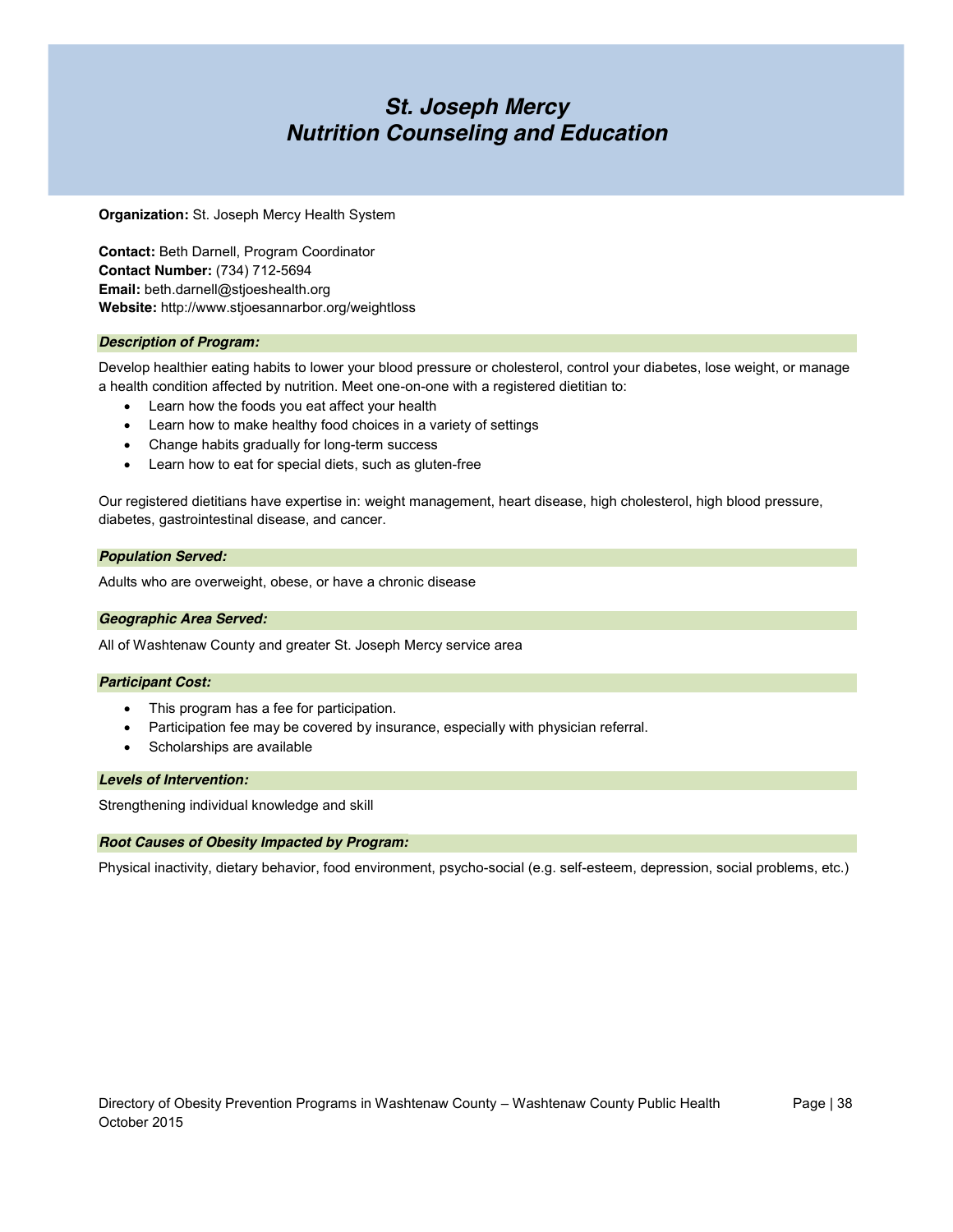### *St. Joseph Mercy ShapeDown*

**Organization:** St. Joseph Mercy Health System

**Contact:** Beth Darnell, Program Coordinator **Contact Number:** (734) 712-5694 **Email:** beth.darnell@stjoeshealth.org **Website:** http:**//**www.stjoeshealth.org/shapedown

#### *Description of Program:*

Parents and children work together as a team with a social worker, registered dietitian and exercise specialist to learn how healthy eating, an active lifestyle and effective communication promote weight loss and family unity. The ShapeDown program includes a free orientation, 2 individual family consultations, and 8 week two-hour long classes. Families have the option to continue the learning experience with Advanced ShapeDown classes.

#### *Population Served:*

Children and teens (ages 6-18) & their parents

#### *Geographic Area Served:*

Families attend from multiple counties in Southeastern Michigan

#### *Funding:*

Funded by corporate philanthropy, insurance reimbursement, and St. Joseph Mercy Health System community benefit program/charity care.

#### *Participant Cost:*

- This program has a fee for participation.
- Program may be covered in part by certain insurances.
- Scholarships are available.

#### *Levels of Intervention:*

Strengthening individual knowledge and skill, promoting community education, educating providers

#### *Root Causes of Obesity Impacted by Program:*

Physical inactivity, community design and built environment, dietary behavior, food environment, psycho-social (e.g. selfesteem, depression, social problems, etc.), family connections, parenting issues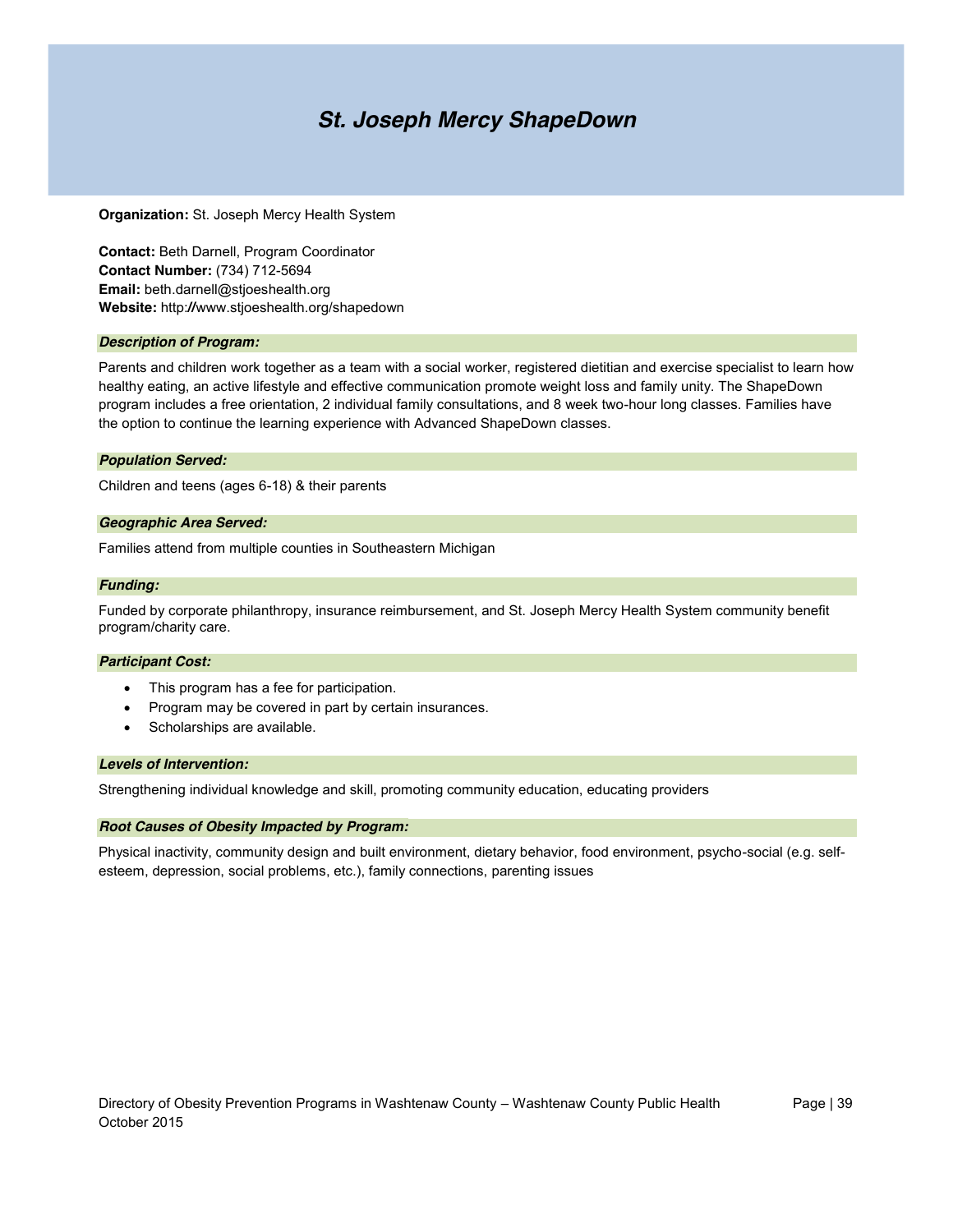### *Fitness for Life*

#### **Organization:** St. Louis Center

**Contact:** Caitlin Blomquist, Fitness Specialist **Contact Number:** (734) 475-8430 **Email:** wellness@stlouiscenter.org **Website:** http://stlouiscenter.org/FitnessforLife.html

#### *Description of Program:*

Fitness for Life is a wellness program for children and adults with intellectual and developmental disabilities (I/DD) for St. Louis Center residents, as well as individuals who reside with their families or in group homes in Chelsea and surrounding communities. The purpose of Fitness for Life is to increase the physical and nutritional health of individuals with I/DD; promoting a culture of fitness and wellness. To this end, the Fitness for Life Fitness Specialist seeks out community fitness opportunities and develops new one for participants. Currently participants are enjoying group exercise classes, basketball, and yoga. There is something for everyone.

#### *Population Served:*

Children and adults with intellectual and/or developmental disabilities

#### *Geographic Area Served:*

All of Washtenaw County

#### *Funding:*

St. Louis Center's Fitness for Life program is funded by foundation grants, monetary donations, and in-kind donations. Fundraising plays an important role in being able to reach our program goals and expand the opportunities that participants have available to them. Any gift will be used towards educating the Chelsea community about the importance of joining together people of all abilities and reaching beyond their comfort zones to promote a culture of fitness, wellness, and compassion.

#### *Participant Cost:*

TBD. Call (734) 475-8430 for cost information.

#### *Levels of Intervention:*

Strengthening individual knowledge and skill

#### *Root Causes of Obesity Impacted by Program:*

Physical inactivity and dietary behavior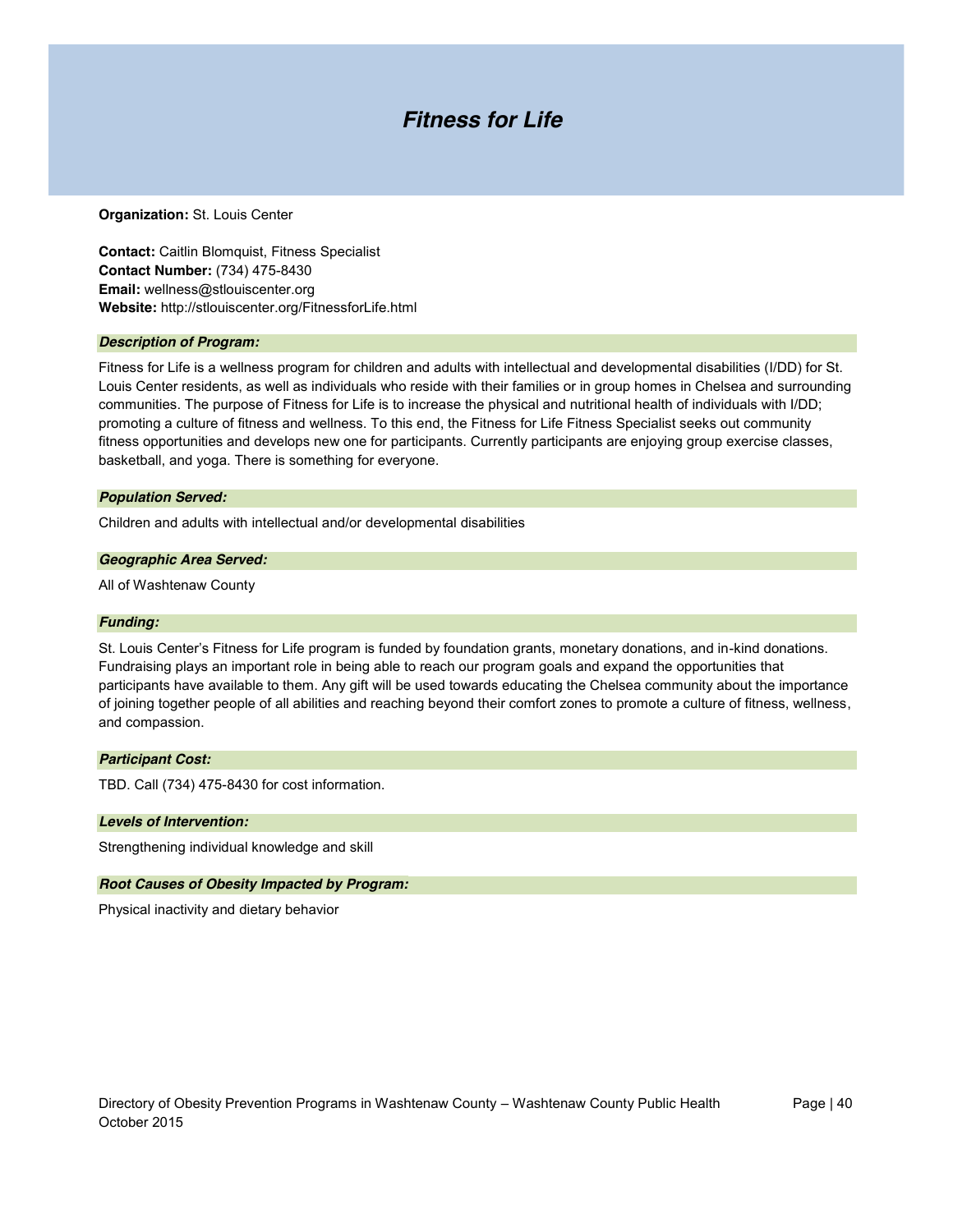### *UMHS Adult Diabetes Education Program*

**Organization:** University of Michigan Health System (UMHS)

**Contact:** Metabolism, Endocrinology & Diabetes Clinic at Domino's Farms **Contact Number:** 734-647-5871 **Website:** http://www.uofmhealth.org/medical-services/diabetes-classes

#### *Description of Program:*

The Diabetes Education Program is recognized by the American Diabetes Association, and has been certified by the Michigan Department of Health and Human Services (MDHHS) since June 2001. The recognition and certification process is based on National Standards for Diabetes Self-Management Education, the American Diabetes Association and MDHHS requirements. Support groups and classes are led by our Diabetes Education Program staff. The team consists of certified diabetes educator nurses and dietitians. The team has expertise in diabetes devices, with certification in training, prep and self-management for insulin pumps and continuous glucose monitors (CGM). Dietitians hold certificates of training in adult weight management by the Commission on Dietetic Registration.

The program is open to adult patients from inside or outside of the U-M Health System. Individual counseling sessions and/or group classes are available. Adult diabetes education classes include: type 1 diabetes classes - "intensive management," type 2 diabetes classes – "living with diabetes," gestational diabetes classes, pre-pregnancy planning for women with diabetes. Support groups for adults with diabetes include: type 1 diabetes adult support group, and type 2 diabetes adult support group.

#### *Population Served:*

Adults & seniors living with type 1, type 2, or gestational diabetes. Family members and other support people are also encouraged to attend.

#### *Geographic Area Served:*

All of Washtenaw County

#### *Funding:*

This program is funded by participant fees and University of Michigan Health System (UMHS).

#### *Participant Cost:*

- This program has a fee for participation.
- This program takes insurance, including Medicare, most Medicaid programs, and private insurances. However, insurance coverage varies from person to person; call your insurance provider to ask if diabetes education is a covered benefit.
- Scholarships are not available.

#### *Levels of Intervention:*

Strengthening individual knowledge and skill, strengthening family knowledge and skills, providing social support

#### *Root Causes of Obesity Impacted by Program:*

Physical inactivity, dietary behavior, psycho-social (e.g. self-esteem, depression, social problems, etc.)

Directory of Obesity Prevention Programs in Washtenaw County – Washtenaw County Public Health Page | 41 October 2015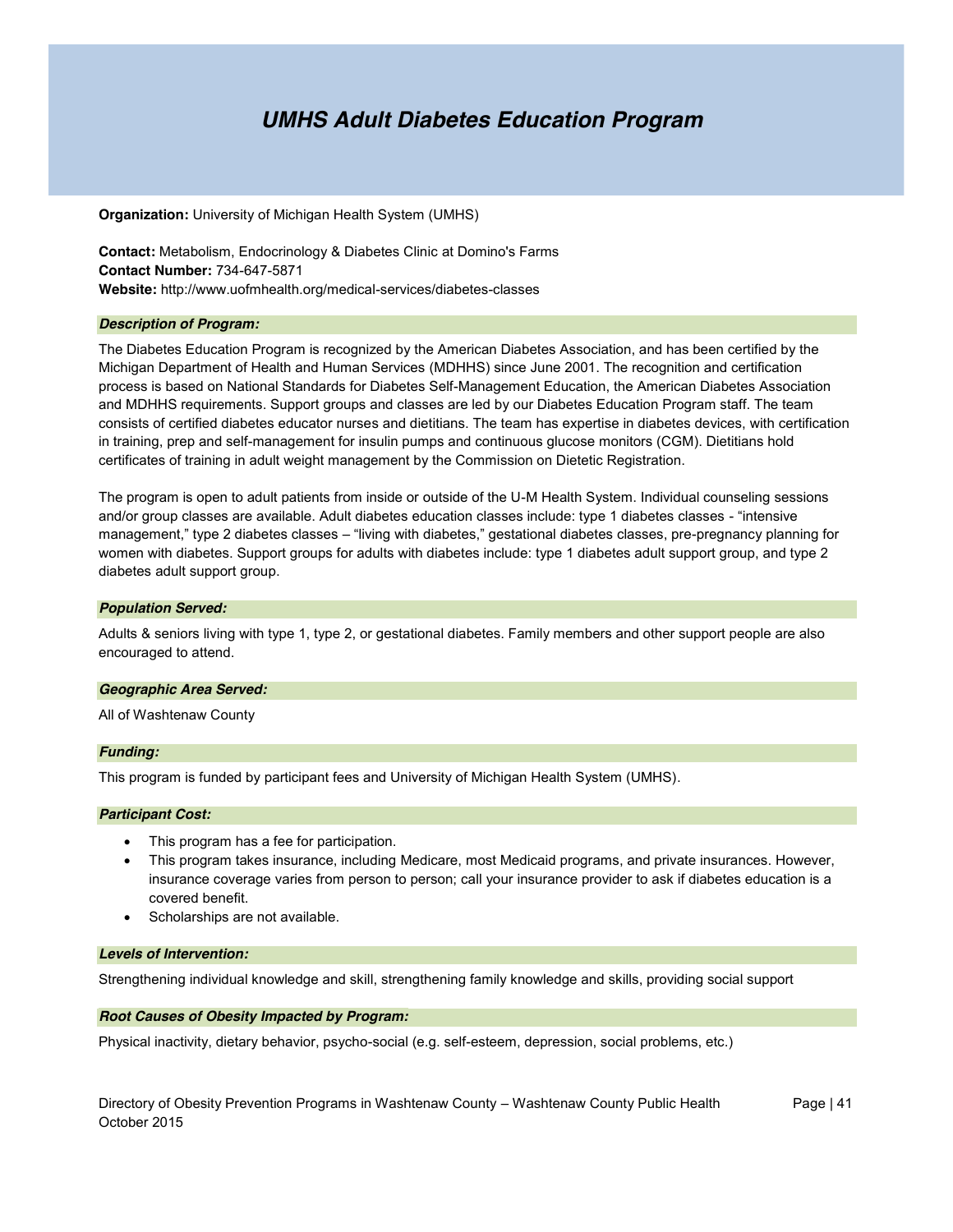### *UMHS Breastfeeding Moms Support Group*

**Organization:** University of Michigan Health System (UMHS)

**Location:** Briarwood Center for Women, Children and Young Adults 400 E. Eisenhower Parkway, Building 2, Suite B, Ann Arbor, MI 48108

**Contact Number:** (734) 232-2600 **Website:** http://www.uofmhealth.org/medical-services/classes-and-support

#### *Description of Program:*

Breastfeeding Moms: Meet Other Breastfeeding Moms and Babies

- Are you craving adult conversation?
- Are you new to the area and want to meet other moms?
- Do you have questions about breastfeeding?
- Are you an expectant mom planning to breastfeed?
- Are you having a great breastfeeding experience and want to support other moms?

Research shows that peer support increases breastfeeding rates and duration.

This session is offered the first Wednesday of each month from 4:30-5:30 p.m. as part of the "Mindful Moms" mommy group.

Come join us in a relaxed and comfortable conversation about breastfeeding facilitated by lactation specialists from U-M Von Voigtlander Women's Hospital!

#### *Population Served:*

Women who are pregnant or breastfeeding

#### *Geographic Area Served:*

All of Washtenaw County

#### *Funding:*

This program is funded by University of Michigan Health System (UMHS).

#### *Participant Cost:*

There is no fee to participate in this program.

#### *Levels of Intervention:*

Strengthening individual knowledge and skill, promoting community education

#### *Root Causes of Obesity Impacted by Program:*

Breastfeeding, psycho-social (e.g. self-esteem, depression, social problems, etc.)

Directory of Obesity Prevention Programs in Washtenaw County – Washtenaw County Public Health Page | 42 October 2015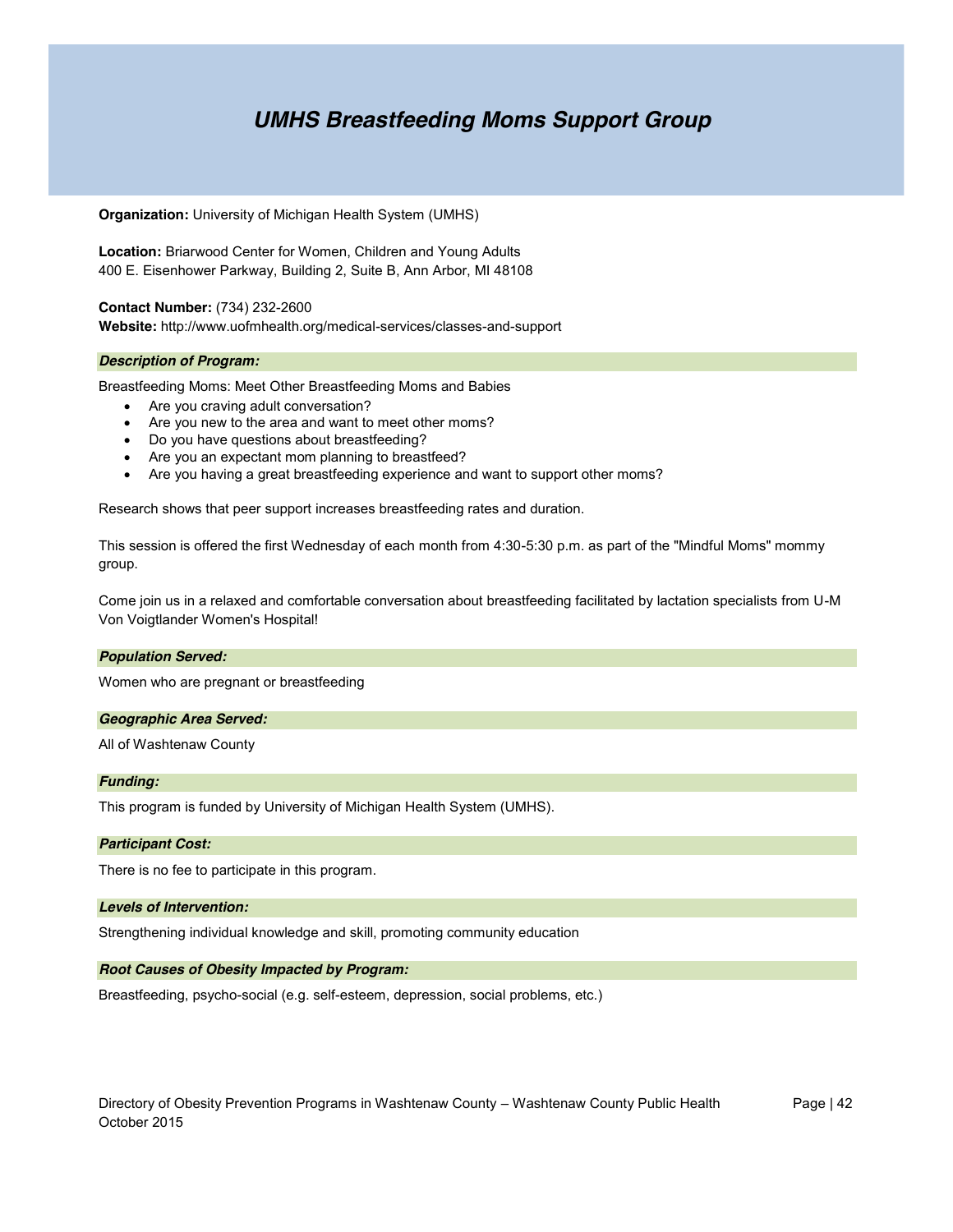### *UMHS Healthy Food Hospitals Program*

\*not updated for 2015

**Organization:** University of Michigan Health System (UMHS) and the Michigan Health & Hospital Association (MHA)

**Contact:** Craig Luck, Support Services/Hospital Operations **Contact Number:** (734) 763-9458 **Email:** lluck@med.umich.edu **Website:** http://www.uofmhealth.org/drink http://www.healthyfoodhospitals.org/

#### *Description of Program:*

In 2010, the Michigan Health & Hospital Association (MHA) adopted a resolution encouraging all community hospitals to lead by example by implementing a multi-faceted healthy eating and healthy beverage experience for hospital patients, employees and visitors. The Healthy Food Hospitals campaign gives Michigan hospitals the opportunity to model exemplary food and beverage service choices and nutritional selections to support the health of all those who walk through their doors. This initiative paves the way for additional efforts to improve health in local communities by teaching businesses and others in public venues to create healthy food and beverage environment policies.

The University of Michigan Health System including C.S. Mott Children's Hospital, Von Voigtlander Women's Hospital, and University of Michigan Hospital and Health Centers has pledged to adopt this community health improvement initiative and has already met the following criteria: pediatric patient menus meet American Heart Association guidelines and healthy offerings through cafeteria menu labeling.

#### *Population Served:*

Patients, staff, and visitors on University of Michigan Health System campus

#### *Geographic Area Served:*

All of Washtenaw County

#### *Funding:*

This program is funded by University of Michigan Health System (UMHS).

#### *Levels of Intervention:*

Changing organizational practices, influencing policy and legislation

#### *Root Causes of Obesity Impacted by Program:*

Food and beverage environment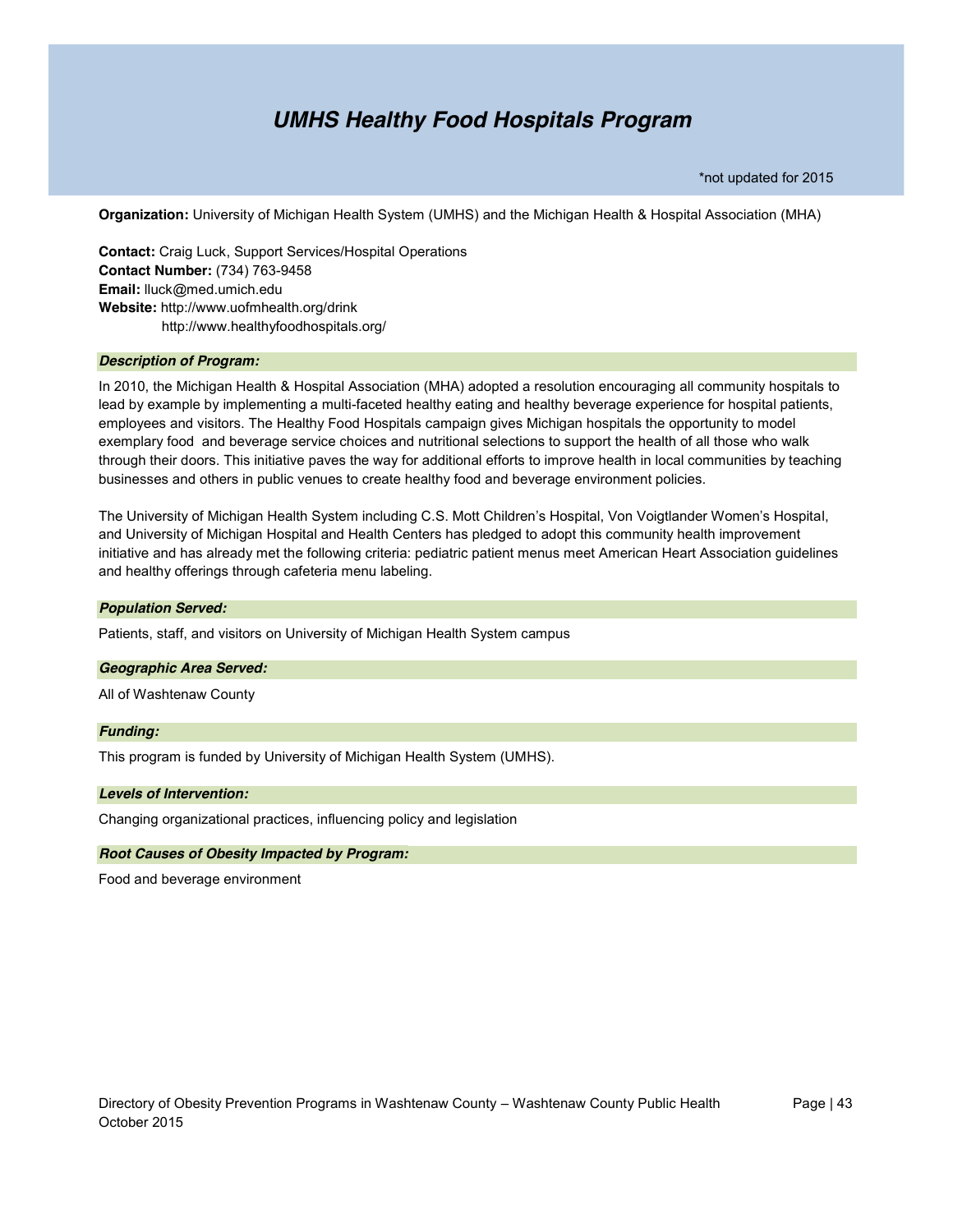### *UMHS Metabolic Fitness Program*

**Organization:** Frankel Cardiovascular Center at the University of Michigan Health System (UMHS)

**Location:** Cardiovascular Medicine at Domino's Farms, 4008 Ave Maria Dr., Lobby A, Suite 300, Ann Arbor, MI 48105

**Contact Number:** 734-998-5679 **Website:** http://www.umcvc.org/metabolic-fitness-program

#### *Description of Program:*

At the Metabolic Fitness Program a multidisciplinary team of cardiovascular experts is focused on helping you reverse your metabolic syndrome through support, education and comprehensive care. The program combines exercise, nutrition, stress management and strategies for behavior change in a supportive group atmosphere to facilitate positive lifestyle changes, which in turn reduces risk. The 24-week program includes one day a week at the Metabolic Fitness Program for mini lectures, group discussions and exercise, and then an exercise program for you to do on your own. A 12-week option is also available. All of our patients in the Program are granted full access to our cutting-edge Fitness Center, which is supervised by our exercise physiologists. A physician referral is required to enroll in the Metabolic Fitness Program so we can develop a partnership with you and your primary care physician.

#### *Population Served:*

Anyone with a diagnosis of Metabolic Syndrome

#### *Geographic Area Served:*

All of Washtenaw County

#### *Funding:*

This program is funded by participant fees and University of Michigan Health System (UMHS).

#### *Participant Cost:*

- There is a program fee of \$350 per 12 week session, an out-of-pocket expense that insurance providers do not typically cover.
- If your insurance provider participates with UMHS, the clinic visits are most often covered. We can provide the necessary information required for you to confirm your coverage and recommend that you do so prior to enrolling.
- Scholarships are not available.

#### *Levels of Intervention:*

Strengthening individual knowledge and skill

#### *Root Causes of Obesity Impacted by Program:*

Physical inactivity, dietary behavior, psycho-social (e.g. self-esteem, depression, social problems, etc.)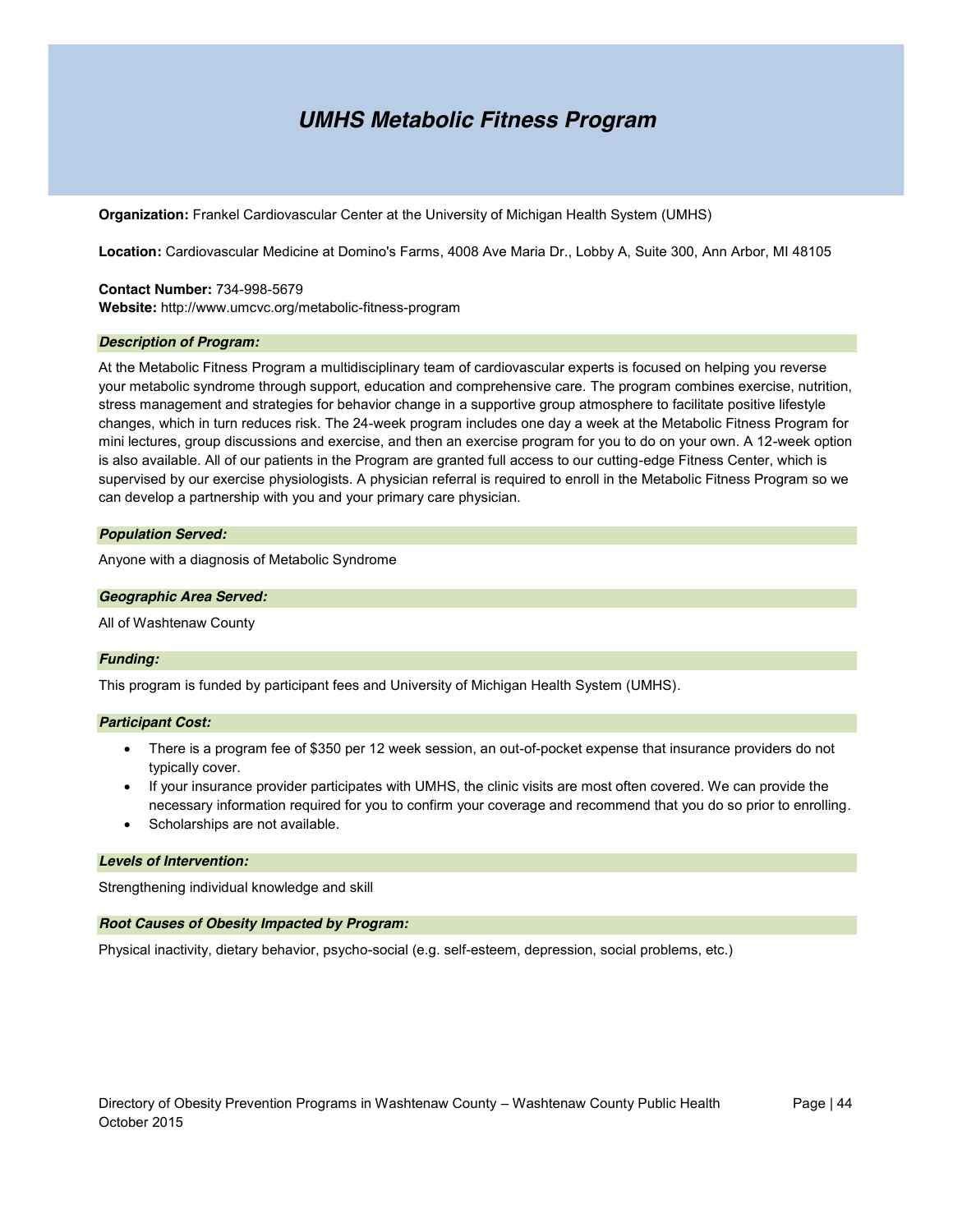### *MHealthy Healthy Cooking Classes*

**Organization:** University of Michigan Health System (UMHS), MHealthy

**Location:** East Ann Arbor Health & Geriatrics Center, 4260 Plymouth Road, Ann Arbor, MI 48109

**Contact Number:** (734) 647-7888 **Email:** mhealthy@umich.edu **Website:** http://hr.umich.edu/mhealthy/programs/nutrition/cooking/

#### *Description of Program:*

Classes focus on teaching easy and delicious meals and snacks based on vegetables, fruits, whole grains, beans, nuts, fish, low-fat dairy, lean meat and beneficial fats. We'll share tips for saving time, cutting costs and having fun making tasty, healthy food that you and your family will love! All classes are taught by the MHealthy Culinary Team, unless otherwise indicated. Delicious and generous sampling offered at every class. Confirmed pre-registration and payment is required for all classes.

#### *Population Served:*

Anyone who would like to learn healthier cooking skills

#### *Geographic Area Served:*

All of Washtenaw County

#### *Funding:*

Classes are funded by participant fees and University of Michigan Health System (UMHS).

#### *Participant Cost:*

There is a \$25 participation fee per class unless otherwise noted.

#### *Levels of Intervention:*

Strengthening individual knowledge and skill, promoting community education

#### *Root Causes of Obesity Impacted by Program:*

Dietary behavior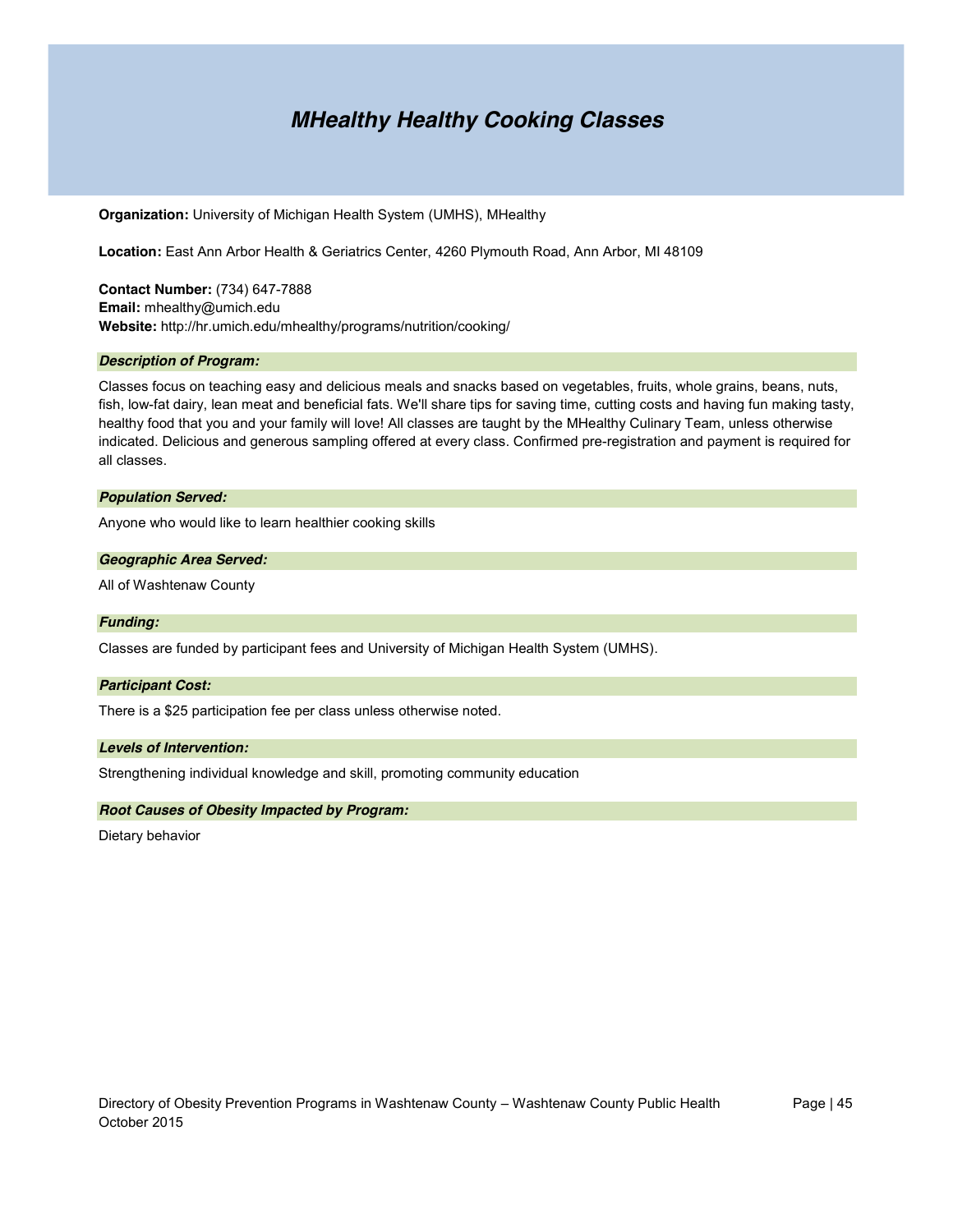### *Michigan Pediatric Outpatient Weight Evaluation and Reduction (MPOWER) Junior Program*

\*not updated for 2015

**Organization:** University of Michigan Health System (UMHS) Pediatric Comprehensive Weight Management Program

**Location:** C.S. Mott Children's Hospital, 1540 E Hospital Dr, Ann Arbor, MI 48109 Ann Arbor YMCA, 400 W Washington St, Ann Arbor, MI 48103

**Contact:** Clinic Administrative Assistant **Contact Number:** (734) 615-3829 **Email:** peds-mpower@med.umich.edu **Website:** http://www.med.umich.edu/mpower/clinical/treatment

#### *Description of Program:*

The MPOWER Junior program is a 6-month intensive, clinical, multidisciplinary weight loss program geared towards children ages 7-11. Patients must be referred by their primary care provider and have a BMI at or above the 95th percentile for age and sex. The MPOWER Junior program is delivered over 24 weeks by a multidisciplinary team including a pediatrician, psychologist, dietitian, exercise physiologist and social worker. The program is family-focused and includes medical evaluation and monitoring, nutrition and exercise education, behavioral strategies and social support. The MPOWER Junior program aims to increase intrinsic motivation using the self-determination theory of behavior change. All group sessions take place at the Ann Arbor YMCA. Families are provided a 6 month family membership at the YMCA where they are encouraged to engage in other YMCA programs and opportunities in addition to their once a week MPOWER Jr class.

#### *Population Served:*

Youth 7-11 years old with a BMI at or above the 95<sup>th</sup> percentile for age and sex and their families

#### *Geographic Area Served:*

Mostly Southeastern Michigan; however, families from all over the state have participated.

#### *Funding:*

This program does not receive outside funding.

#### *Participant Cost:*

- This program accepts insurance. However, insurance coverage varies from person to person.
- Scholarships are not available.

#### *Levels of Intervention:*

Strengthening individual knowledge, skill and fostering coalitions and networks, developing evidence based practices

#### *Root Causes of Obesity Impacted by Program:*

Physical inactivity, dietary behavior, food environment, psycho-social (e.g. self-esteem, depression, social problems, etc.), medical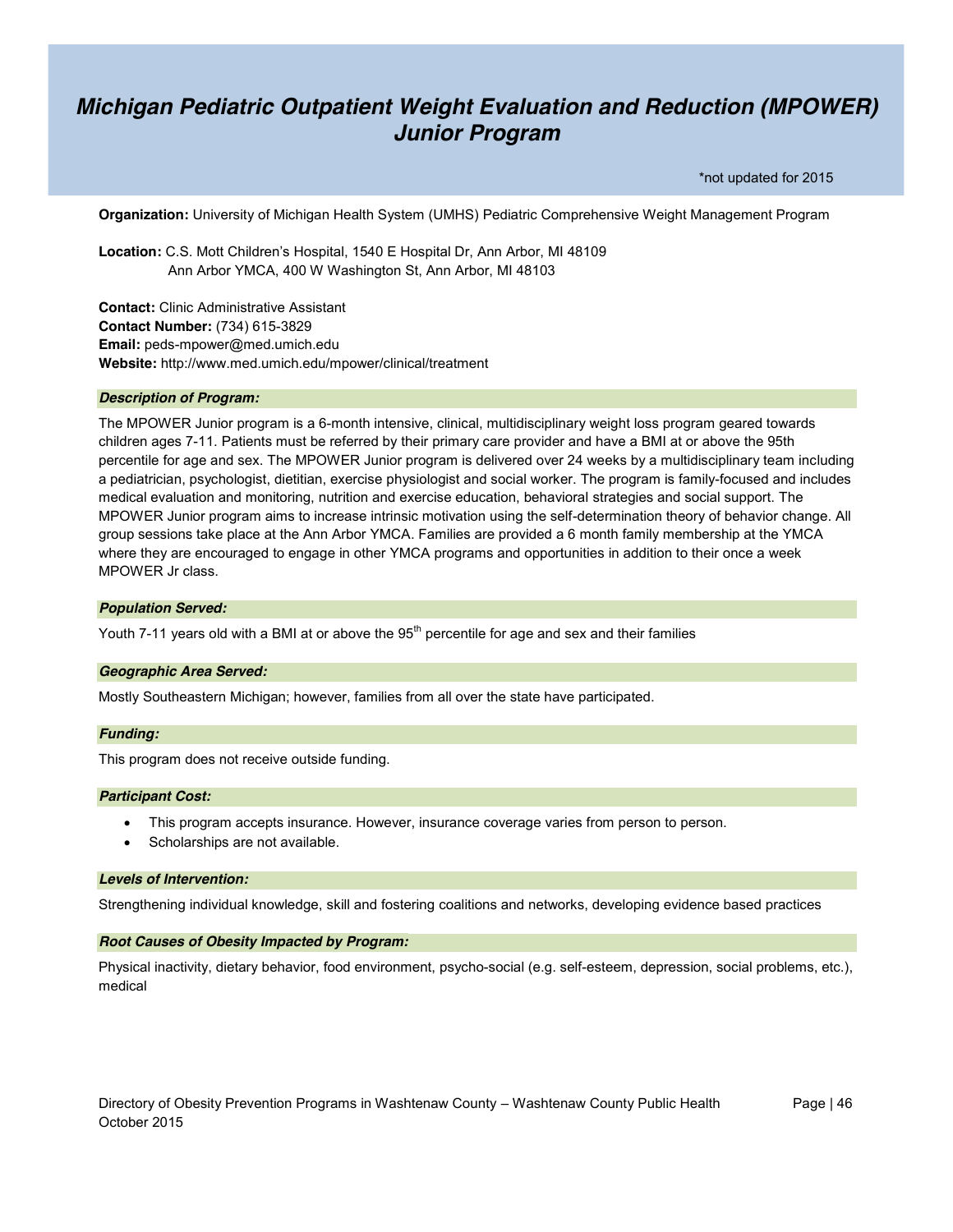### *Michigan Pediatric Outpatient Weight Evaluation and Reduction (MPOWER) Program*

\*not updated for 2015

**Organization:** University of Michigan Health System (UMHS) Pediatric Comprehensive Weight Management Program

**Location:** C.S. Mott Children's Hospital, 1540 E Hospital Dr, Ann Arbor, MI 48109

**Contact:** Clinic Administrative Assistant **Contact Number:** (734) 615-3829 **Email:** peds-mpower@med.umich.edu **Website:** http://www.med.umich.edu/mpower/clinical/treatment

#### *Description of Program:*

The MPOWER program is a 6-month intensive, clinical, multidisciplinary weight loss program geared towards adolescents ages 12-18. Patients must be referred by their primary care provider and have a BMI at or above the 95th percentile for age and sex. The MPOWER program is delivered over 24 weeks by a multidisciplinary team including a pediatrician, psychologist, dietitian, exercise physiologist and social worker. The program is family-focused and includes medical evaluation and monitoring, nutrition and exercise education, behavioral strategies and social support. The MPOWER program aims to increase intrinsic motivation using the self-determination theory of behavior change. Strategies such as motivational interviewing, goal setting and self-monitoring are used to assist in bringing about behavior change.

#### *Population Served:*

Adolescents 12-18 years old with a BMI at or above the  $95<sup>th</sup>$  percentile for age and sex

#### *Geographic Area Served:*

Mostly Southeastern Michigan; however, families from all over the state have participated

#### *Funding:*

This program does not receive outside funding.

#### *Participant Cost:*

- This program accepts insurance. However, insurance coverage varies from person to person.
- Scholarships are not available.

#### *Levels of Intervention:*

- Strengthening individual knowledge and skill, fostering coalitions and networks
- Staged approach which includes low calorie diets, liquid diets and bariatric surgery for those with severe obesity who require interventions of greater intensity.

#### *Root Causes of Obesity Impacted by Program:*

Physical inactivity, dietary behavior, food environment, psycho-social (e.g. self-esteem, depression, social problems, etc.), medical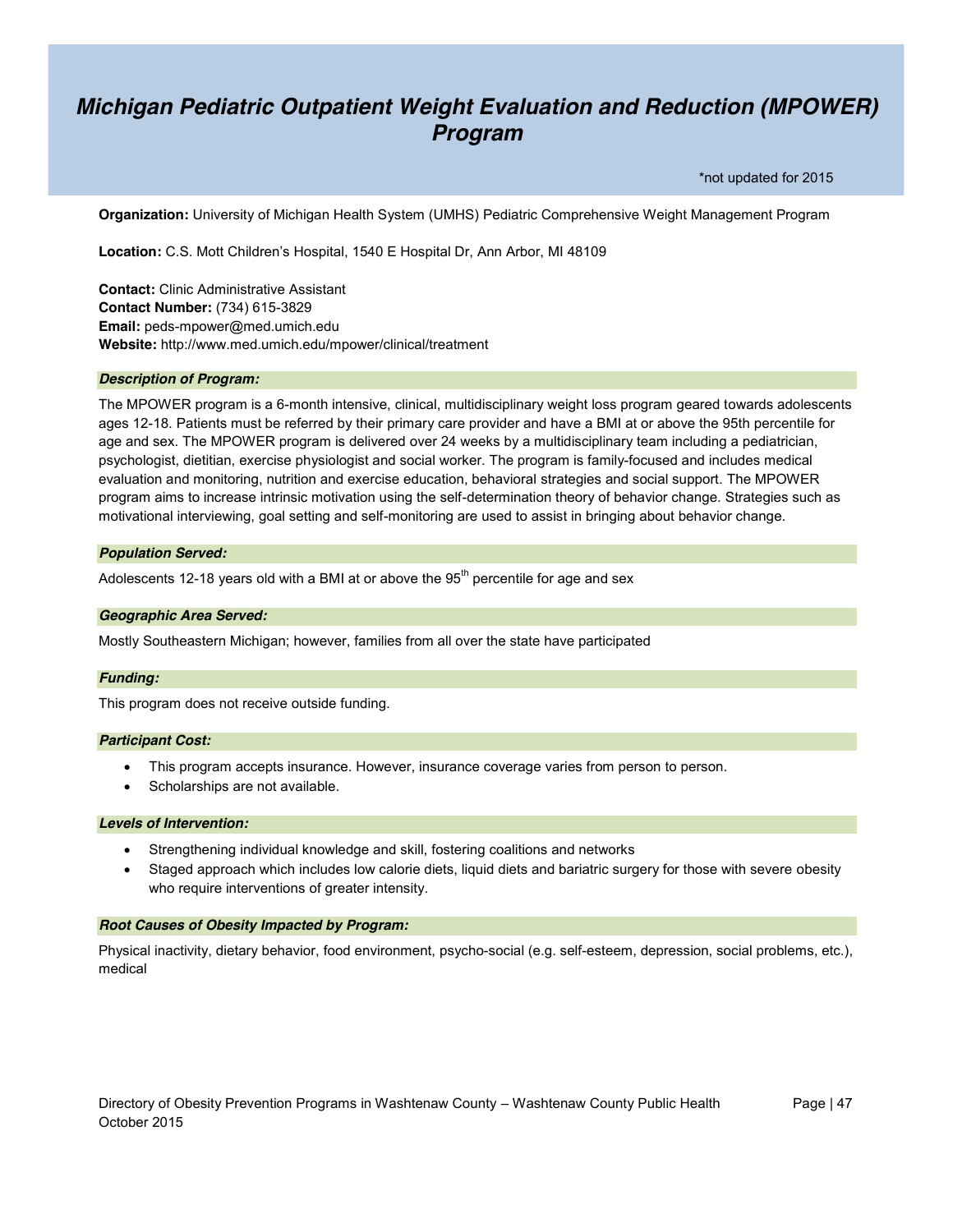### *Nutrition Services at UMHS Primary Care Centers*

**Organization:** University of Michigan Health System (UMHS)

**Contact:** Emily Collins, MPH, RD- UMHS Ambulatory Care Nutrition Services Manager **Contact Number:** (734) 615-0444 **Email:** emilyyag@med.umich.edu **Website:** http://www.uofmhealth.org/medical-services/nutrition

#### *Description of Program:*

Nutrition Services at UMHS Primary Care Centers are designed for non-hospitalized patients and are provided by Registered Dietitians with expertise in adult, pediatric, prenatal and geriatric nutrition. We address a variety of nutritionrelated conditions, including poor weight gain, failure to thrive, diabetes, increased blood lipid levels (cholesterol and triglycerides), hypertension, kidney disease before dialysis, polycystic ovarian syndrome, hypoglycemia, food allergies, gluten intolerance (celiac disease), irritable bowel syndrome, gastro esophageal reflux disease and obesity. We offer medical nutrition therapy by appointment only, with same-day openings available on occasion.

#### *Population Served:*

Patients referred by a UM primary care physician

#### *Geographic Area Served:*

All of Washtenaw County

#### *Funding:*

Funding is received from University of Michigan Health System, Blue Cross Blue Shield (BCBS), & Centers for Medicare and Medicaid Services (CMS).

#### *Participant Cost:*

- This program takes insurance, including Medicare, Medicaid programs, and private insurances. A referral may be required by your insurance for coverage.
- There is no fee for patients referred by a UM primary care physician.
- Patients with outside referrals or who self-refer may incur charges.

#### *Levels of Intervention:*

Strengthening individual knowledge and skill, educating providers, changing organizational practices

#### *Root Causes of Obesity Impacted by Program:*

Physical inactivity, dietary behavior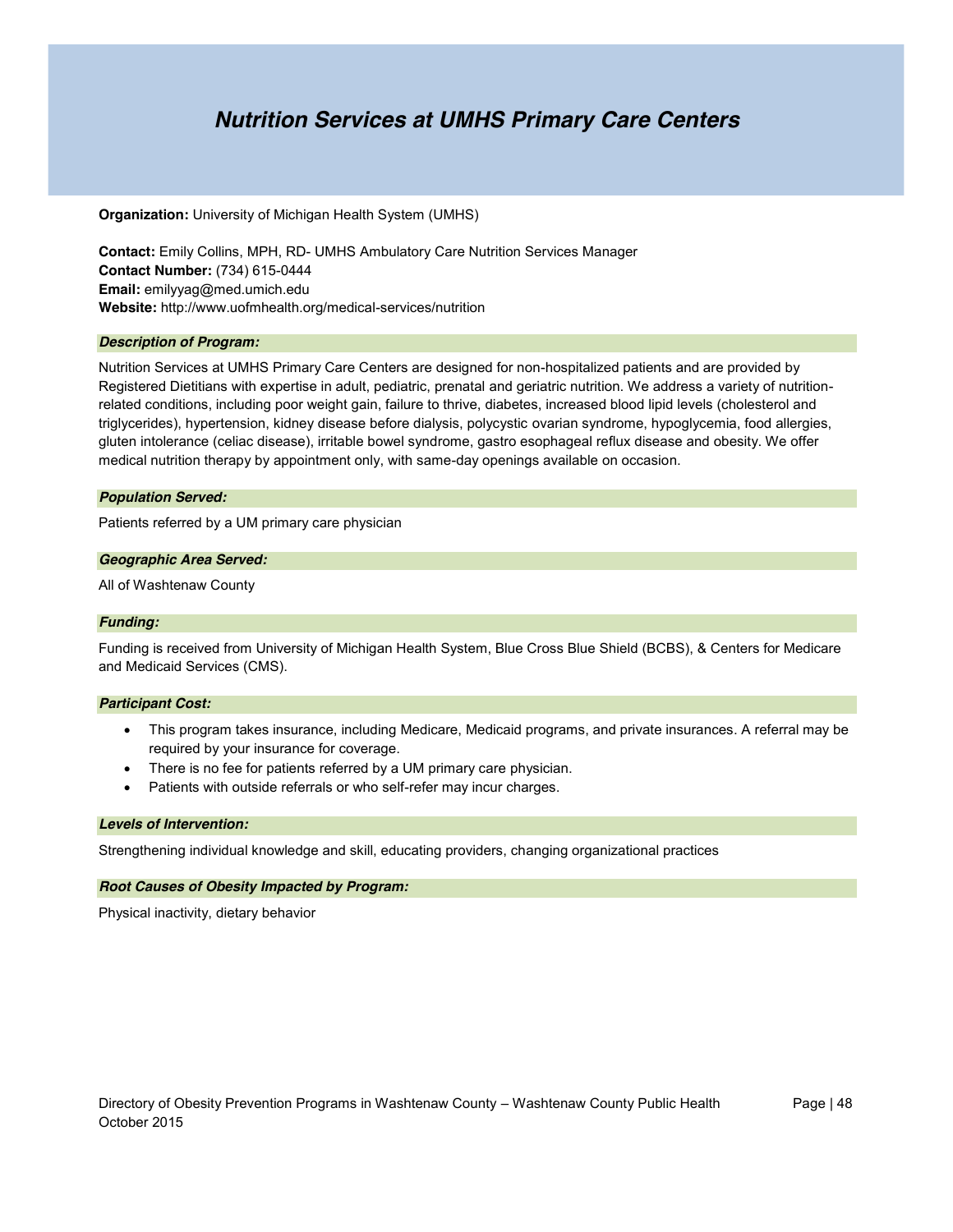### *UMHS Pediatric Diabetes Education Program*

**Organization:** University of Michigan Health System (UMHS)

**Contact:** Metabolism, Endocrinology & Diabetes Clinic at Domino's Farms **Contact Number:** 734-764-5175 **Website:** http://www.uofmhealth.org/medical-services/diabetes-classes

#### *Description of Program:*

The Diabetes Education Program is recognized by the American Diabetes Association, and has been certified by the Michigan Department of Health and Human Services (MDHHS) since June 2001. The recognition and certification process is based on National Standards for Diabetes Self-Management Education, the American Diabetes Association and MDHHS requirements. The team consists of certified diabetes educator nurses and dietitians. The team has expertise in diabetes devices, with certification in training, prep and self-management for insulin pumps and continuous glucose monitors (CGM).

The program is open to pediatric patients from inside or outside of the U-M Health System. Individual counseling sessions and/or group classes are available. Pediatric diabetes education classes include: type 1 diabetes classes - "intensive management" and type 2 diabetes classes – "living with diabetes."

#### *Population Served:*

Children living with type 1 or type 2 diabetes. Family members and other support people are also encouraged to attend.

#### *Geographic Area Served:*

All of Washtenaw County

#### *Funding:*

This program is funded by participant fees and University of Michigan Health System (UMHS).

#### *Participant Cost:*

- This program has a fee for participation.
- This program takes insurance, including Medicare, most Medicaid programs, and private insurances. However, insurance coverage varies from person to person; call your insurance provider to ask if diabetes education is a covered benefit.
- Scholarships are not available.

#### *Levels of Intervention:*

Strengthening individual knowledge and skill, strengthening family knowledge and skills, providing social support

#### *Root Causes of Obesity Impacted by Program:*

Physical inactivity, dietary behavior, psycho-social (e.g. self-esteem, depression, social problems, etc.)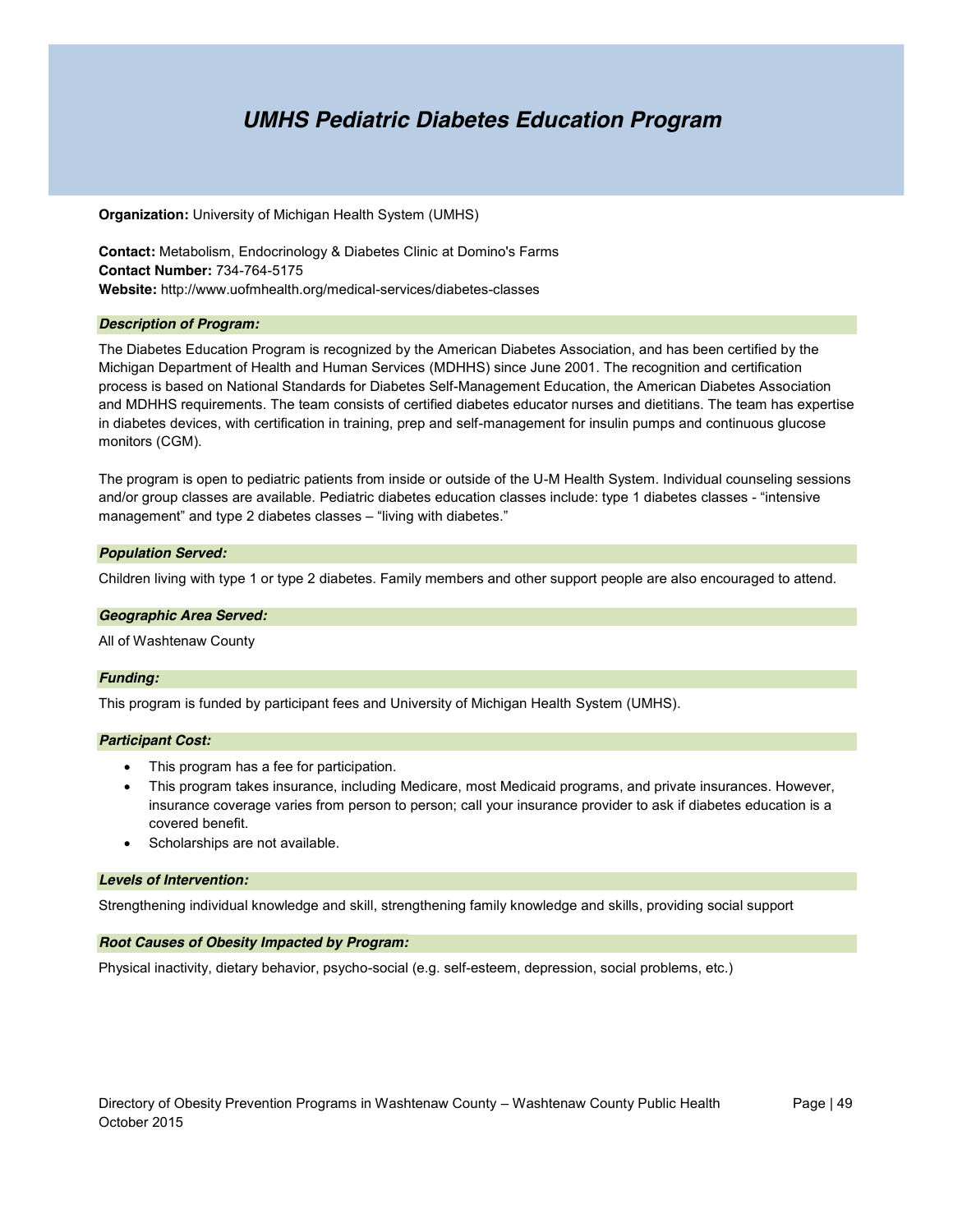### *UMHS Prenatal Breastfeeding Class*

**Organization:** University of Michigan Health System (UMHS)

**Location:** Briarwood Center for Women, Children and Young Adults 400 E. Eisenhower Parkway, Building 2, Suite B, Ann Arbor, MI 48108

**Contact Number:** 734-232-2600 **Website:** http://www.uofmhealth.org/medical-services/classes-and-support

#### *Description of Program:*

Families meet with a lactation consultant for a 1 ½ hour class. The consultant will discuss:

- Breastfeeding Basics
- Hands on techniques for good positioning and holding infant.
- Discuss various breastfeeding pumps and supplies.

#### *Population Served:*

Women who are pregnant or breastfeeding and their families

#### *Geographic Area Served:*

All of Washtenaw County

#### *Funding:*

This program is funded by participant fees and University of Michigan Health System (UMHS).

#### *Participant Cost:*

- There is a \$20 participation fee for this program.
- Scholarships are available.

#### *Levels of Intervention:*

Strengthening individual knowledge and skill

#### *Root Causes of Obesity Impacted by Program:*

Breastfeeding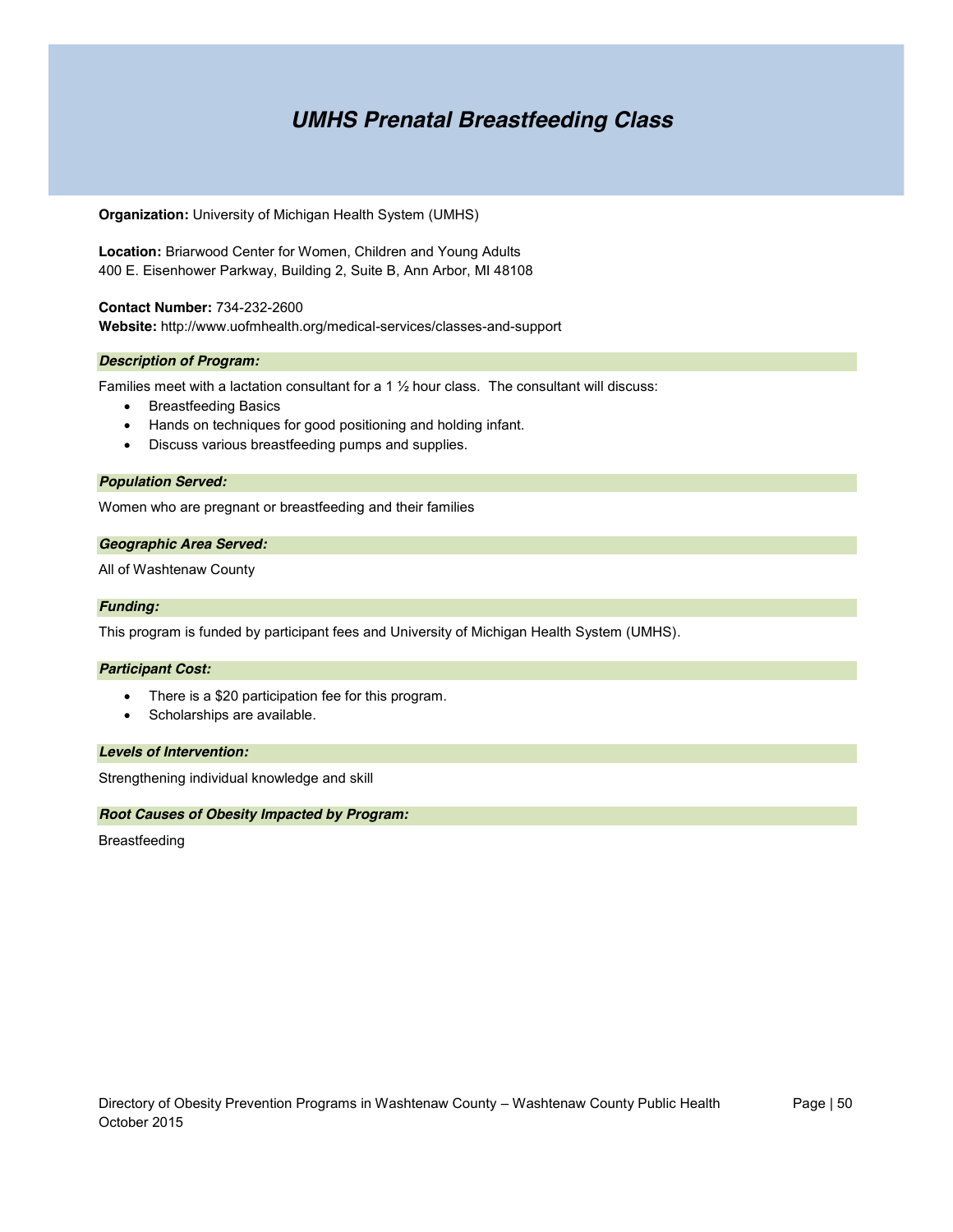### *Project Healthy Schools*

**Organization:** University of Michigan Health System (UMHS), MHealthy

**Contact:** Jean DuRussel-Weston, RN, MPH, Program Manager **Contact Number:** (734) 764-0246 **Email:** projecthealthyschools@umich.edu **Website:** http://www.projecthealthyschools.org

#### *Description of Program:*

Project Healthy Schools is a middle-school-based program designed to reduce childhood obesity and its long-term health risks. The program encourages healthy habits through education, environmental change and measurement. It is one of the only school-based programs that have demonstrated significant improvements in both health behavior and cardiovascular risk factors, such as reductions in total cholesterol, LDL cholesterol (bad cholesterol), triglycerides, and blood pressure.

#### *Population Served:*

Michigan youth

#### *Geographic Area Served:*

Throughout Michigan, including the Upper Peninsula

#### *Funding:*

Project Healthy Schools' wellness efforts have been generously supported by a number of health systems, foundations, and individuals, including: the University of Michigan Health System, the Thompson Foundation, the Hewlett Foundation, the Mardigian Foundation, the Memorial Healthcare Foundation, the William Beaumont Health System Foundation, the Ann Arbor Area Community Foundation, the Allen Foundation, AstraZeneca Healthcare Foundation, the D. Dan and Betty Kahn Foundation, DeRoy Testamentary Foundation, Blue Cross Blue Shield of Michigan, several anonymous donors and the Michigan Department of Health and Human Services(MDHHS), formerly MDCH.

#### *Participant Cost:*

There is no fee to participate in this program.

#### *Levels of Intervention:*

Strengthening individual knowledge and skill, changing organizational practices, influencing policy and legislation

#### *Root Causes of Obesity Impacted by Program:*

Physical inactivity, dietary behavior, food environment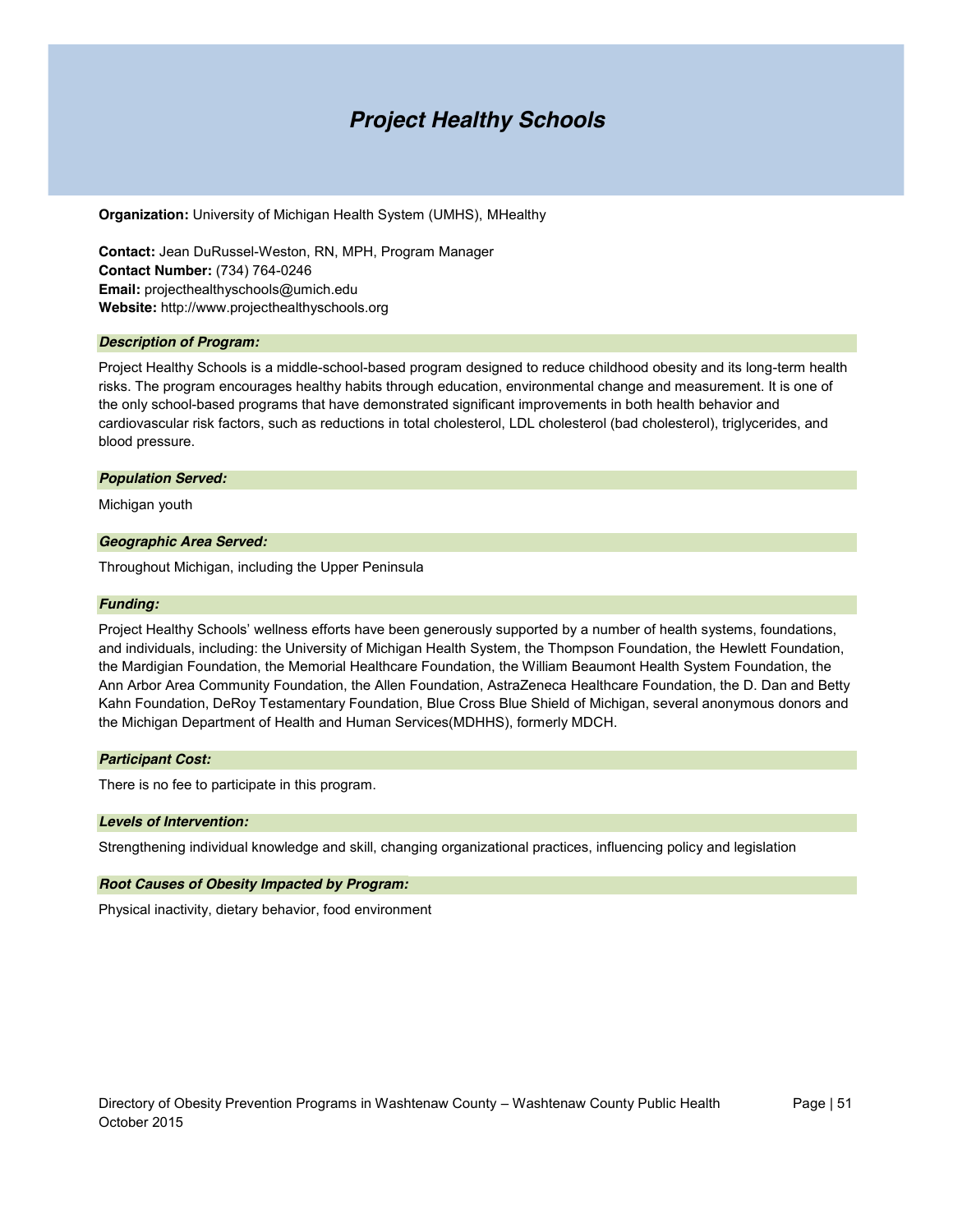### *Regional Alliance for Healthy Schools (RAHS)*

**Organization:** University of Michigan Health System (UMHS)

**Locations:** Pathways to Success Academic Campus, Lincoln High School, Ypsilanti Community High School, Lincoln Middle School, Scarlett Middle School, Ypsilanti Community Middle School

**Contact:** Allison Shannon, Lead Registered Dietitian **Contact Number:** (734) 714-9600 734-714-9508 **Email:** jallison@med.umich.edu **Website:** http://www.umhs-rahs.org

#### *Description of Program:*

The Regional Alliance for Healthy Schools (RAHS) nutrition and physical activity program is designed to effect behavior change and increase awareness and knowledge of health issues on an individual and community basis. The nutrition and physical activity program targets students who are identified as at risk, overweight or obese according to their BMI-forage. Activities focus on the following eight goals identified in literature to be effective for youth weight management:

- Eat 5 servings of fruits/vegetables a day
- Eat less junk food
- Drink no more than 1 juice/pop each day
- $\bullet$  Get physical activity at least 5 times a week
- No more than 2 hours of TV, computer or video games each day
- Eat fewer meals outside your home
- Practice portion control
- Eat breakfast most days of the week

RAHS registered dietitians are responsible for individual counseling, delivery of general nutrition and physical activity education in a club/group setting, staffing health fairs and other community or promotional events where nutrition education messages are delivered, development and distribution of nutrition education materials, documentation of educational and other encounters, preparation of quarterly reports, maintaining reporting and tracking systems.

#### *Population Served:*

Middle school and high school students

#### *Geographic Area Served:*

Ann Arbor and Ypsilanti

#### *Funding:*

Funding is received from University of Michigan Health System and federal and foundation grants.

#### *Participant Cost:*

There is no fee to participate in this program.

#### *Levels of Intervention:*

Strengthening individual knowledge and skill, educating providers

#### *Root Causes of Obesity Impacted by Program:*

Physical inactivity, dietary behavior, food environment, psycho-social (e.g. self-esteem, depression, social problems, etc.)

Directory of Obesity Prevention Programs in Washtenaw County – Washtenaw County Public Health Page | 52 October 2015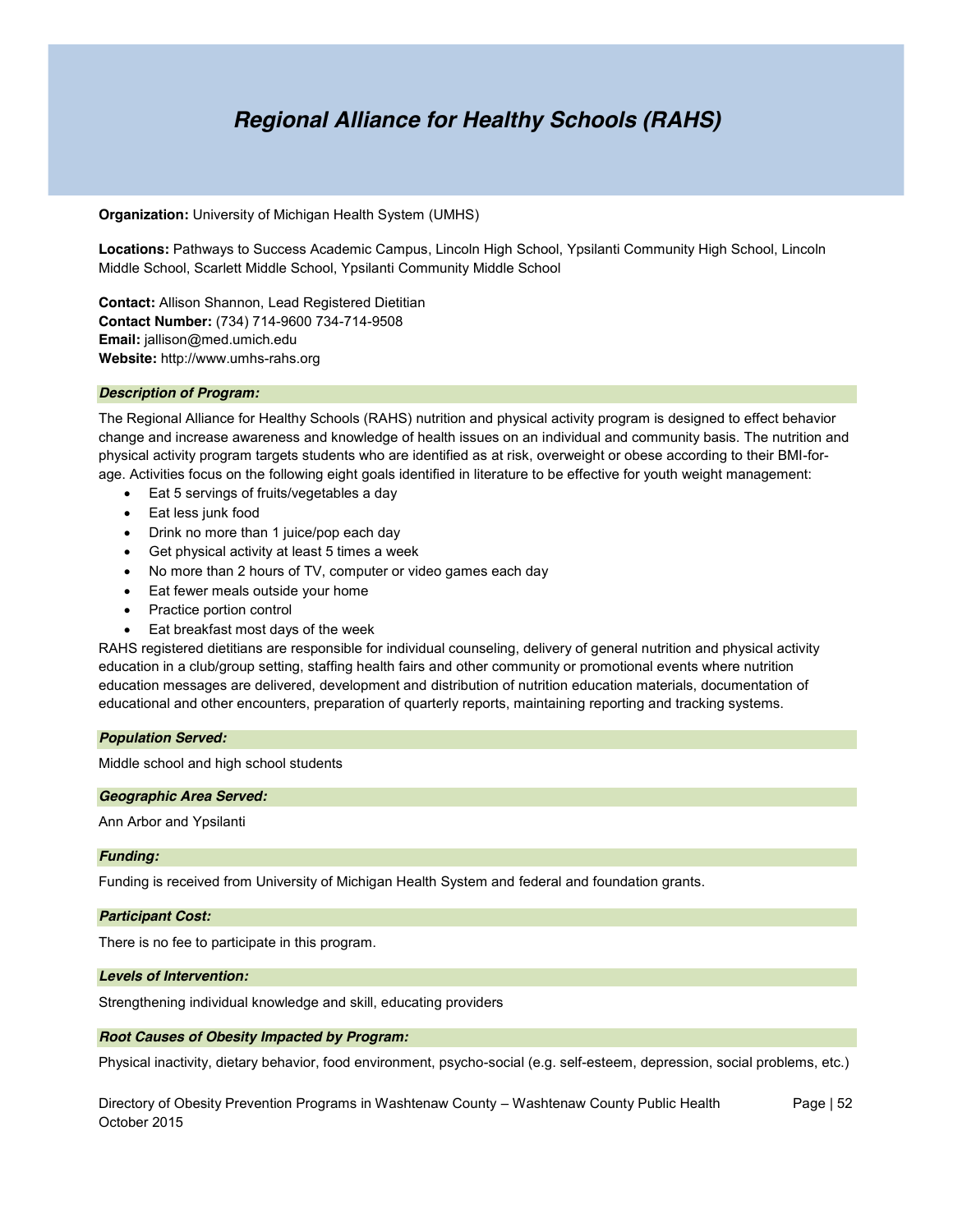### *The Hunger Within Workshop*

#### **Organization:** University of Michigan Health System (UMHS)

**Location:** UMHS Neuropsychology Clinic, 2101 Commonwealth Drive, Suite C, Ann Arbor, MI 48105

**Contact:** Marilyn Migliore, MS, RD, ACSW, BCD **Contact Number:** (734) 763-9259 **Website:** http://www.thehungerwithin.com/

#### *Description of Program:*

For those having real trouble making dietary changes, The Hunger Within Workshop is a 12 week treatment program that can provide real hope for lifelong weight management. This course of treatment takes the focus off of food and guides participants through an intensive program unlocking the psychological barriers to permanent weight loss. This concrete, step-by-step workshop explores the core reasons for overeating, identifies the triggers that precipitate a binge and helps break the vicious cycle of emotional eating.

#### *Population Served:*

Adults seeking help with weight management

#### *Geographic Area Served:*

All of Washtenaw County

#### *Funding:*

This program is funded by participant fees. Outside funding is not provided.

#### *Participant Cost:*

- This program has a fee for participation.
- This program takes insurance, including Medicare, most Medicaid programs, and private insurances. However, insurance coverage varies from person to person.

#### *Levels of Intervention:*

Strengthening individual knowledge and skill, strengthening family knowledge and skills

#### *Root Causes of Obesity Impacted by Program:*

Physical inactivity, dietary behavior, psycho-social (e.g. self-esteem, depression, social problems, etc.), social support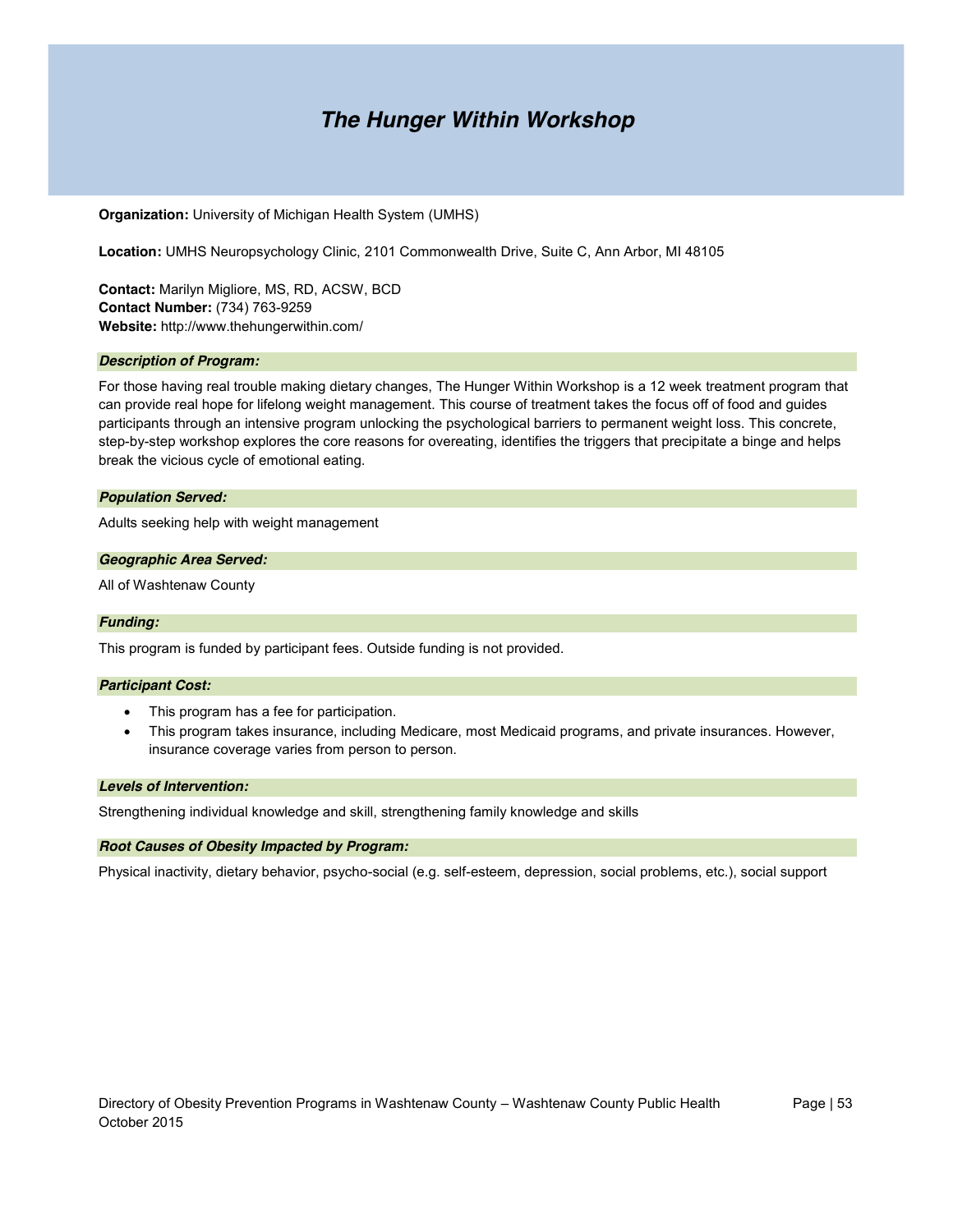### *Washtenaw Area Transportation Study (WATS)*

**Contact:** Ryan Buck, Director **Contact Number:** (734) 994-3127 **Email:** buckr@miwats.org **Website:** http://www.miwats.org

#### *Description of Program:*

WATS has a policy to target 10% of Surface Transportation Program funding allocated to Washtenaw County towards non-motorized investments and improvements, and 10% towards investments and improvements that directly benefit transit. Additionally WATS provides support to local communities for additional non-motorized and transit grant opportunities. WATS works with local communities and the public to educate on the importance of active transportation.

#### *Population Served:*

Washtenaw County residents and visitors

#### *Geographic Area Served:*

All of Washtenaw County

#### *Funding:*

WATS is primarily funded by the federal government (approximately 80%). WATS also receives local funding in the form of dues, which provides the match for federal funding, and occasionally receives state funding.

#### *Levels of Intervention:*

Strengthening individual knowledge and skill, promoting community education, influencing policy and legislation

#### *Root Causes of Obesity Impacted by Program:*

Community design and built environment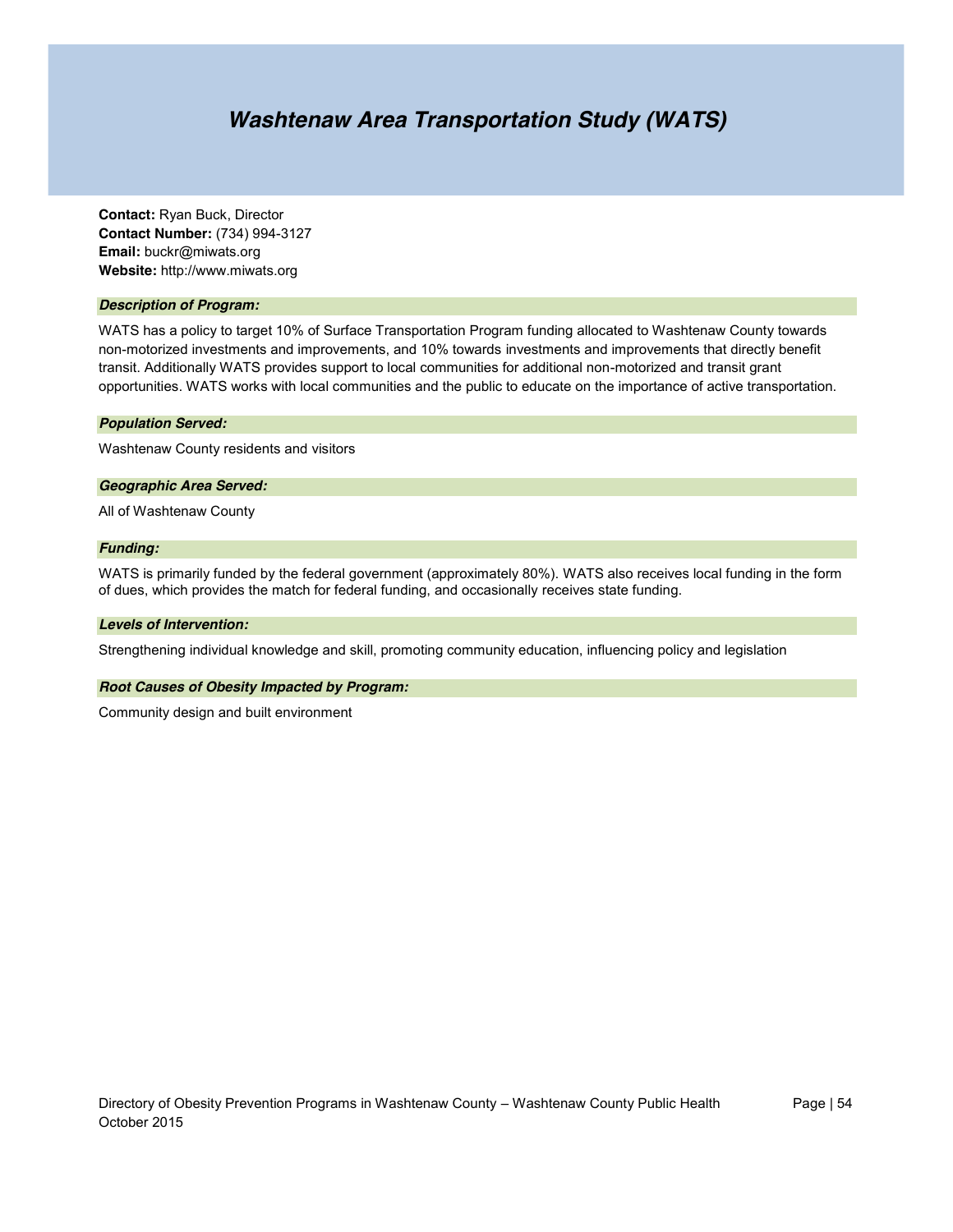### *Washtenaw Food Policy Council*

**Organization:** Washtenaw County Board of Commissioners

**Contact:** Sharon P. Sheldon, Treasurer **Contact Number:** (734) 544-6781 **Email:** sheldonsp@ewashtenaw.org **Website:** http://washtenawfoodpolicycouncil.wordpress.com

#### *Description of Program:*

Washtenaw Food Policy Council (WFPC) is a county-wide food policy council established to develop a healthy community and thriving local food system that provides access to healthy and culturally appropriate foods for all residents; values and preserves community land for food production; maximizes the use of local, regional and seasonal foods; meets the needs of the present generation without compromising the needs of future generations; promotes economic development and a local economy within and around the food system.

#### *Population Served:*

Washtenaw County residents and visitors

#### *Geographic Area Served:*

All of Washtenaw County

#### *Funding:*

WFPC is a volunteer based organization with some in-kind staff support from Washtenaw County Public Health and applies for grants for project specific work (i.e. consulting for GIS mapping projects, training for WFPC members).

#### *Levels of Intervention:*

Strengthening individual knowledge and skill, promoting community education, fostering coalitions and networks, changing organizational practices, influencing policy and legislation

#### *Root Causes of Obesity Impacted by Program:*

Community design and built environment, dietary behavior, food environment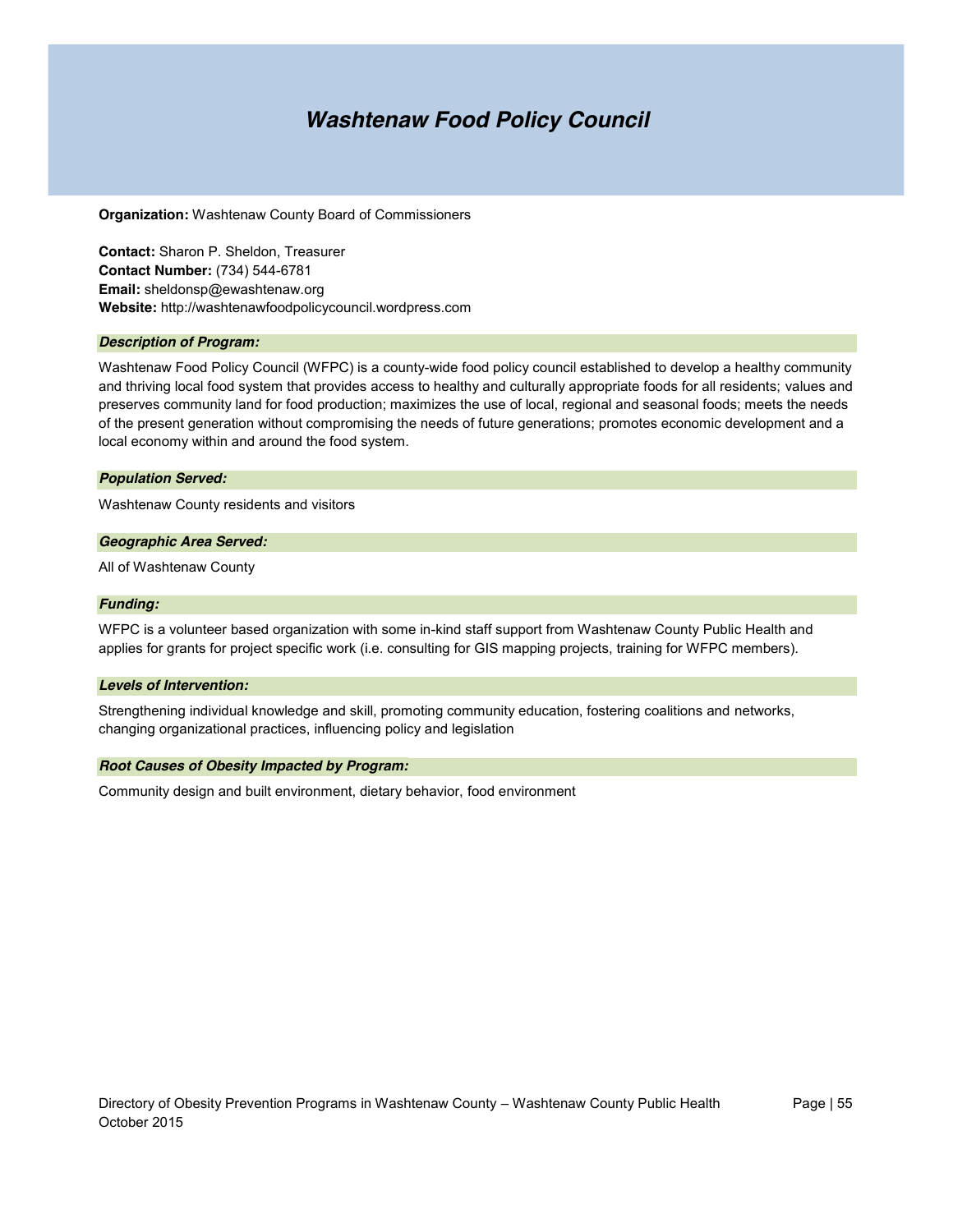### *Washtenaw County Breastfeeding Coalition*

**Contact:** Gayathri Akella, MS, RD, CLE, IBCLC, Coalition Co-Chair **Contact Number:** (734) 545-3139 **Email:** akellag@ewashtenaw.org **Website:** http://www.washtenawbfcoalition.org

#### *Description of Program:*

The Washtenaw County Breastfeeding Coalition (WCBC) was created to increase local efforts in improving infant health by making breastfeeding the societal norm in Washtenaw County.

#### *Population Served:*

WCBC supports breastfeeding through education, outreach, and advocacy in our community.

#### *Geographic Area Served:*

All of Washtenaw County

#### *Funding:*

WCBC is a non-profit organization with no grants or income stream.

#### *Levels of Intervention:*

Strengthening individual knowledge and skill, promoting community education, educating providers, changing organizational practices, influencing policy and legislation

#### *Root Causes of Obesity Impacted by Program:*

Low breastfeeding duration rates.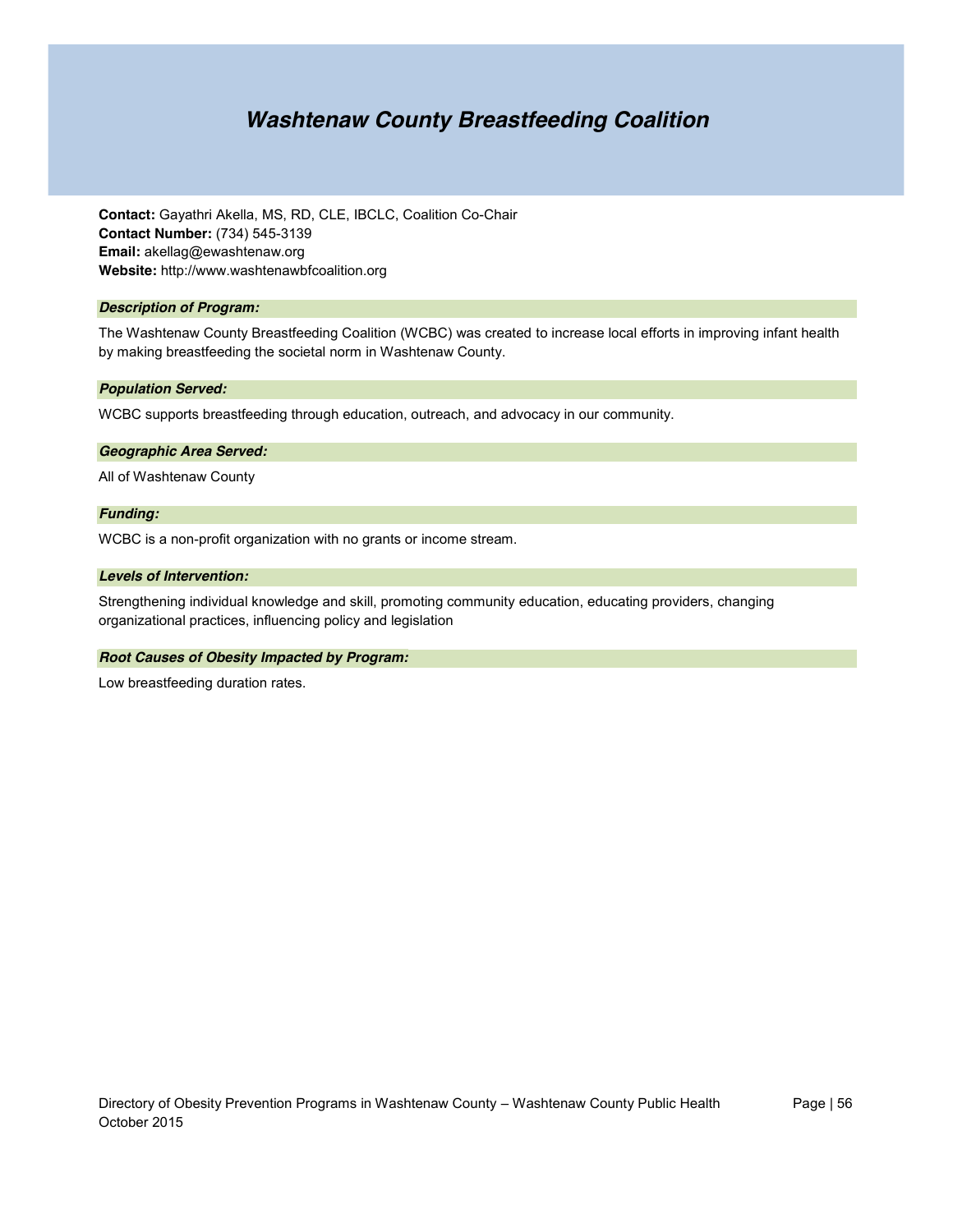### *Border to Border (B2B) Trail*

**Organization:** Washtenaw County Parks and Recreation

**Contact:** Coy Vaughn, Deputy Director **Contact Number:** (734) 971-6337 **Email:** vaughnc@ewashtenaw.org **Website:** http://b2b.ewashtenaw.org

#### *Description of Program:*

The "Border to Border" trail is a multiagency, collaborative project to construct a multiuse trail traversing Washtenaw County, from Livingston to Wayne County, along the Huron River. Public benefits include: transportation, recreation, habitat protection, storm water control and access to the beauty of the river. When completed, the 35 mile trail will permit non-motorized travel through the linked open spaces encompassing Washtenaw County's most distinctive natural feature - the Huron River Corridor. The trail will enhance the livability of the county's main urbanized area where approximately 70% of its residents live in river-linked communities. The goal is to partner with local governments and other public/private entities to complete the trail system by the year 2020.

#### *Population Served:*

Washtenaw County residents, commuters, and visitors

#### *Geographic Area Served:*

Ann Arbor, Ypsilanti, and Dexter

#### *Funding:*

The B2B Trail is mostly funded by the Washtenaw County Parks and Recreation development millage. Other funding sources include: BRG Development, City of Ann Arbor, City of Ypsilanti, Community Development Block Grant, Community Foundation for Southeastern Michigan, Eastern Michigan University, Huron-Clinton Metropolitan Authority, Michigan Department of Natural Resources, Michigan Department of Transportation, Superior Township, Village of Dexter, Washtenaw County Road Commission, and Ypsilanti Township.

#### *Levels of Intervention:*

Strengthening individual knowledge and skill, promoting community education, fostering coalitions and networks, influencing policy and legislation

#### *Root Causes of Obesity Impacted by Program:*

Physical inactivity, community design and built environment, psycho-social (e.g. self-esteem, depression, social problems, etc.)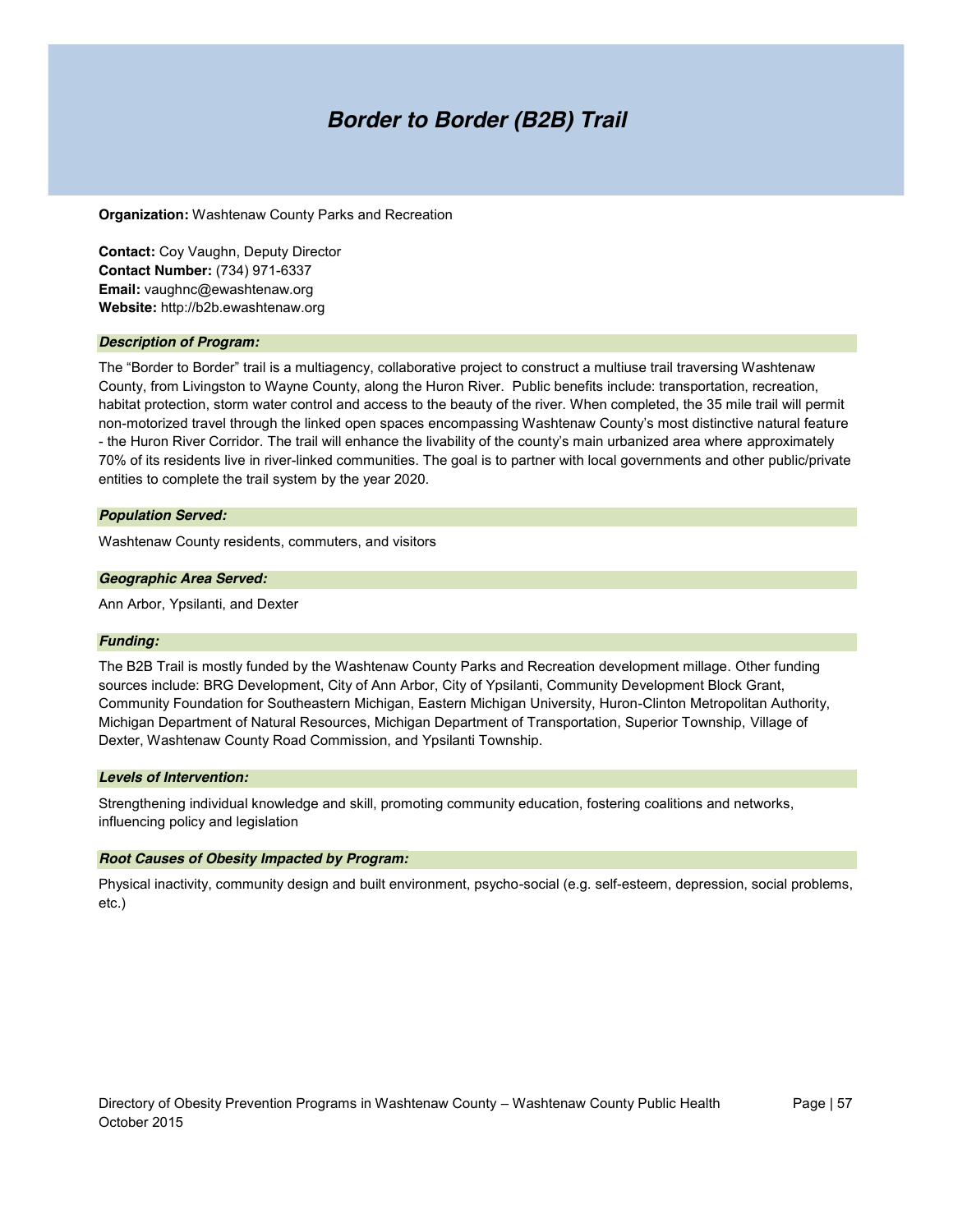### *Prescription for Health*

**Organization:** Washtenaw County Public Health (WCPH)

**Contact:** Ariane Reister, MPH, RD, Program Coordinator **Contact Number:** (734) 544-2969 **Email:** reistera@ewashtenaw.org **Website:** http://www.ewashtenaw.org/prescriptionforhealth

#### *Description of Program:*

The Prescription for Health (PFH) program connects the medical system and the food sector by creating a relationship between clinic staff, their patients, and the local farmers market. Clinic staff identify patients for the program based on food access difficulties, chronic disease risk, and interest. Health care providers write "prescriptions" for their patients to eat more fruits and vegetables and discuss nutrition-related goals. The patient participates in an enrollment session and receives tokens to buy fresh fruits, fresh vegetables, and fruit/vegetable plants at the farmers market. The patient uses their tokens at select local farmers markets throughout the market season. Community Health Workers and PFH staff provide ongoing nutrition education and support both at the farmers markets and through phone calls.

#### *Population Served:*

Individuals with a chronic disease risk and food access issues

#### *Geographic Area Served:*

Ypsilanti and Chelsea

#### *Funding:*

The Prescription for Health program is currently funded by a grant from the Kresge Foundation with additional funding from St. Joseph Mercy Ann Arbor.

#### *Participant Cost:*

There is no fee to participate in this program.

#### *Levels of Intervention:*

Strengthening individual knowledge and skill, promoting community education, educating providers, fostering coalitions and networks, changing organizational practices

#### *Root Causes of Obesity Impacted by Program:*

Dietary behavior, food environment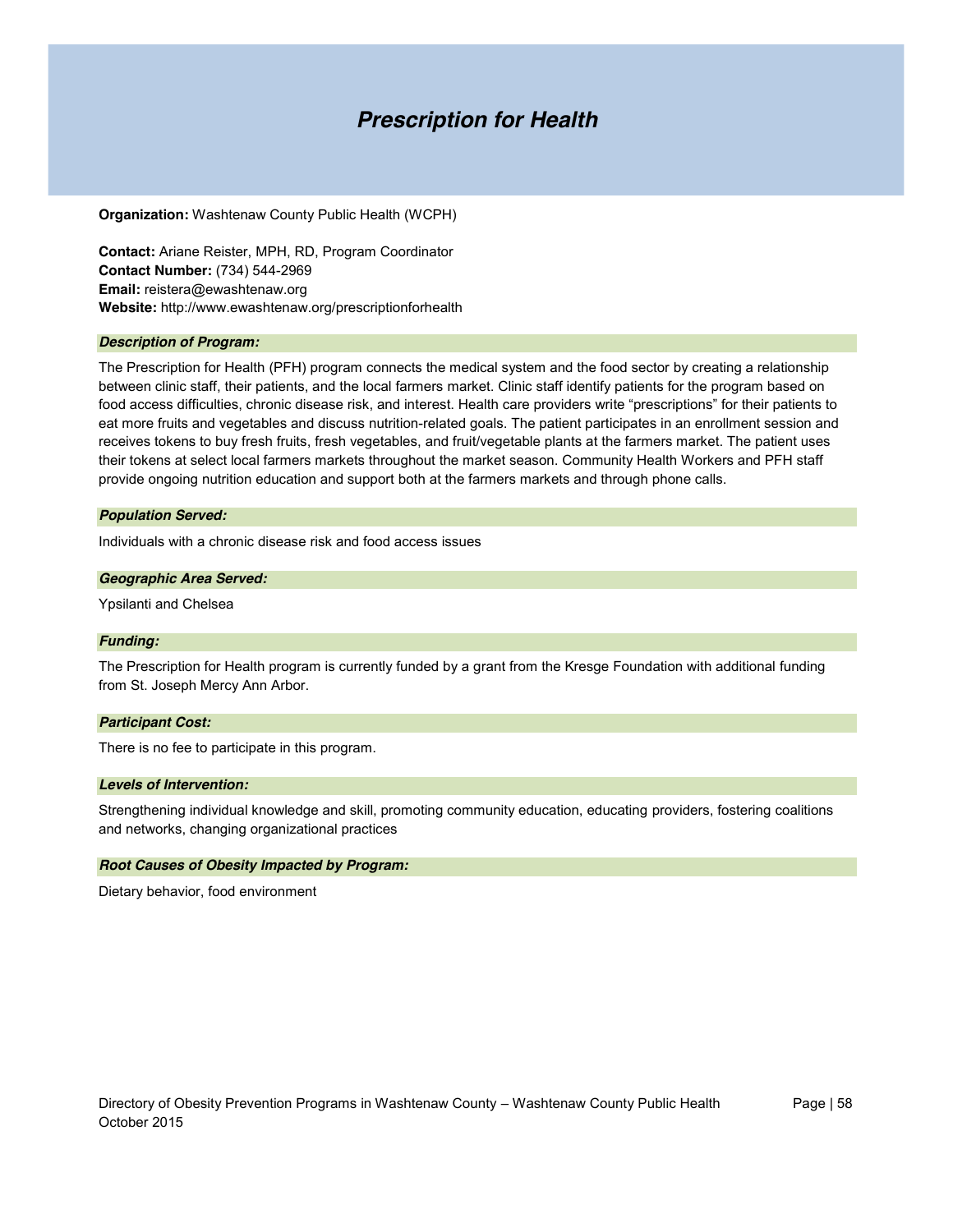### *Safe Routes to School*

**Organization:** Washtenaw County Public Health (WCPH)

**Contact:** Amanda Ng, Health Educator **Contact Number:** (734) 544-2973 **Email:** nga@ewashtenaw.org **Website:** http://saferoutesmichigan.org

#### *Description of Program:*

Washtenaw County Public Health (WCPH) provides technical assistance to local schools in developing & building specific plans to increase the safety and number of students walking and biking to school. Currently 27 schools are registered with the Michigan Safe Routes to School (SRTS) program. Many more participate in some SRTS activities such as Walk or Bike to School Days. WCPH has worked with multiple schools to create plans and make changes to the built environment surrounding the school building.

#### *Population Served:*

School children and their families

#### *Geographic Area Served:*

All of Washtenaw County

#### *Funding:*

WCPH staff may be available to assist schools and communities apply for state and federal Safe Routes to School funding. The Michigan Fitness Foundation (MFF) and Michigan Department of Transportation (MDOT) offer \$5,000 Active Transportation Mini-Grants to school buildings for the development of SRTS programs that promote organized initiatives. The federal department of transportation also funds larger projects that can help communities improve the safety of roads and sidewalks around schools.

#### *Levels of Intervention:*

Strengthening individual knowledge and skill, promoting community education, educating providers, fostering coalitions and networks, changing organizational practices

#### *Root Causes of Obesity Impacted by Program:*

Physical inactivity, community design, built environment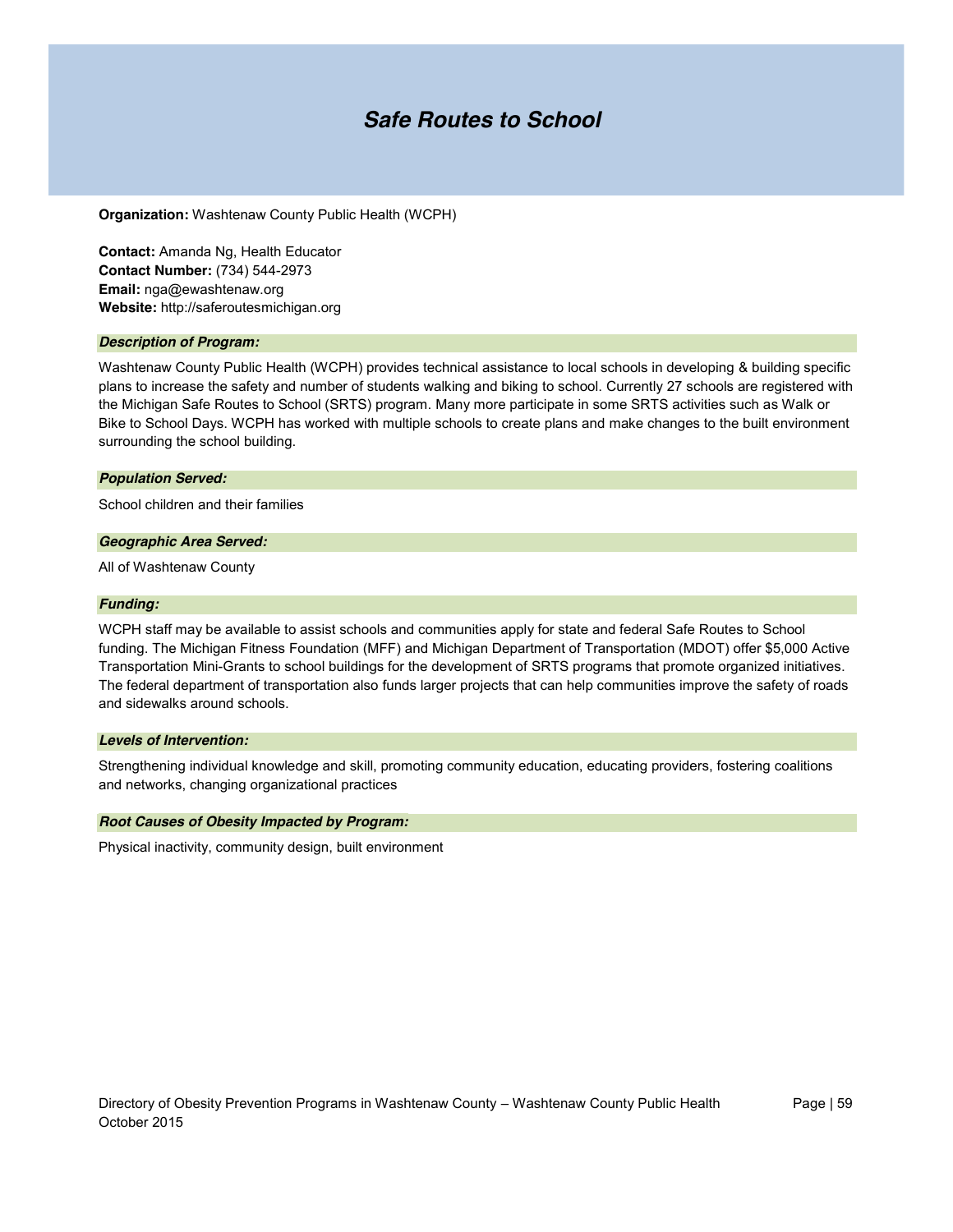### *Senior Project FRESH/Market FRESH*

**Organization:** Washtenaw County Public Health (WCPH)

**Contact:** Amanda Ng, Health Educator **Contact Number:** (734) 544-2973 **Email:** nga@ewashtenaw.org

#### *Description of Program:*

Washtenaw County Public Health (WCPH) delivers the Senior Project FRESH/Market FRESH program at local farmers markets. The program providers qualified (low income) seniors nutrition education as well as coupons (money) to use on unprocessed, Michigan-grown products at local farmers markets.

#### *Population Served:*

Low income seniors (60 years or older)

#### *Geographic Area Served:*

All of Washtenaw County

#### *Funding:*

The Senior Project FRESH/Market FRESH program is supported by the Aging & Adult Services Agency of the Michigan Department of Health and Human Services.

#### *Participant Cost:*

There is no fee to participate in this program.

#### *Levels of Intervention:*

Strengthening individual knowledge and skill, promoting community education

#### *Root Causes of Obesity Impacted by Program:*

Dietary behavior, food environment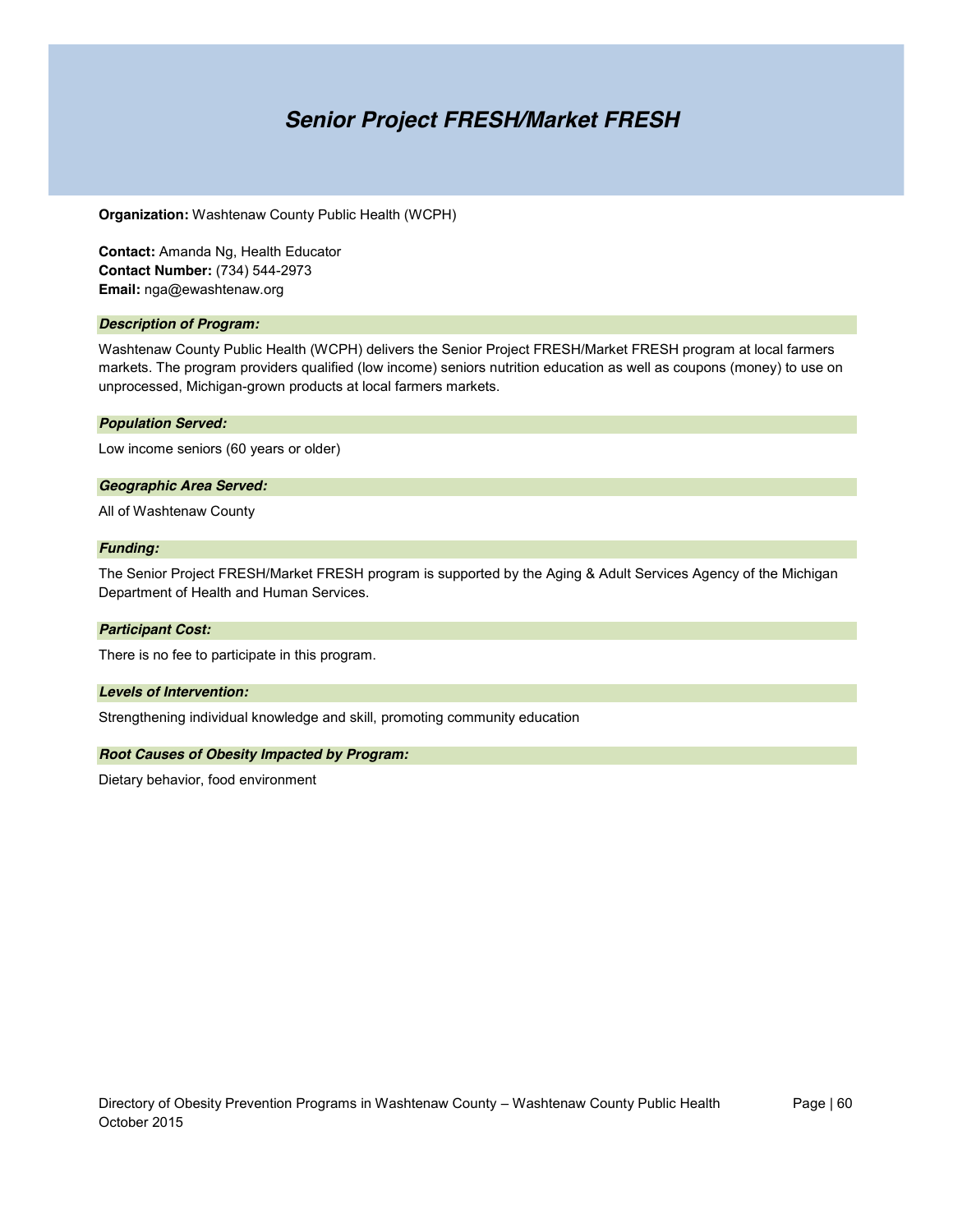### *Women, Infants, and Children (WIC) Nutrition Education*

**Organization:** Washtenaw County Public Health WIC (Women, Infants & Children) Supplemental Nutrition Program

**Location:** 555 Towner, Ypsilanti, MI 48198

**Contact:** Gayathri Akella, MS, RD, CLE, IBCLC, WIC Service Coordinator **Contact Number:** (734) 545-3139 **Email:** akellag@ewashtenaw.org

#### *Description of Program:*

WIC provides client-centered nutrition education that encourages participants to play an active role in their own learning and allows staff to act as a facilitator. This will allow clients to eat right in their own way every day.

WIC helps families by providing healthy supplemental foods, individual counseling, group nutrition and health education, breastfeeding support and referrals to healthcare and other community services. EBT cards are used to purchase specific nutritious foods as recommended by a scientific panel of the Institute of Medicine. During counseling sessions, Dietitians assess each participant's nutritional needs and determine which foods are appropriate.

#### *Population Served:*

The WIC target population is low income, nutritionally at risk:

- Pregnant women (through pregnancy and up to 6 weeks after birth or after pregnancy ends).
- Breastfeeding women (up to infant's 1st birthday)
- Non-breastfeeding postpartum women (up to 6 months after the birth of an infant or after pregnancy ends)
- Infants (up to 1st birthday).
- Children up to their 5th birthday.

#### *Geographic Area Served:*

Michigan residents

#### *Funding:*

This program is funded by federal, state, and local governments. The program is tied in with WIC funding.

#### *Participant Cost:*

There is no fee to participate in this program.

#### *Levels of Intervention:*

Strengthening individual knowledge and skill, promoting community education, educating providers, changing organizational practices

#### *Root Causes of Obesity Impacted by Program:*

Physical inactivity, community design and built environment, dietary behavior, food environment, breastfeeding, psychosocial (e.g. self-esteem, depression, social problems, etc.)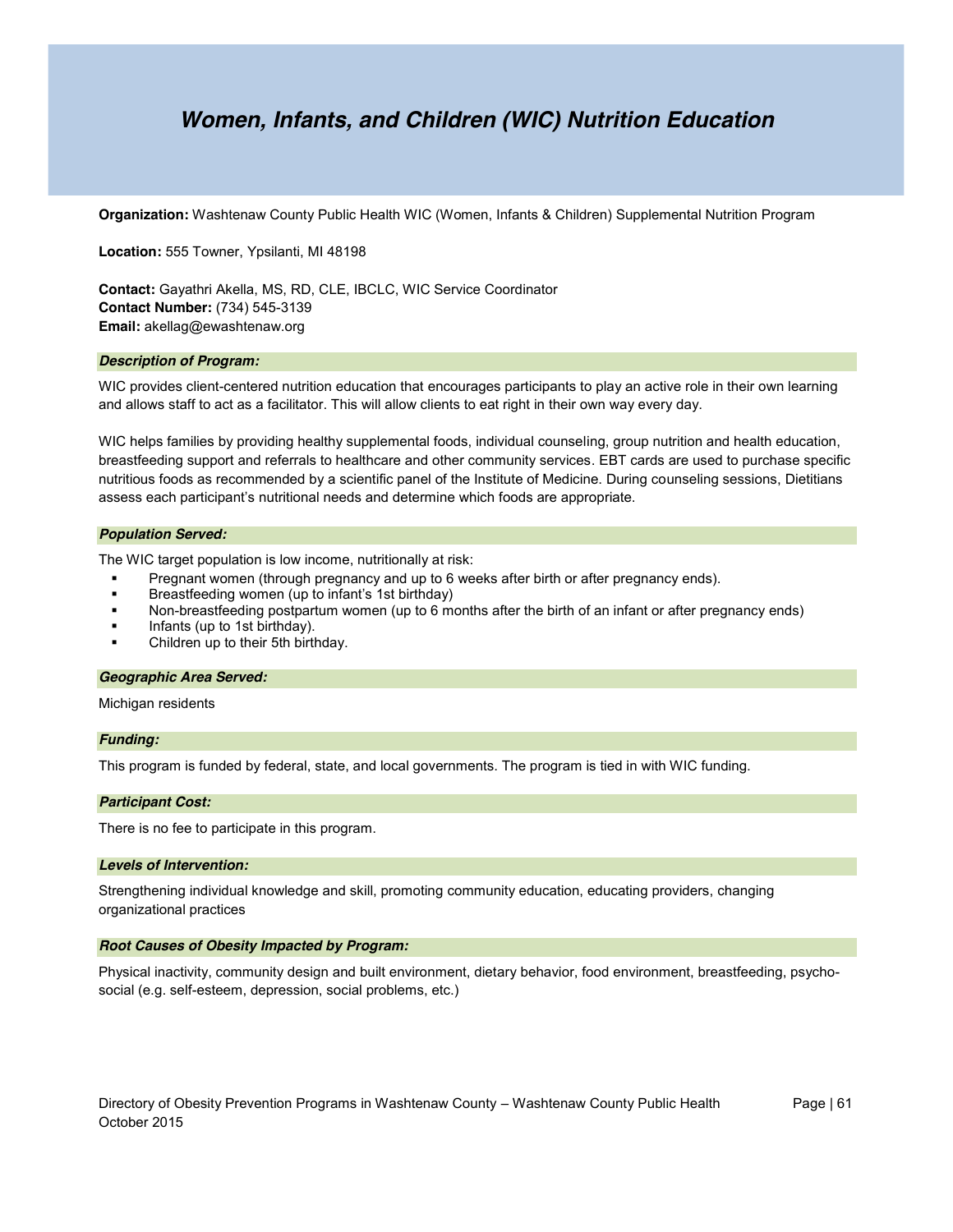### *Washtenaw Intermediate School District (WISD) and Livingston Educational Service Agency (LESA) Coordinated School Health Network*

**Organization:** Washtenaw Intermediate School District (WISD) and Livingston Educational Service Agency (LESA)

**Contact:** Mary Beno, Regional School Health Coordinator **Contact Number:** (517) 540-6838 **Email:** marybeno@livingstonesa.org

#### *Description of Program:*

The Regional Coordinated School Health Network, comprised of Livingston and Washtenaw County School District staff and Community Agencies, will be transitioning from the original Coordinated School Health (CSH) Model to the Whole School, Whole Community, and Whole Child Model. The traditional CSH model has moved from 8 components to 10:

- 1. Health Education
- 2. Physical Education and Physical Activity
- 3. Nutrition Environment and Services
- 4. Health Services
- 5. Counseling, Psychological, and Social Services
- 6. Social and Emotional Climate
- 7. Physical Environment
- 8. Employee Wellness
- 9. Family Engagement
- 10. Community Involvement

Whole School, Whole Community, Whole Child (WSCC) was developed by ASCD and the U.S. Centers for Disease Control and Prevention (CDC) to better align the policies, processes, and practices of education, public health, and school health, and in doing so, improve learning and health. The WSCC is based on the following five Whole Child Tenants:

- Each student enters school **healthy** and learns about and practices a healthy lifestyle.
- **Each student learns in an environment that is physically and emotionally safe for students and adults.**
- **Each student is actively engaged in learning and is connected to the school and broader community.**
- **Each student has access to personalized learning and is <b>supported** by qualified, caring adults.
- x Each student is **challenged** academically and prepared for success in college or further study and for employment and participation in a global environment.

#### *Population Served:*

Children in grades K-12

#### *Geographic Area Served:*

All of Washtenaw County and Livingston County

#### *Levels of Intervention:*

Strengthening individual knowledge and skill, promoting community education, educating providers, fostering coalitions and networks, changing organizational practices, influencing policy and legislation

#### *Root Causes of Obesity Impacted by Program:*

Physical inactivity, community design and built environment, dietary behavior, food environment, psycho-social (e.g. selfesteem, depression, social problems, etc.)

Directory of Obesity Prevention Programs in Washtenaw County – Washtenaw County Public Health Page | 62 October 2015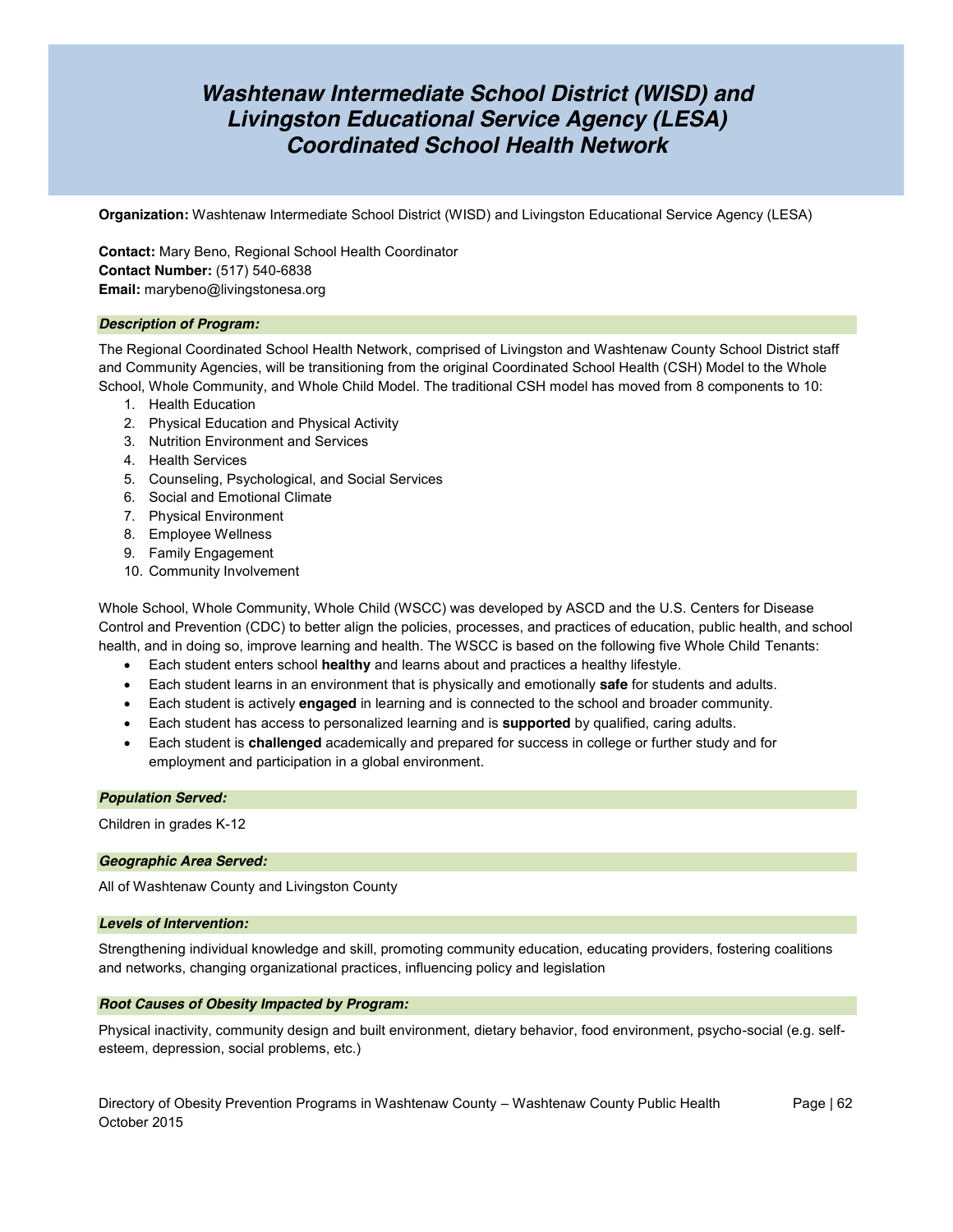### *Michigan Model for Health*

**Organization:** Washtenaw Intermediate School District (WISD) and Livingston Educational Service Agency (LESA)

**Contact:** Mary Beno, Regional School Health Coordinator and Health Education Consultant **Contact Number:** (517) 540-6838 **Email:** marybeno@livingstonesa.org

#### *Description of Program:*

The Michigan Model for Health is a K-12 comprehensive school health education curriculum. It addresses the six categories of behavior that cause the most adverse social and health outcomes as identified by CDC. The categories in which health knowledge, skills, and attitudes are covered include: Social and Emotional Health; Nutrition and Physical Activity; Safety; Alcohol, Tobacco and Other Drugs; and Personal Health and Wellness. This curriculum helps students adopt healthy behaviors and attitudes. This health education curriculum is designed to be taught by classroom teachers grades K-12 (general education classroom teacher K-5; middle school health and/or family and consumer science teacher 6-12). It has the potential to reach all grades K-12 youth in the two counties if the health education curriculum is taught. There is a strong emphasis for the Nutrition and Physical Activity Units to be taught, but it 'generally' has not been given adequate time during the instructional day to be implemented fully. School districts make their 'best effort' to provide this instruction.

#### *Population Served:*

Children in grades K-12

#### *Geographic Area Served:*

All of Washtenaw County and Livingston County

#### *Levels of Intervention:*

Strengthening individual knowledge and skill, promoting community education, educating providers, fostering coalitions and networks, changing organizational practices, influencing policy and legislation

#### *Root Causes of Obesity Impacted by Program:*

Physical inactivity, dietary behavior, psycho-social (e.g. self-esteem, depression, social problems, etc.)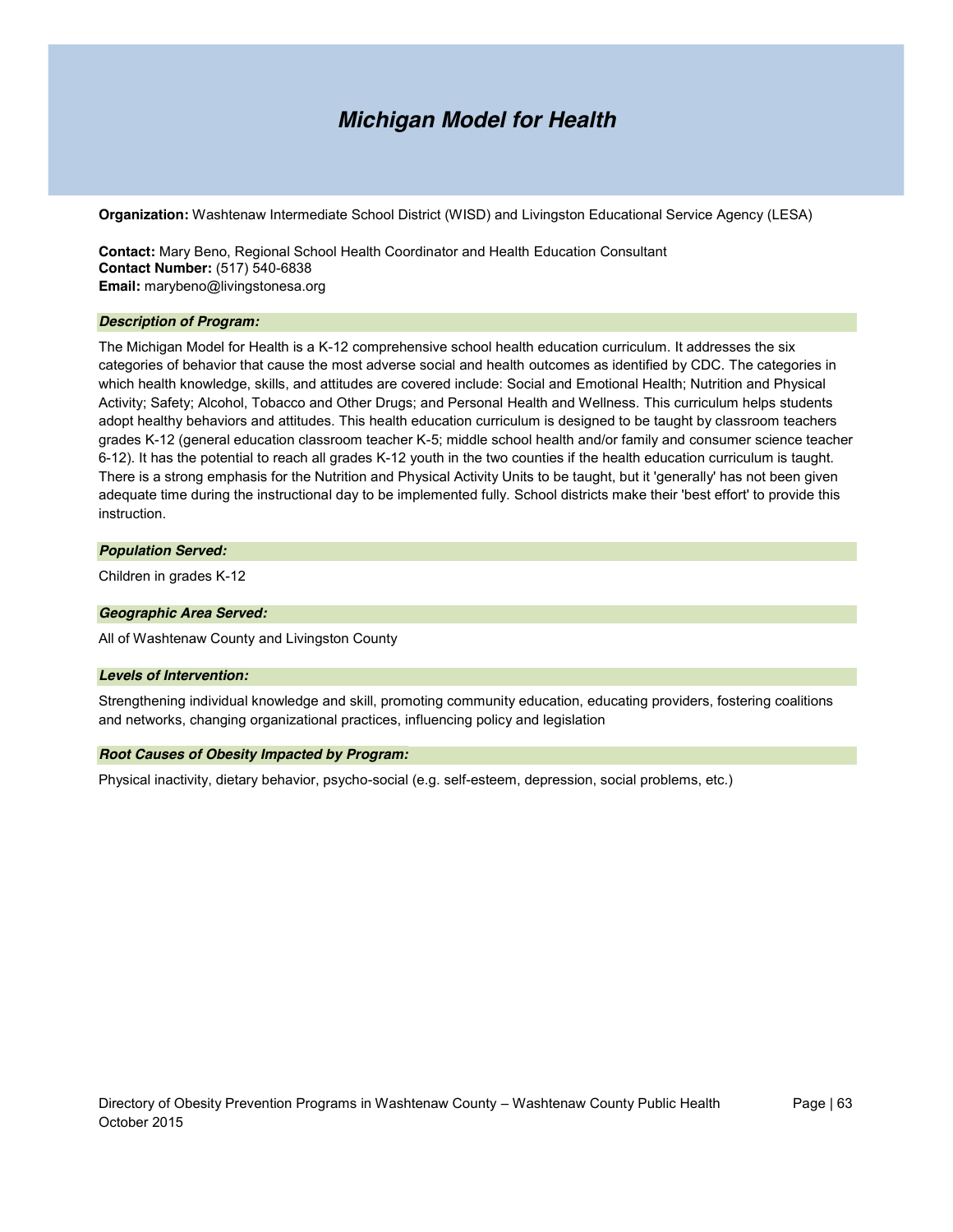### *PE-Nut Physical Education and Nutrition Education Working Together*

**Organization:** Washtenaw Intermediate School District (WISD) and Livingston Educational Service Agency (LESA)

**Contact:** Mary Beno, PE-Nut Coordinator **Contact Number:** (517) 540-6838 **Email:** marybeno@livingstonesa.org

#### *Description of Program:*

Physical education and nutrition education working together to reach students and parents in low-income schools. PE-Nut is a nutrition and physical education program that uses a whole-school approach to motivate students, parents and educators to be physically active and eat healthier. PE-Nut is designed to improve health behaviors in a school environment by presenting simple, consistent nutrition and physical activity messages via multiple approaches and locations. Academic achievement improves when students receive a healthful diet and when they can be physically active throughout the school day. In PE-Nut, physical educators, nutrition educators, classroom teachers and principal's work together to improve nutrition and physical activity in K-5 school settings.

#### *Population Served:*

Elementary school age children, teachers, and administrators

#### *Geographic Area Served:*

All of Washtenaw County and Livingston County

#### *Levels of Intervention:*

Strengthening individual knowledge and skill, promoting community education, educating providers, fostering coalitions and networks, changing organizational practices, influencing policy and legislation

#### *Root Causes of Obesity Impacted by Program:*

Physical inactivity, community design and built environment, dietary behavior, food environment